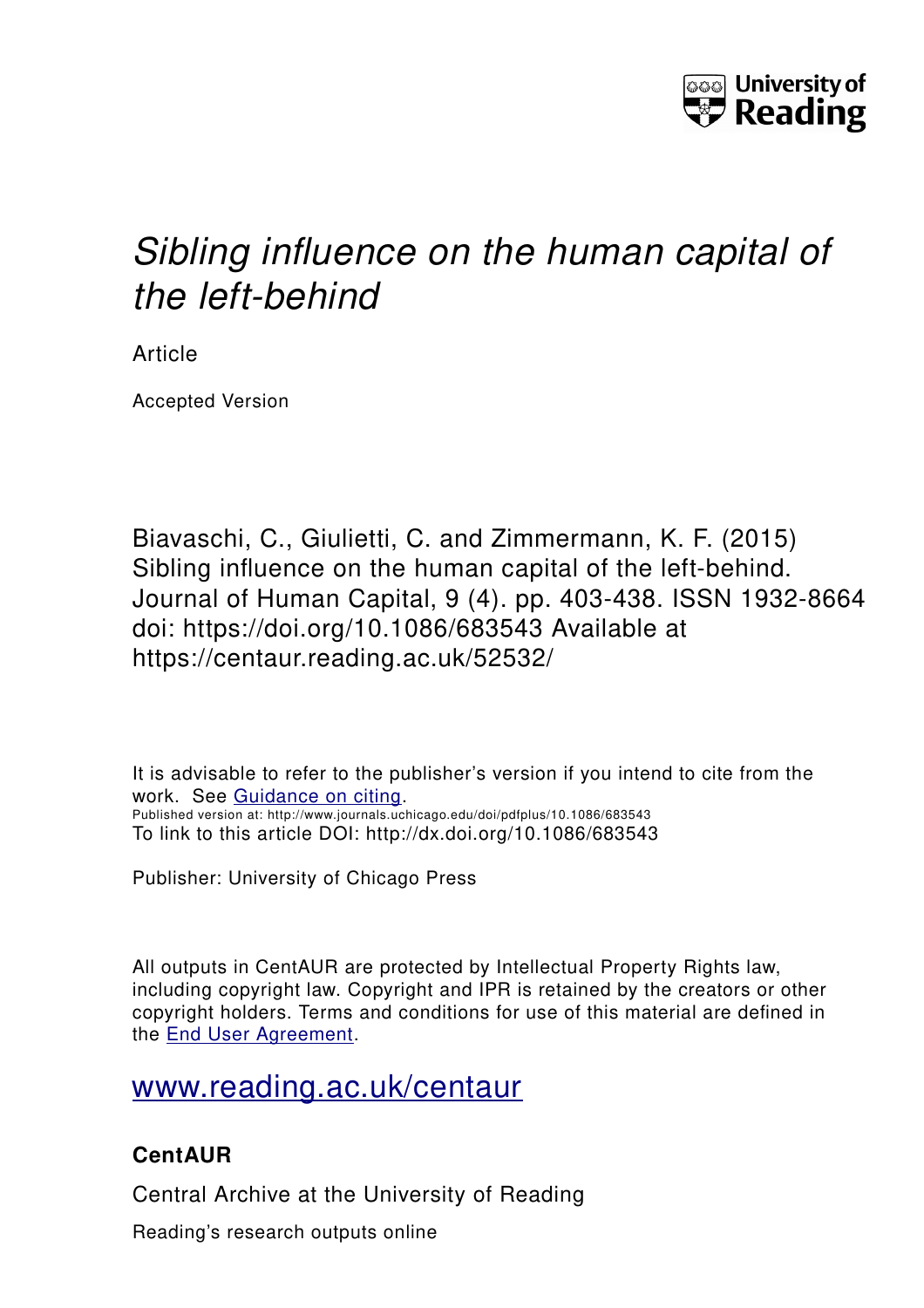# Sibling Influence on the Human Capital of the Left-Behind <sup>∗</sup>

Costanza Biavaschi† Corrado Giulietti‡ Klaus F. Zimmermann§

(forthcoming in the Journal of Human Capital, 2015)

#### Abstract

While a growing literature has analyzed the effects of parental migration on the educational outcomes of children left behind, this study is the first to highlight the importance of sibling interactions in such a context. Using panel data from the RUMiC Survey, we find that sibling influence on school performance is stronger among leftbehind children. Hence, parental migration seems to trigger changes in familial roles and sibling effects among children. However, it is primarily older sisters who exhibit a positive influence on their younger siblings. We corroborate our results by performing a series of tests to mitigate endogeneity issues. The results from the analysis suggest that sibling effects in migrant households might be a mechanism shaping children's outcomes and success and that adjustments within the family left behind have the potential to generate benefits – or reduce hardships – in response to parental migration.

JEL codes: O15, J61 Keywords: Children left behind, siblings, human capital, test scores, Math, Chinese language

<sup>∗</sup>The authors would like to thank participants at the IZA and Center on Human Capital Workshop on Migration and Human Capital (organized in collaboration with the Journal of Human Capital and the IZA Journal of Migration), the  $8<sup>th</sup>$  IZA-World Bank Conference on Employment and Development, the 5th CIER-IZA Workshop, the 28th ESPE Conference, and seminar participants at Peking University and at the Chinese Academy of Social Sciences. This draft has greatly benefitted from comments by Joseph Altonji, Jinyoung Kim, Peter Kuhn and Yaohui Zhao, by the two editors Isaac Ehrlich and Rodrigo Soares, two anonymous referees, as well as from editorial suggestions by Victoria Finn. The Longitudinal Survey on Rural Urban Migration in China (RUMiC) consists of three parts: the Urban Household Survey, the Rural Household Survey and the Migrant Household Survey. It was initiated by a group of researchers at the Australian National University, the University of Queensland and the Beijing Normal University and was supported by the Institute for the Study of Labor (IZA), which provided the Scientific Use Files. The financial support for RUMiC was obtained from the Australian Research Council, the Australian Agency for International Development (AusAID), the Ford Foundation, IZA and the Chinese Foundation of Social Sciences.

<sup>†</sup> Institute for the Study of Labor (IZA). Biavaschi@iza.org

<sup>‡</sup> Institute for the Study of Labor (IZA). Giulietti@iza.org

<sup>§</sup> Institute for the Study of Labor (IZA) and University of Bonn. Zimmermann@iza.org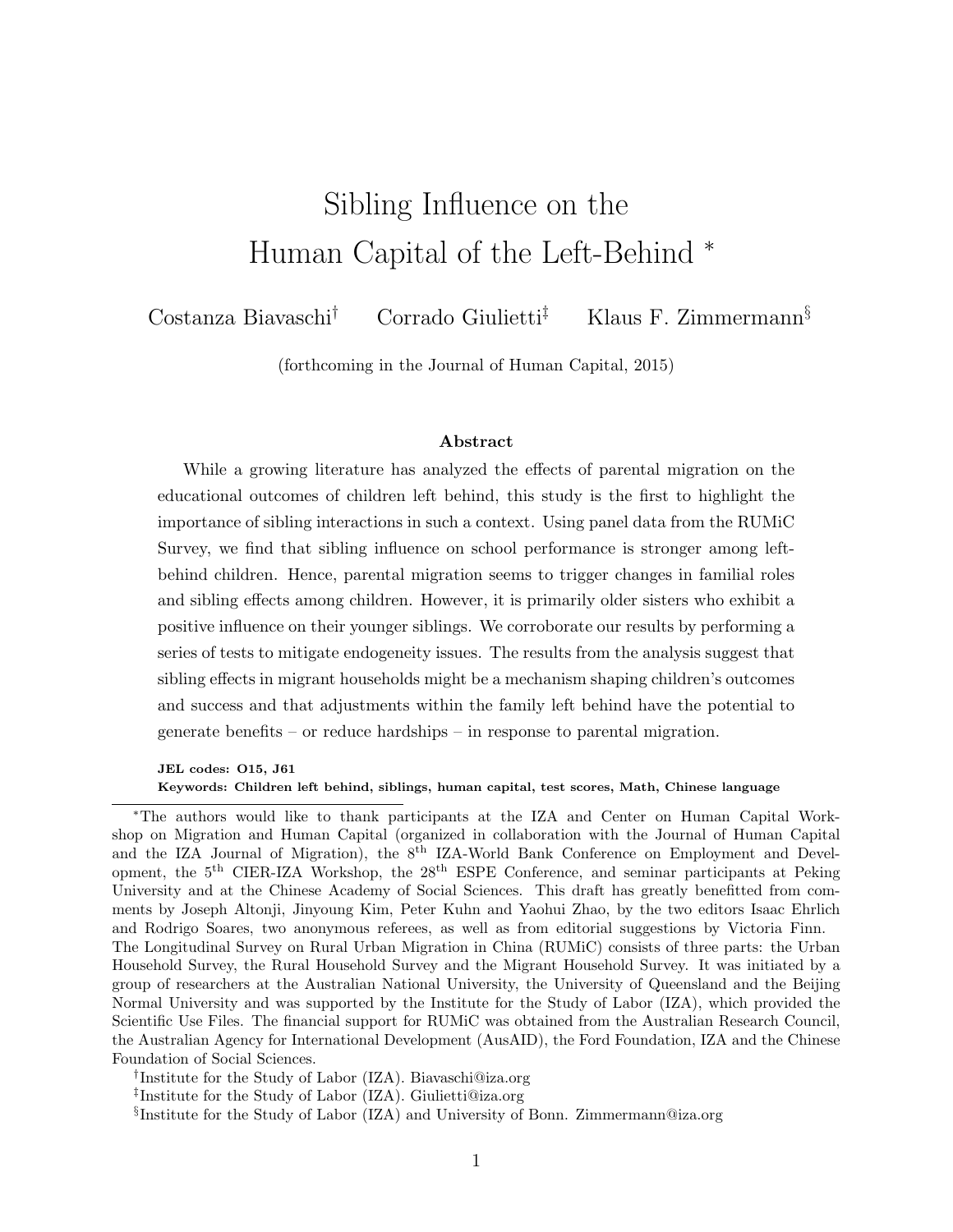#### 1 Introduction

After decades of research on the factors that induce people to migrate and the consequences for the receiving regions, the literature has now turned its attention to the effects of migration on the sending areas. Within this context, recent studies have focused on the impact of family separation on individuals left behind. A number of papers have analyzed the consequences of a family member's migration on the education outcomes of left-behind children although no consensus has been reached on the sign and magnitude of such an impact. On the one hand, parental emigration inherently implies their absence from the household and can hence have detrimental effects on children's outcomes [\(Antman](#page-30-0) [Antman\)](#page-30-0). On the other hand, migration usually entails a flow of remittances that might be invested in children's education. Therefore, migration represents a type of parental absence that is fundamentally different from other types of separation, such as death or divorce. Furthermore, the effects of migration on children's outcomes have been shown to be very heterogeneous, varying depending on the age and gender of the child, as well as the gender of the parent (for a review see [Antman](#page-30-0) [Antman\)](#page-30-0).

The novel approach of this paper is to study changes in sibship correlation in response to parental migration and, hence, to incorporate the role of sibling interactions in a context where parents are absent due to migration. In practice, we study the effect of a sibling's achievement on another sibling's achievement focusing on how such influences change in migrant versus non-migrant households. Our approach combines two strands of the literature: The first is the migration literature on the left behind, already briefly discussed. The second is the work focusing on the importance of siblings' correlations.

The literature on sibling interactions has found important spillovers in education and income [\(Solon](#page-32-0) [1999;](#page-32-0) [Black and Devereux](#page-30-1) [2011\)](#page-30-1) in several developed countries [\(Schnitzlein](#page-32-1) [2014\)](#page-32-1). Sibling correlations capture "nature" and "nurture" effects within households, common environments, as well as the influence of one sibling on another [\(Black and Devereux](#page-30-1) [2011\)](#page-30-1). Siblings might affect each other in a number of ways. For instance, sociologists propose that siblings might act as role models [\(Haynie and McHugh](#page-31-0) [2003\)](#page-31-0), and psychologists add that they might even directly shape reciprocal outcomes by providing socializing opportunities or directly affecting (younger) siblings' personality and intelligence [\(Arnold](#page-30-2) [et al.](#page-30-2) [1975\)](#page-30-2). Economists have shown that older siblings influence younger siblings' high school graduation rates [\(Oettinger](#page-32-2) [2000;](#page-32-2) [Rees and Sabia](#page-32-3) [2009\)](#page-32-3) as well as risk-taking behaviors [\(Altonji et al.](#page-30-3) [2010\)](#page-30-3). Furthermore, a long-standing literature shows how birth order, sex composition and family size affect children's outcomes [\(Behrman et al.](#page-30-4) [1982;](#page-30-4) [Hanushek](#page-31-1) [1992;](#page-31-1) [Kaestner](#page-31-2) [1997\)](#page-31-2).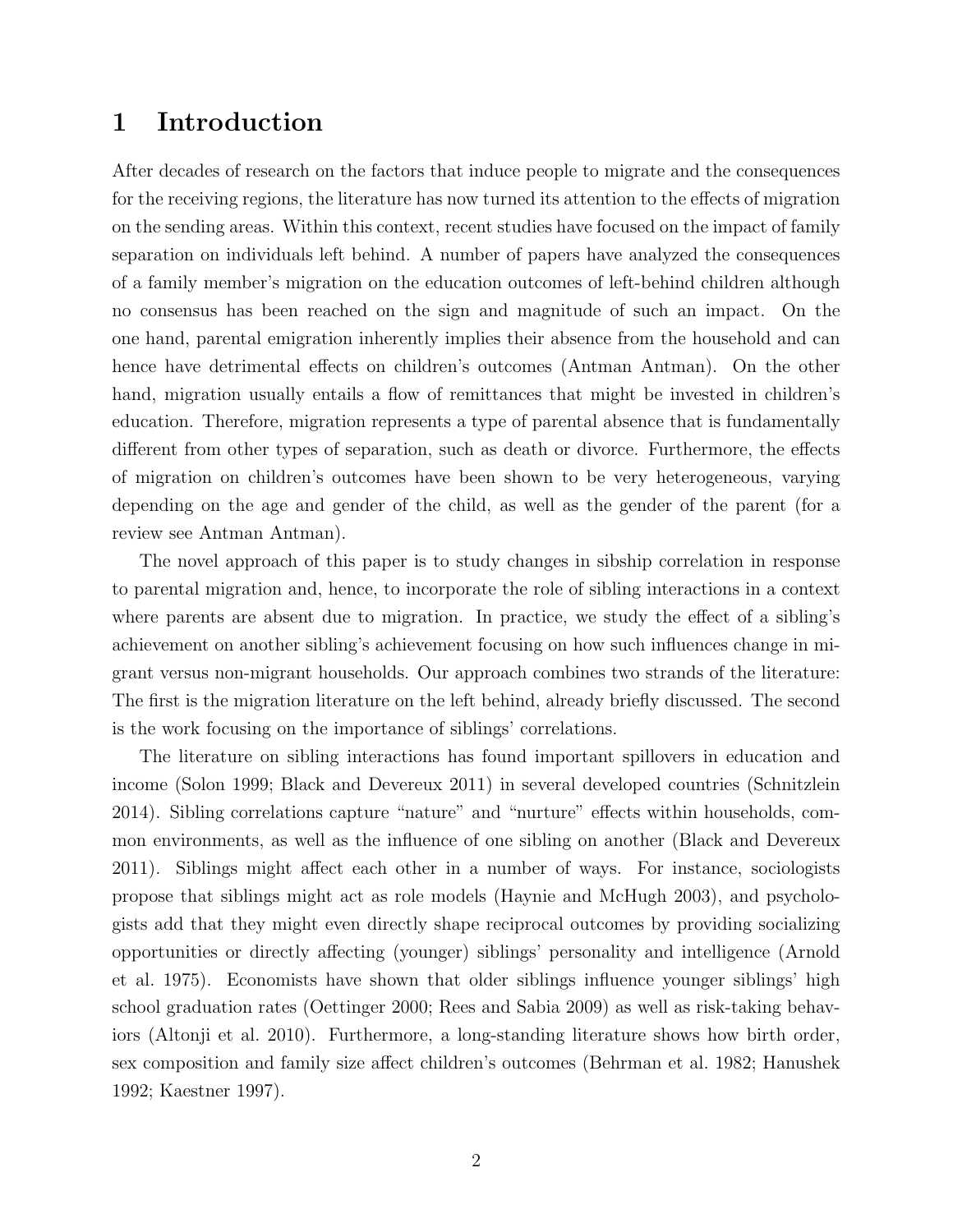It is rational to expect that sibling interactions might play a different – if not more important – role during parental absence, particularly in the case of migration. Yet, to the best of our knowledge, the literature studying the impact of such disruptive events on children's human capital development is scant. Qualitative findings from psychology literature suggest that siblings experience increased closeness as a result of the shared experience of loss of a parental figure [\(Abbey and Dallos](#page-30-5) [2004\)](#page-30-5), but very little is known about the interaction between siblings, human capital formation and migration. On the one hand, older siblings might substitute for parents and hence have a stronger influence on younger children when parents are absent. On the other hand, if supervision from parents and older siblings are complements, parental absence will still be detrimental for younger children's academic achievements.

Our paper explores for the first time the role of sibling spillovers on the educational attainment of left-behind children by focusing on China, a country where parental migration has become a primary concern. Official Chinese statistics report that there were more than 160 million rural migrant workers in the first quarter of 2013 [\(NBS China](#page-31-3) [2013\)](#page-31-3). This massive migration has attracted considerable attention regarding its social consequences, specifically because it has created a large number of split households and left-behind individuals. Due to regulations within the hukou – the household registration system – which usually prevent access to quality schools and welfare benefits for non-residents living in urban areas, it is often difficult for migrant parents to bring children along. The All-Women Federation China estimates that around 40 million children 15 and under are left behind in rural areas due to parental migration. This accounts for around 20% of all rural children in China – and corresponds to the total U.S. population of children roughly the same age. Given the size of this phenomenon, it is therefore important to understand the effects of parental absence on children left behind in rural areas. Furthermore, learning whether sibling interactions are an intra-household mechanism that can smooth the potential adverse migration effects on the human capital development of left-behind children is key to understanding the necessity for and scope of public interventions that influence these interactions, e.g., the one-child policy.

This paper, therefore, provides the first evidence of the changing role of sibling interactions in the context of migration. While our results cannot be interpreted as causal estimates (in line with most of the sibling interactions literature), we exploit the richness of our dataset and perform an array of tests to mitigate the concerns over endogeneity. Thus, methodologically we add to the literature in several respects. First, we address the problem of unobserved shared influences using unique panel data on sibling pairs. We are therefore able to control for all biological and environmental time-invariant factors that affect sibling interactions. Second, to address the concerns related to the endogeneity of the migration decision, we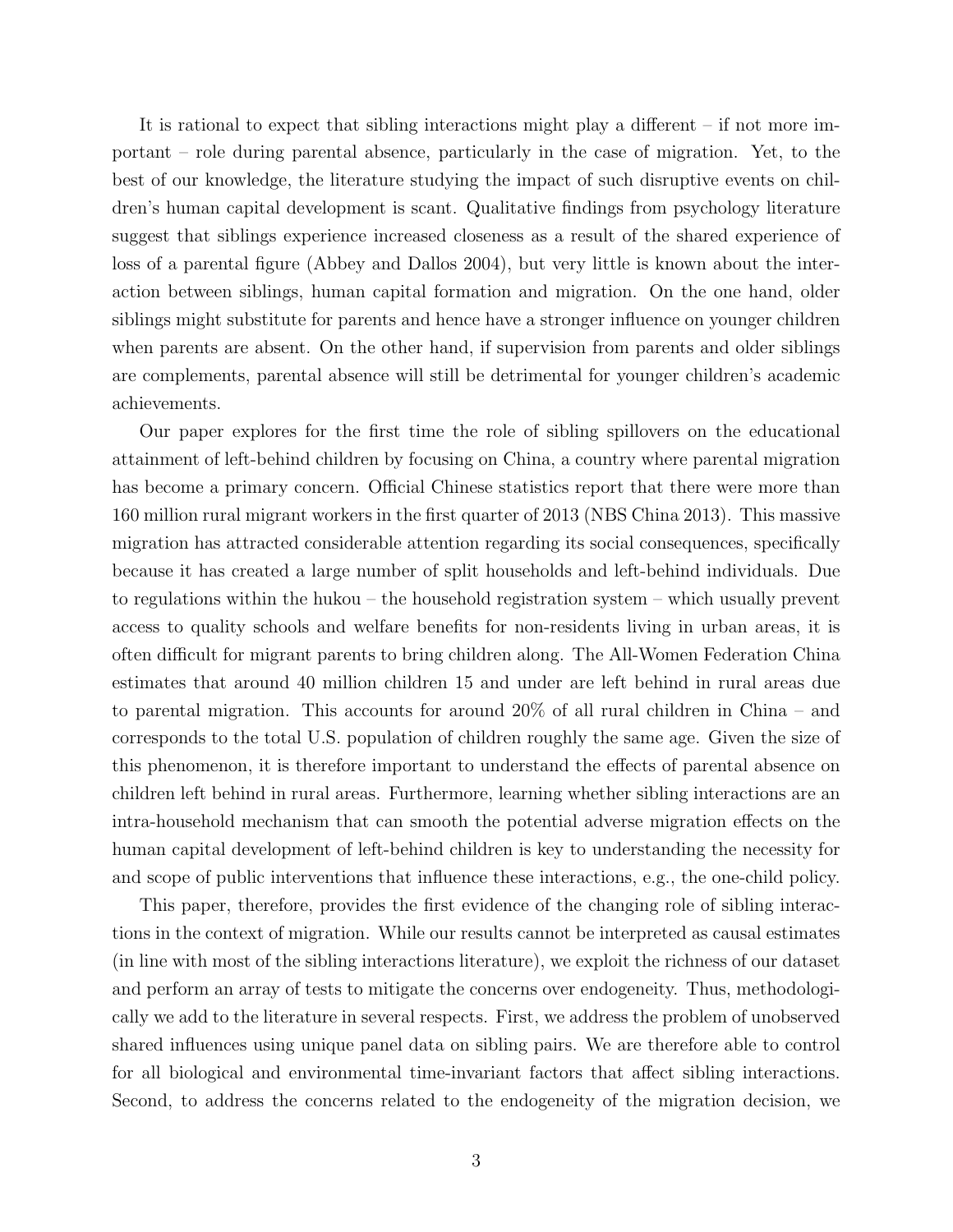adopt two strategies. We exploit the longitudinal dimension of the data to compare the performance of left-behind and non-migrant children before their parents migrate, carefully controlling for migration reasons. As long as the school performance of children is not driving the migration decision and future migration is not affecting past performance, such a strategy is indicative of the relevance of the endogeneity of migration in influencing our results. We subsequently exploit the differential timing of migration to compare currently left-behind children with those who will be left behind in the future.

Our findings indicate that sibling influence on school performance is stronger among leftbehind children, although there is only an effect for Chinese language and not for Math. The results also highlight remarkable heterogeneous patterns depending on the gender composition and the age difference between sibling pairs. Although some left-behind children seem to suffer in terms of school performance, the presence of an older sibling completely balances out such a negative outcome. These results therefore speak to several aspects of the literature. First, parental migration not only results in a change in bargaining power among household decision makers [\(Antman](#page-30-0) [Antman\)](#page-30-0), but it also triggers changes in the roles and influences between children. Second, peer effects and sibling effects in migrant households are meaningful factors worth studying as they seem to play a particularly important role in shaping children's behavior and outcomes.

The remainder of the paper proceeds as follows. Section 2 briefly outlines the empirical model. Section 3 describes the data used in the analysis. Benchmark results and the heterogeneity analysis are presented in Sections 4 and 5. Section 6 meticulously explores potential econometric issues and outlines our strategies to mitigate endogeneity. Section 7 concludes the paper.

#### 2 Do Siblings Affect Human Capital Accumulation?

The economic literature has long recognized the important role of interactions between parents and children for the child's development. Therefore, parent-child interactions and hence child development are affected by migration as parents are absent and children are often left behind. Consequently, parental migration might trigger changes in resources spent on children's education [\(Hanson and Woodruff](#page-31-4) [2003\)](#page-31-4). It could also affect bargaining powers within the household or differentially influence the incentives to invest in children [\(Antman](#page-30-6) [2011b\)](#page-30-6). Parents or caretakers might adopt reinforcing or compensating investments in children not only in terms of monetary resources, but also in terms of intra-household task reallocation [\(Antman](#page-30-7) [2011a\)](#page-30-7). There is a growing but still scant literature, including studies within the context of developing countries, analyzing the effect of parental migration on children (for a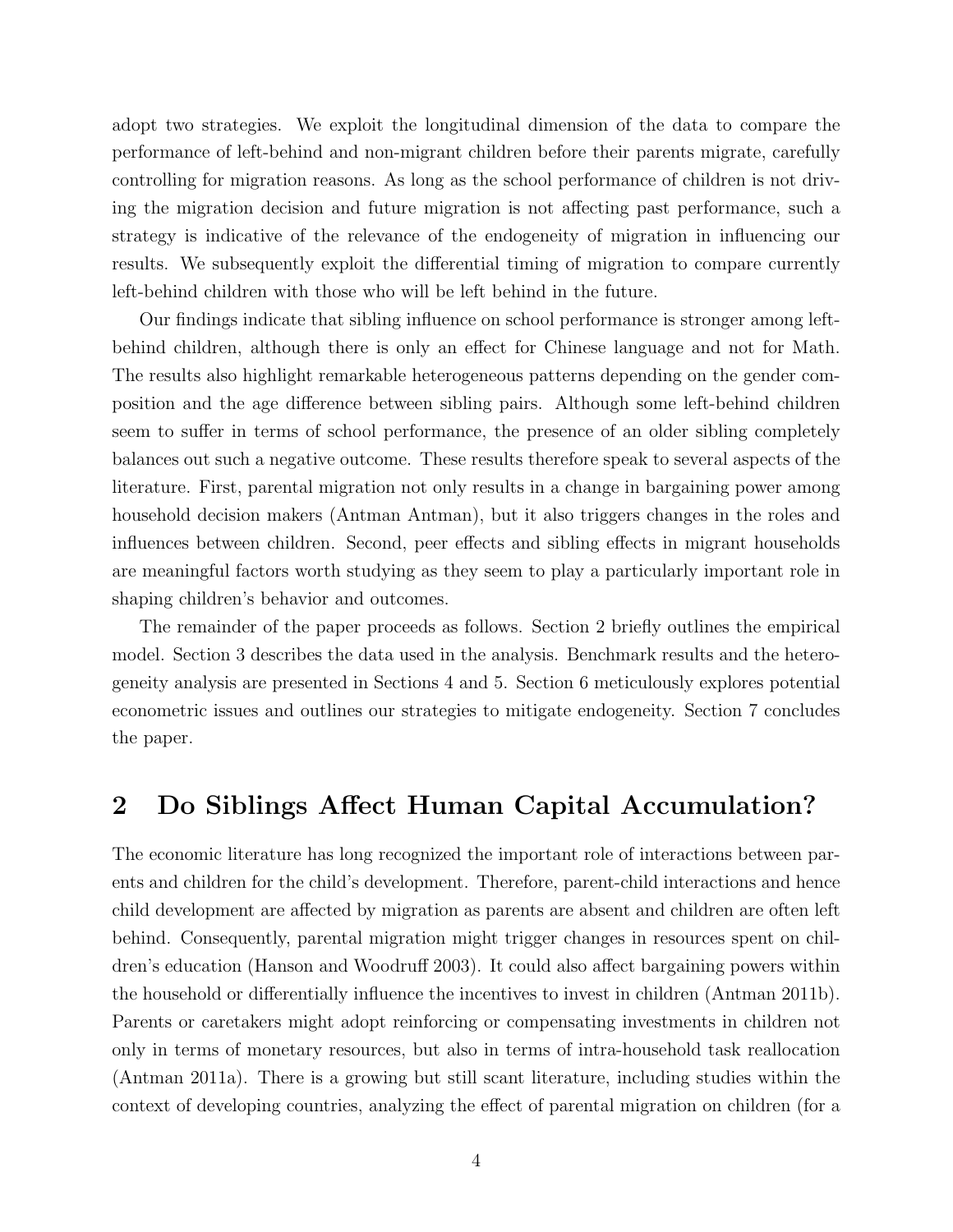review, see [Antman](#page-30-0) [Antman\)](#page-30-0). For example, using Mexican data, [Antman](#page-30-8) [\(2012\)](#page-30-8) studies the effect of parental migration on children's educational attainment employing age of siblings as an instrumental variable and finds positive effects on left-behind daughters. A few studies have explored the outcomes of left-behind children in rural China. Using data from two provinces only, [Meyerhoefer and Chen](#page-31-5) [\(2011\)](#page-31-5) show that migration is associated with a lag in the educational attainment of girls, which is interpreted as a re-allocation of time spent by girls towards household production within migrant families. [Kong and Meng](#page-31-6) [\(2010\)](#page-31-6), using cross-sectional data for the year 2008, show that being left behind in rural areas is associated with chlidren's lower schooling performance (based on the subjective assessment of parents or guardians). [Chen et al.](#page-30-9) [\(2009\)](#page-30-9) and work by [Wang](#page-32-4) [\(2012\)](#page-32-4) look at the effect of parental absence on children's school enrollment, performance and health. While the former study finds no effect on educational achievement in Shaanxi province, the latter finds negative and persistent effects of parental absence on children's school enrollment, especially for boys. We build upon this work and introduce the effect of sibship on the human capital performance of children left behind in rural China.

While parent-children interaction has been receiving increased attention, the role of sibling interaction in migrant households has not yet been established. The presence of an older sibling might attenuate or reinforce the disruption from migration, hence affecting children's outcomes, as intra-household adjustments might be borne differently by relatively older or younger children. The paper focuses on this novel mechanism.

In order to empirically test the research question of interest, we estimate regression models with the young children's school performance (exam scores in Chinese language and Math) as the response variable and with the oldest sibling's performance, an indicator for being left behind and the interaction between the two latter terms as the key explanatory covariates:

<span id="page-5-0"></span>
$$
Score_{ijt}^{Y} = \beta_0 + \beta_1 \text{Score}_{jt}^{O} + \beta_2 \text{Left-Behind}_{jt} + \gamma (\text{Score}_{jt}^{O} \times \text{Left-Behind}_{jt}) + \beta_3 X_{ijt}^{O} + \beta_4 W_{jt} + \eta_t + c_i + \epsilon_{ijt}.
$$
\n(1)

We indicate with the superscript Y the outcomes and characteristics of the young children in the household and with the superscript O the score of the oldest child. Hence,  $Score_{ijt}^{Y}$ is the score in Math or Chinese for child i, in household j, in year t. Left-Behind<sub>jt</sub> is the indicator that equals one when either parent has lived outside the household for at least one month in the 12 months preceding the survey.<sup>1</sup> Score<sub>jt</sub> measures the oldest sibling's score,

<sup>&</sup>lt;sup>1</sup>In Figure [A1](#page-26-0) we show the sensitivity of our results to more restrictive definitions (i.e. longer migration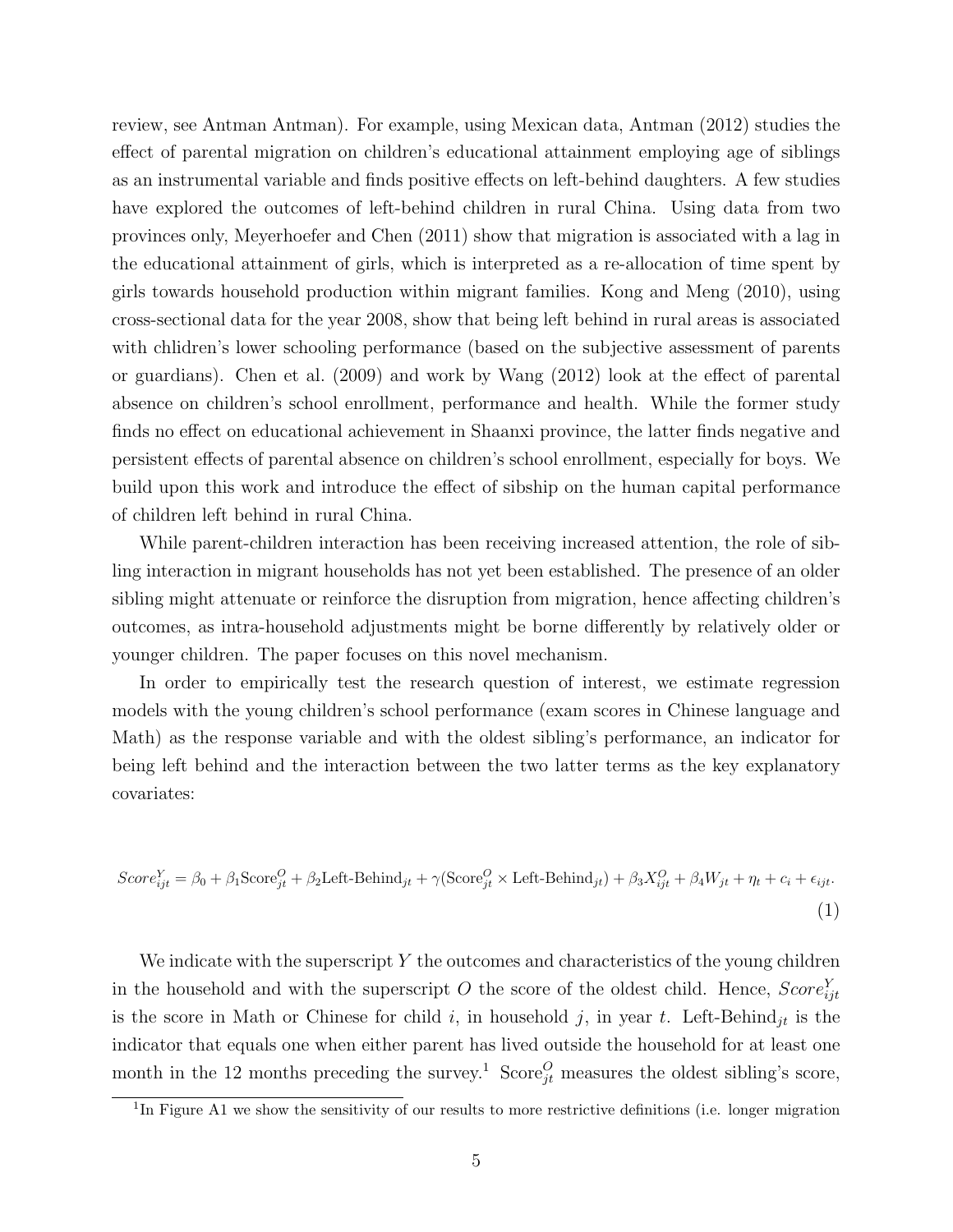and thus  $\beta_1$  captures the correlation between the scores of the oldest and younger siblings. The interaction term  $(\text{Score}_{jt}^O \times \text{Left-Behind}_{jt})$  is the key variable of interest, measuring the additional sibling influence if the children are left behind. In our regressions, we cluster standard errors at the household level, accounting for key variables being measured at this stratum.<sup>2</sup>

The regression model controls for a variety of other factors, captured by the vectors  $X_{ijt}^O$  and  $W_{jt}$ . Such factors measure younger children's characteristics such as gender, age dummies, entry grade dummies, school quality and whether they attend boarding school; additionally, they capture family characteristics such as parents' education and labor market characteristics, household characteristics such as household size, land and financial assets, as well as village characteristics and indicators for provinces (for OLS models only). Finally,  $\eta_t$ measures time fixed effects, which have been included as yearly indicators, and  $c_i$  captures unobserved individual heterogeneity.

Identifying sibling influence on economic achievement in the migration context is a nontrivial excercise. Causal interpretation of the parameters in equation [1](#page-5-0) is prevented by the presence of three empirical issues: (i) there might be several common background characteristics or intra-household allocation of investments that can mediate the siblings' influence on each other, both in migrant and in non-migrant households; (ii) the reflection problem [\(Manski](#page-31-7) [1993\)](#page-31-7), i.e. the simultaneous determination of individual outcomes and the threat of reverse causality due to spillover effects from younger to older children; (iii) the decision to migrate is in itself endogenously determined, with individuals self-selecting into that choice and parents possibly being influenced by children school achievement when making the migration decision. Points (i) and (ii) are common issues within the literature examining siblings or peer effects, while point (iii) is related more to the migration literature. In our context instrumental variables that tackle these points are unavailable, but our longitudinal dataset can be exploited to provide indicative evidence on the size of  $\gamma$  and the direction of the possible bias in its estimation.

As a starting point, we estimate equation [1](#page-5-0) with Ordinary Least Squares (OLS). However, simple OLS estimation ignores the unobserved individual heterogeneity that might drive young children's performance, capture shared time-invariant biological and environmental factors and be correlated with the probability of being left behind or with the oldest sibling's scores. We therefore estimate the model in equation [\(1\)](#page-5-0) by a standard fixed effect estimator that purges such heterogeneity through first differences.

spells) of the left-behind indicator.

<sup>&</sup>lt;sup>2</sup>As a large share of the families have only two children, we do not expect the clustering at the household level to substantially alter statistical power. We also report the baseline results without clustering in Table [A1.](#page-27-0)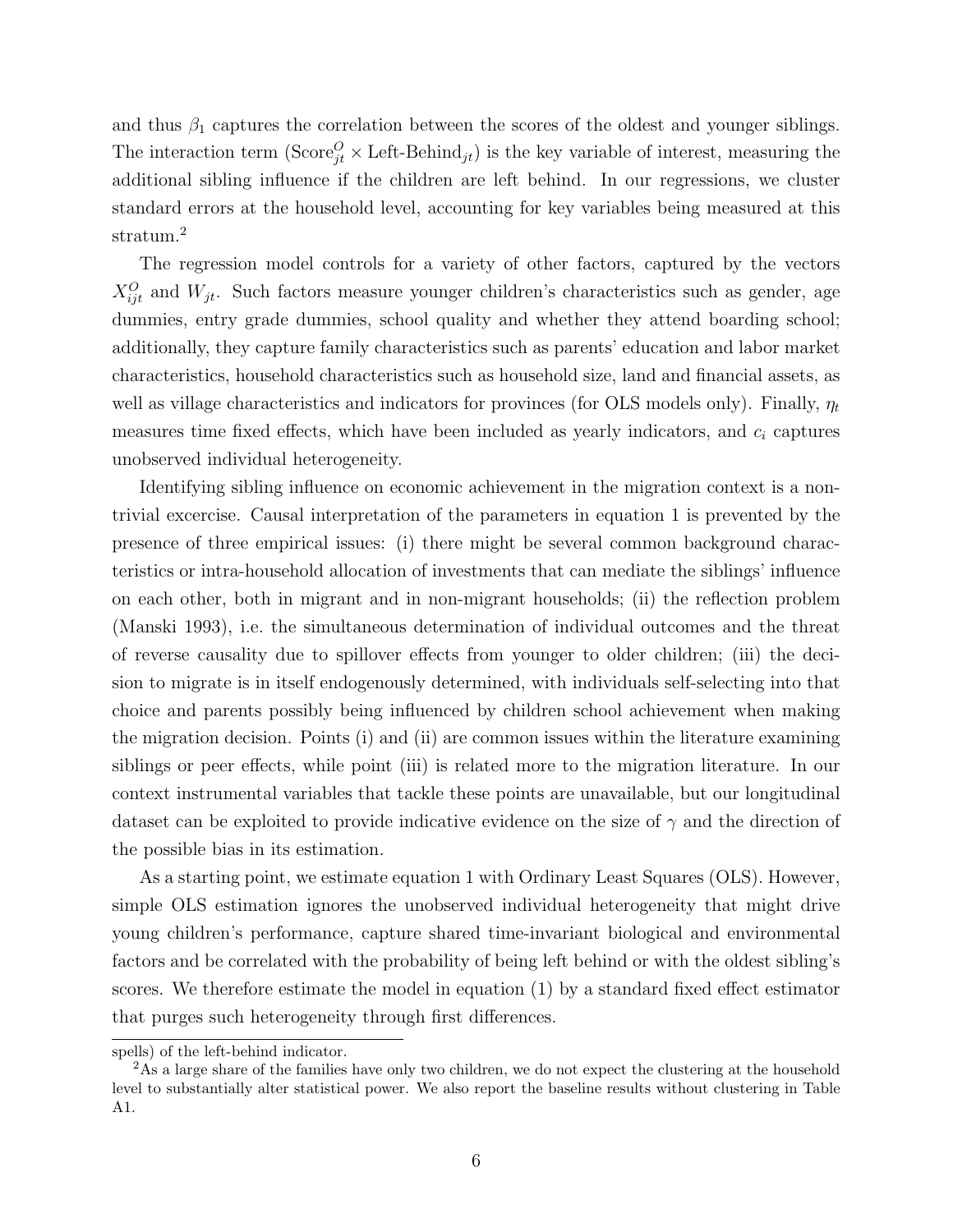A model that controls for individual heterogeneity seems particularly relevant in this context. Purging  $c_i$  partially mitigates problems (i)-(iii). In fact, in our context the vast majority of observations are represented by sibling pairs; hence  $c_i$  almost corresponds to a household fixed effect. By first differencing, we are therefore able to control for biological factors and time-invariant environmental factors (point (i) above). Additionally, the use of a fixed effects estimator partially reduces the endogeneity of the migration decision stemming from time-invariant family traits that affect educational outcomes as well as the propensity to migrate.

Nonetheless, concerns of reverse causality and of the influence of all time-varying factors might persist. Therefore, caution should be used when interpreting the estimates as causal. With these caveats in mind, we will interpret the parameters as capturing an "equilibrium relationship". We will provide an array of tests in Section 7 that aim to assess the role of time-varying factors and the importance of reverse causality in our context.

#### 3 Data

Our analysis is based on the RUMiC, a large-scale project conducted in China, comprising the Rural Household Survey (RHS), the Urban Household Survey and a Migrant Household Survey. For our purposes, we extract data from the 2009, 2010 and 2011 waves of the RHS (see Akgüc et al. [2014](#page-30-10) for a technical description of the RUMiC panel dataset). The dataset contains detailed information about household members – including those currently migrating out of the village – and comprises socio-demographic characteristics, labor market outcomes, migration history and the family situation prior to leaving the hometown. The data also provide information on educational characteristics and outcomes of children younger than 16 years of age and family members older than 16 who are still in school. We complement these variables with a rich set of controls at the village level, which include the village population, educational expenses, as well as the number of teachers and pupils.

We restrict the sample to children between 5 and 18 years old continuously living in rural areas. In the main analysis, we use pairs of older-younger siblings in which the oldest child in the household is paired with all younger siblings (when there are more than two children in school). To be included in the sample, siblings must be of school age and report scores. The sample is unbalanced, with unbalances mostly attributed to exits from the panel (i.e. children who become older than 18) and to data not being collected in one province in 2011.<sup>3</sup>

Our outcome variables are young children's test scores in Chinese and Math in the

<sup>3</sup>Restricting the analysis to a balanced panel does not alter our conclusions. Table [A1](#page-27-0) in the Appendix shows the results.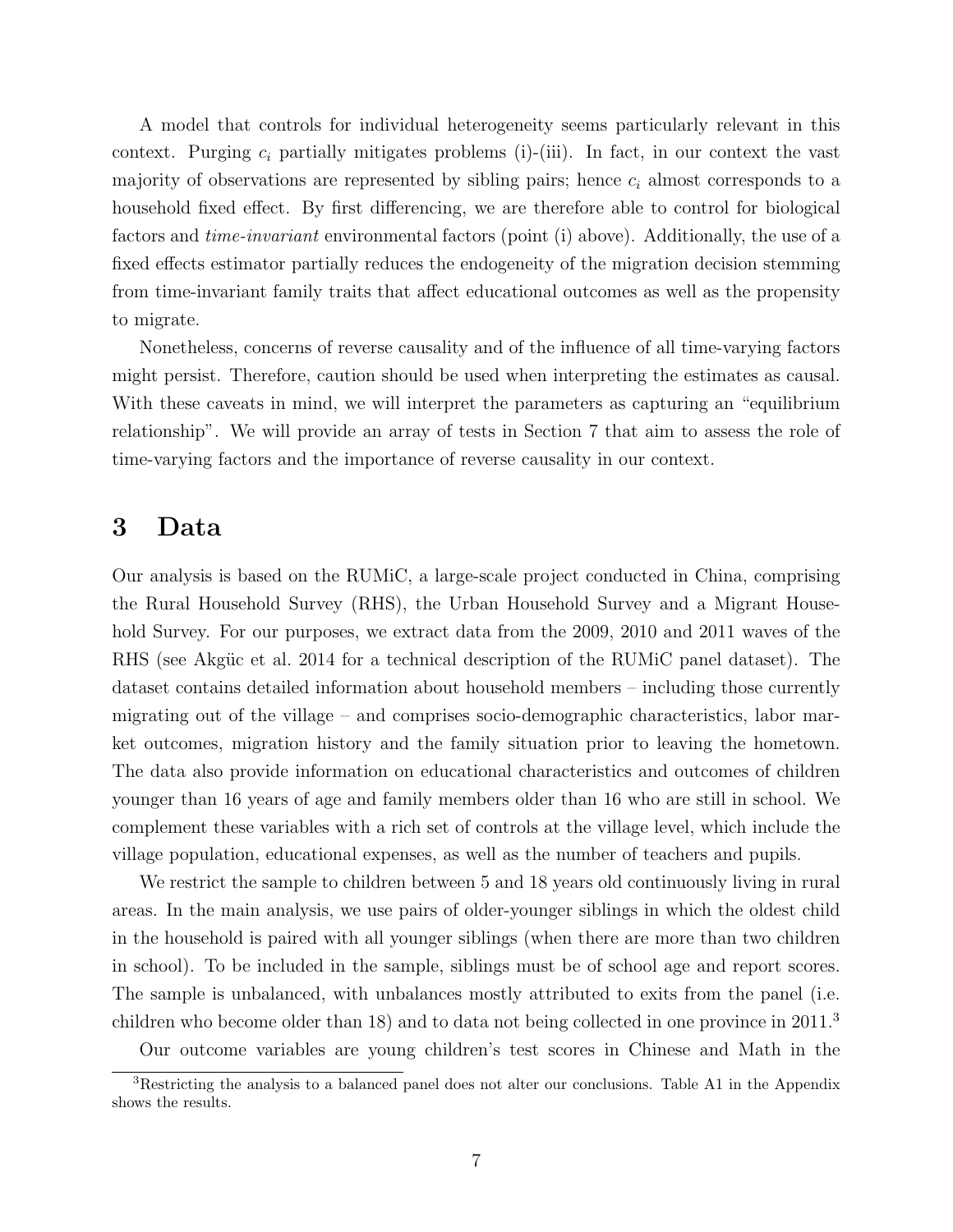semester prior to the interview and reported by a parent or guardian. Although being selfreported, accuracy of test score reporting is increased by the fact that most Chinese schools give each student a booklet recording scores for each semester during schooling [\(Chen et al.](#page-30-9) [2009\)](#page-30-9). Hence, concerns of grade misreporting and recall-bias should be attenuated as such a variable could be interpreted as a record-based variable [\(Chen et al.](#page-30-9) [2009\)](#page-30-9). Due to varying scoring standards across provinces and even across schools, we normalize scores by dividing them by the highest obtainable score on the specific test (also reported by the parent or guardian).

The key covariate of interest is an indicator for being left behind. In our baseline regressions, we define a left-behind child as one whose father or mother left the hometown for at least one month during the twelve months preceding the survey. Hence, this variable captures children's exposure to the absence of at least one parent during a period while attending schooling. Each year about one-third of the children have at least one parent who has spent some time outside the household, once again highlighting the relevance of such a phenomenon. The most common destinations for migrants are cities on the East coast of China or in the provincial capitals. Migrants are typically employed in low-skilled occupations mostly within the manufacturing and retail sectors. Persistent hukou regulations determine that most rural-to-urban migrations are temporary. During their migration period, migrants typically only return home for short periods of time, most frequently during the Chinese New Year festivities.

Panel (a) of Figure [1](#page-19-0) shows the share of households by the number of children aged 5-18 in rural areas. Of households with children in the relevant age range, about 48% have only one child, while 43% have two children. Larger families are uncommon, with about 7% having 3 children and only about 2% having 4 or 5 children. Panel (b) of Figure [1](#page-19-0) shows the share of left-behind children in families with 1, 2, ... 5 kids. Interestingly, the likelihood of migration is similar in households with 1 or 2 children; in both cases, the share of left behind is about 35%. The main estimation sample excludes families with only 1 child and focuses on larger families (2 or more children). Panel (c) of the figure reports the share of non-migrants and those left behind in the sample, as well as the number of periods children were exposed to parental absence. Our sample showed that 35% of children experienced parental absence between 2009 and 2011. About 16% of the sample had either parent away in the previous year, 12% were exposed to two migration spells, while about 6% of the children were continuously exposed to migration. Panel (d) shows with whom children live, differentiating between left-behind children and those from non-migrant families. The majority of left-behind children live with their grand-parents or another relative, while about one-third live with the non-migrant parent.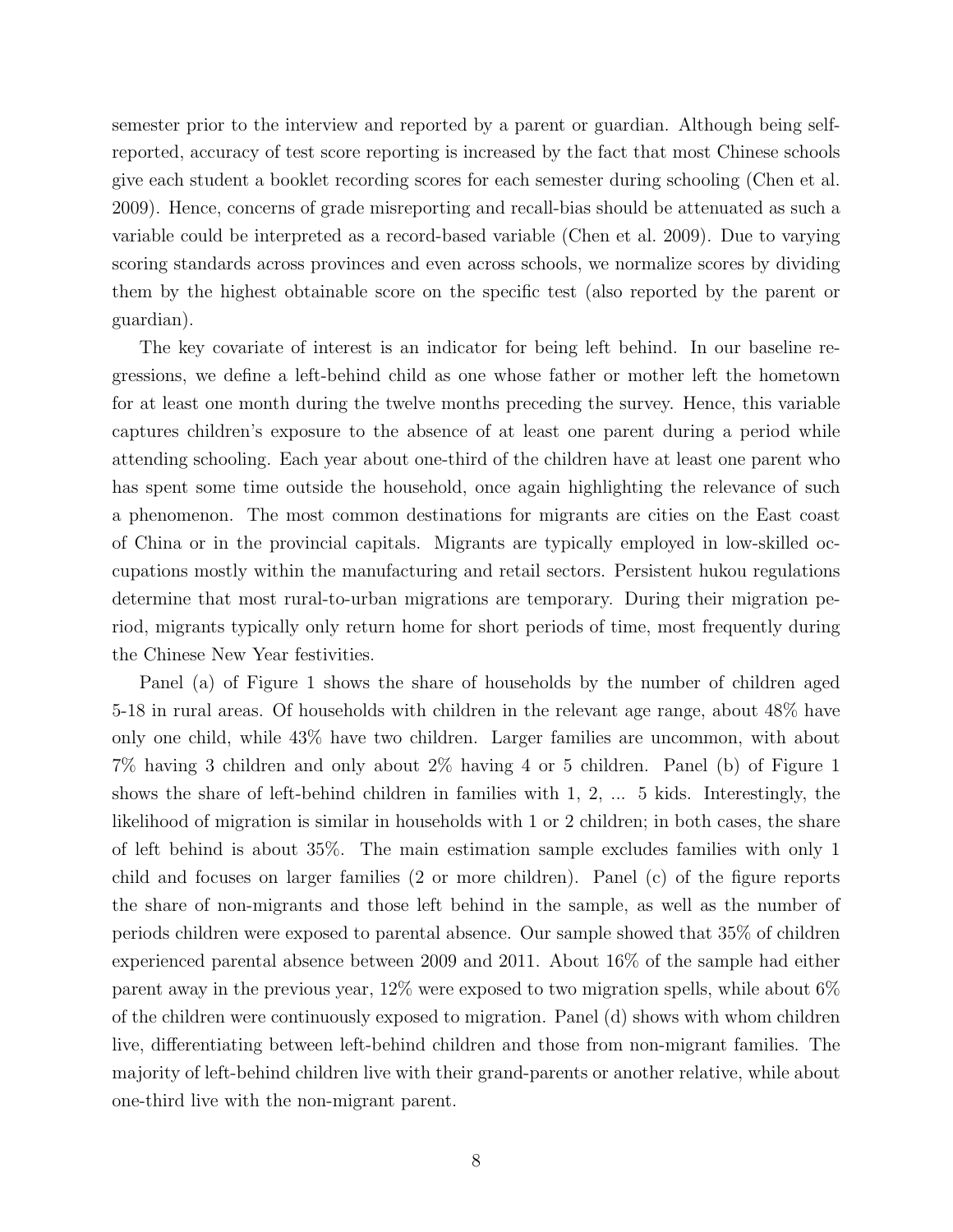In Table [1](#page-20-0) we show characteristics by migration status, i.e., dividing our sample of young children into those who are left-behind and those from non-migrant families (columns 1 and 2). The share of males in the sample is around 60%, with little difference between the two groups. This high share reflects the consequences of the one-child policy.<sup>4</sup> The average age of left-behind children is also similar to that of children whose parents have not migrated. There is also rather little variation in the school entry age, averaging around six and a half years old. Around 25%-30% of siblings are in boarding school. There seems to be some variation in the subjective assessment of the children's school quality, with left-behind children less likely to be enrolled in a high-quality school (where the benchmark is the average quality of school in the village).

Table [1](#page-20-0) also shows the characteristics of the parents and households in which children live. Mothers and fathers of left-behind children are more likely to engage in wage work. The number of household members and household land size do not vary between the two groups; however, households with children left behind have higher financial assets.

The last rows of the table report the characteristics of the children's village and province distribution. Left-behind children are more likely to come from smaller villages, which spend much less on education and have fewer teachers. The provincial distribution of children left behind differs from that of children of non-migratory parents, reflecting varying migration propensity depending on the geographic location.<sup>5</sup>

The most interesting patterns emerging from the first two columns of Table [1](#page-20-0) are the rather small differences in terms of individual observable traits between the left-behind children and those of non-migrants, with the exception of parental characteristics which, however, we will be able to control for through fixed effects estimations. Such small differences reassure the likely absence of a strong selection between migrant and non-migrant households. On the other hand, children in migrant households seem to come from more impoverished villages. In all analyses, we will therefore control for time-varying village characteristics.

The third and fourth columns of Table [1](#page-20-0) compare the characteristics of the children in our sample with those of children who are excluded from our analysis. The latter group is largely composed of children from one-child households, but also includes children who have (younger or older) siblings who are currently not in school and hence do not report test scores,

<sup>&</sup>lt;sup>4</sup>In the majority of rural areas, the policy allows couples to have a second child if their first one is a girl. On aggregate, for families with more than one child, this determines a disproportionate share of males among youngest siblings and females among oldest siblings: In fact, in our sample, nearly 67% of the oldest siblings are female.

<sup>&</sup>lt;sup>5</sup>For the 2011 wave, data from the Guangdong province were not collected, which slightly unbalances aggregate figures on the geographical distribution. For robustness purposes, we have performed our entire analysis on a restricted sample excluding this province, finding essentially identical results to those presented in the paper.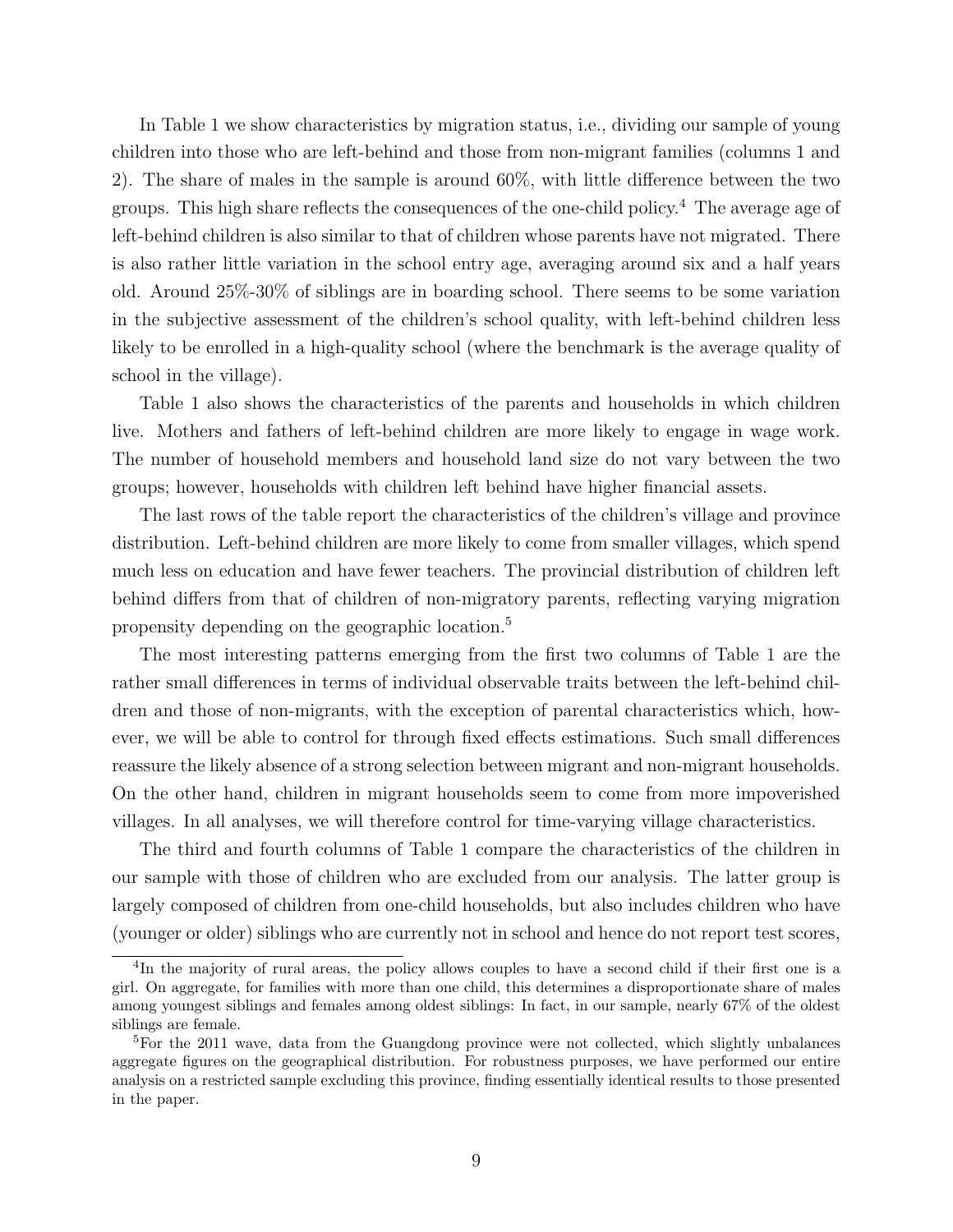or siblings whose scores are missing. The purpose of this comparison is to highlight potential selectivity patterns emerging from the definition of our sample. Unlike what was expected a priori, such differences are rather limited. One peculiar aspect is the sex ratio, which again exhibits a relatively large share of males. Within the sample of "Other children," mostly from one-child families, the reasons for such an unbalance are related to the consequences of sexselective abortions (for a recent description, see [Wei and Zhang](#page-32-5) [2011\)](#page-32-5). With the exception of village characteristics and provincial distributions, other socio-demographic variables are very similar between the children in our sample and other children.<sup>6</sup>

Table [2](#page-21-0) shows the performance in Chinese and Math by left-behind status. For completeness, we also report exam scores of children that fall outside of our estimation sample. Younger siblings perform consistently better than older siblings, with such differences present for both children left behind and those living in non-migrant households. How much of the sibling resemblance is driven by individual heterogeneity, endogeneity of the migration decision or simply observable differences across the two groups? The remainder of the paper seeks to answer these questions.

#### 4 Results

The key results of the paper are reported in Tables [3](#page-22-0) and [4.](#page-23-0) Starting with the OLS estimates, some interesting patterns arise. Looking at the performance in Chinese language throughout all specifications, there is a high correlation between the oldest and the younger child's score, with estimates in the range of 0.39 to 0.45. This estimated correlation is remarkably in line with sibling correlations found in other studies (see, e.g., Björklund and Salvanes [2010\)](#page-30-11). As shown in columns II and III of Table [3,](#page-22-0) on average the parental absence does not seem to have a large effect on children's performance in school, which might be driven by remittances balancing the potential adverse effect of being left behind. Columns IV and V show the estimates of the interaction between the older sibling' scores and being left behind with and without controls for several characteristics of the child, parents, household and village. Both the indicator for being left behind and the interaction term are now sizeable in magnitude and statistically significant.

To take a practical example, let us consider a left-behind child and a child whose parents have not migrated, both of whom have an older sibling who scored zero in Chinese (this example purely serves the scope of comparative statics, as there are virtually no children exhibiting a score of zero). Compared to children of non-migrants, young left-behind children

<sup>6</sup>For example, the one-child policy was particularly enforced in rural areas of Jiangsu, Chongqing and Sichuan. This determines that one-child families are relatively more represented in these provinces.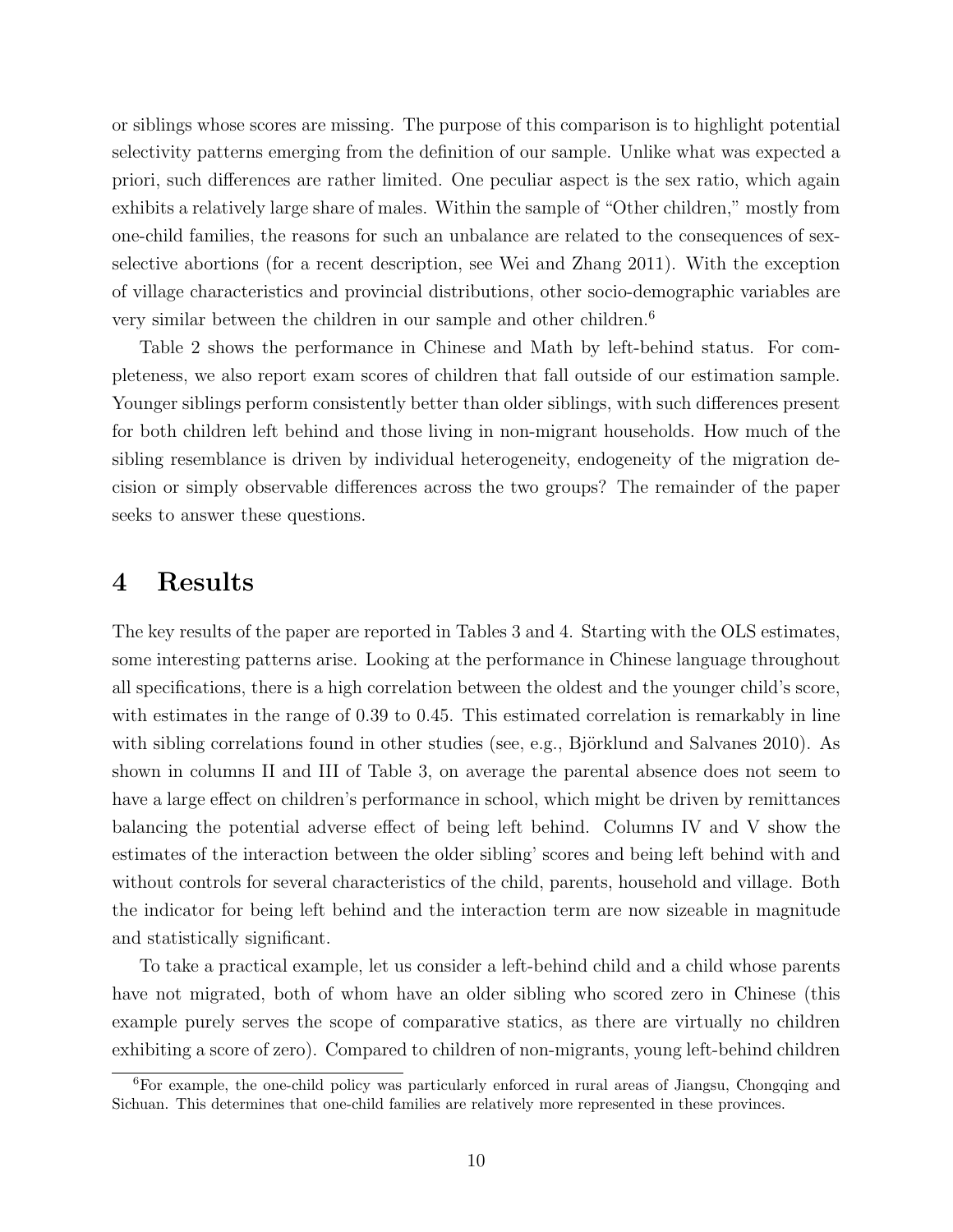with a poor performing oldest siblings face a score penalty of 12\% on average. However, as younger children are exposed to better performing siblings, not only are their scores positively correlated to their sibling's scores, but also the disadvantage of being left behind is fully compensated. Therefore, left-behind children with average performing siblings end up suffering from only a 1%-1.5% penalty in their scores. Thus, the presence of a top-performing sibling fully re-balances the score disadvantage stemming from being left behind.

In conclusion, sibling influence is stronger in left-behind households since sibling correlations are higher than in non-migrant households. All other controls exhibit the expected sign: Children enrolled in high-quality schools have higher scores; furthermore, the higher the number of teachers in the village, the better the children perform. Two variables inhibit children's scores: a high number of students in the village and the household's land size. Villages with too many students might have lower quality schools and education systems less aligned with the children's specific needs. Children from households owning more land might face a disincentive to invest in education, and/or might be induced to work [\(Liang](#page-31-8) [and Chen](#page-31-8) [2007\)](#page-31-8).

Columns V to VIII of Table [3](#page-22-0) also show the same regressions for performance in Math, with estimates for the sibling correlation very similar to those for Chinese language. However, the estimates for the left-behind indicator and for its interaction with the oldest sibling's score are smaller in magnitude and statistically insignificant despite following a similar pattern in terms of sign. These results are not entirely surprising if one considers the different skills – and their transferability – involved in the study of Chinese and Math. We could postulate that good performance in Math is harder to achieve and can hardly be influenced by peers, while Chinese performance – driven by a student's ability to read and write a certain number of characters – can be better monitored and influenced by older siblings. The result that Math performance is more prone to the influence of factors other than sibship is broadly compatible with evidence by [Zimmerman](#page-32-6) [\(2003\)](#page-32-6), who finds that peer effects are stronger with verbal scores than with Math scores; by [Metzler and Woessmann](#page-31-9) [\(2012\)](#page-31-9), who find a positive effect of teacher quality on children's Math performance but not on reading; and by [Angrist et al.](#page-30-12) [\(2012\)](#page-30-12), who find that a schooling program had a larger impact on Math achievements than on reading. The different patterns between Chinese and Math scores, and the statistical insignificance of the latter, persist throughout most of our analyses.

As previously highlighted, these patterns might suffer from the presence of individual effects that correlate with the covariates of interest and which could stem from individual ability as well as from the endogeneity of the migration decision. In Table [4,](#page-23-0) we tackle this issue by estimating fixed effect regressions. The fixed effect estimator purges out any observed and unobserved variation that is common within individuals. In our context, where the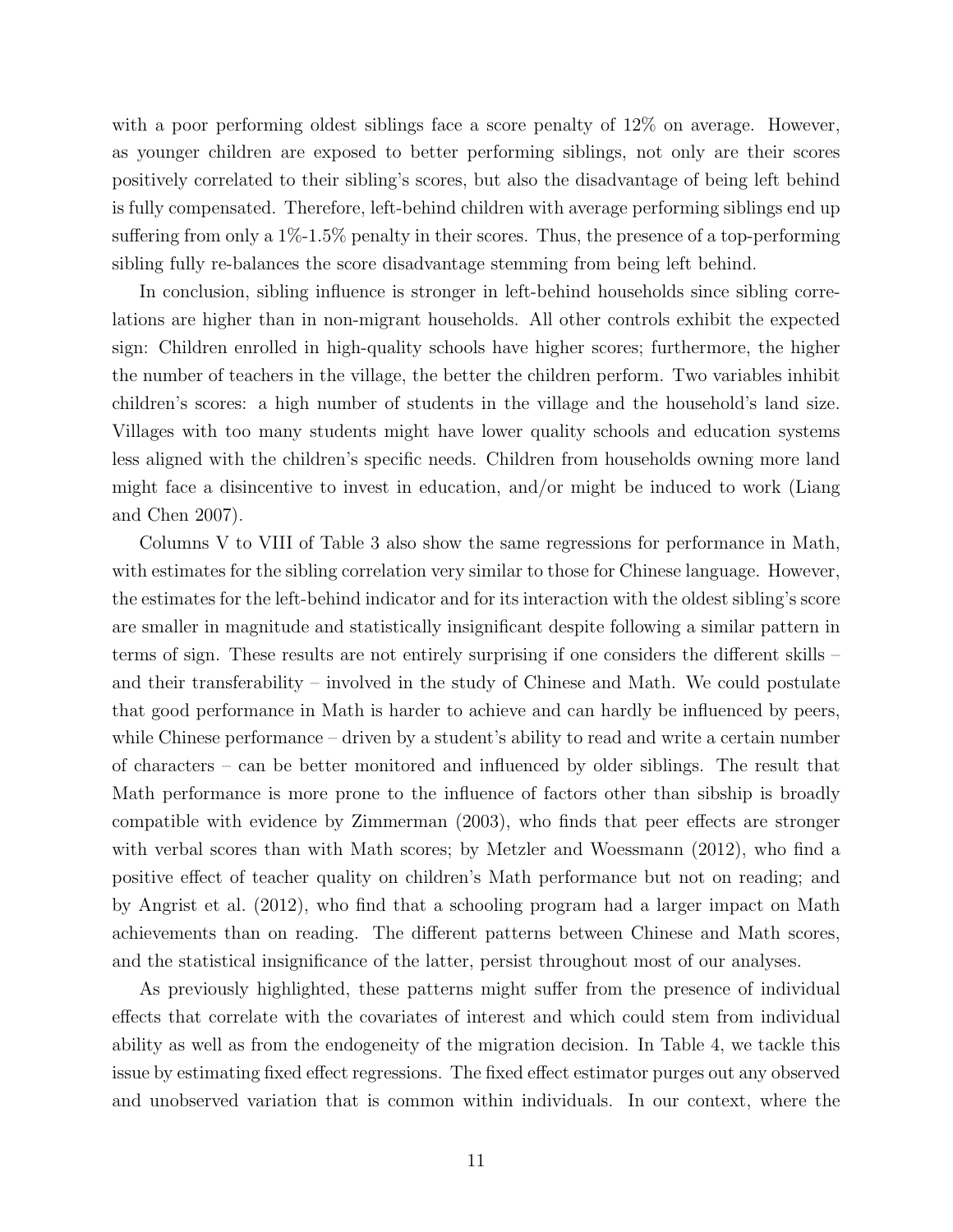majority of sibling pairs are from a two-sibling household, fixed effect results are also almost identical to results obtained by including household time-invariant effects.<sup>7</sup> Hence, we are able to control for any individual- or household-specific propensity to migrate. Remarkably, the fixed effects estimates reinforce our previous findings.

As in the OLS case, left-behind children seem to suffer from parental absence in their performance in Chinese, while there are little effects in Math. The sibling correlation remains sizeable even after controlling for individual heterogeneity. The introduction of the fixed effects exacerbate the older sibling's influence on Chinese scores when parents are away: The estimate for the interaction term between the left-behind indicator and the oldest sibling's score doubles compared to the OLS estimates. Achievement in Chinese of the left-behind children is around 30% lower than that of the non-migrant children in the most conservative specification, independent of the controls added. However, as before, left-behind children seem to resemble their older siblings in such a way that this disadvantage is reduced and brought to zero in the case of top-performing older siblings. As before, performance in Math is unaffected by being left behind, and sibling influence is the same in both the migrant and non-migrant households.

Our baseline analysis suggests two main findings. First, the presence of an older child plays a more important role in terms of school performance when the parent has migrated. Second, there is heterogeneity between school subjects in terms of the role that both parental absence and sibling influence play in shaping the human capital development of the leftbehind.

#### 5 Heterogeneity Analysis

We continue our analysis showing the heterogeneity of the results by children and parent characteristics in Table [5.](#page-24-0) The first panel in Table [5](#page-24-0) shows performance by the sex composition of sibling pairs. In both Chinese and Math, older male siblings do not exhibit additional effects on the left-behind. However, the opposite is true for older female siblings. in this case, the positive correlation across scores is amplified among left-behind households. Once again, this pattern is strong in the case of Chinese performance. However, when focusing on female-female pairs, we also find sibling effects in the case of Math performance, albeit these results are statistically significant at the 10% level only. Therefore, it appears that older sisters exhibit a nurturing effect – large enough to even reverse the penalty of being left behind – on younger siblings, who seem to have an advantage from the presence of a top-performing child. The changing role of female children in the household quantifies the

<sup>7</sup>Results available upon request.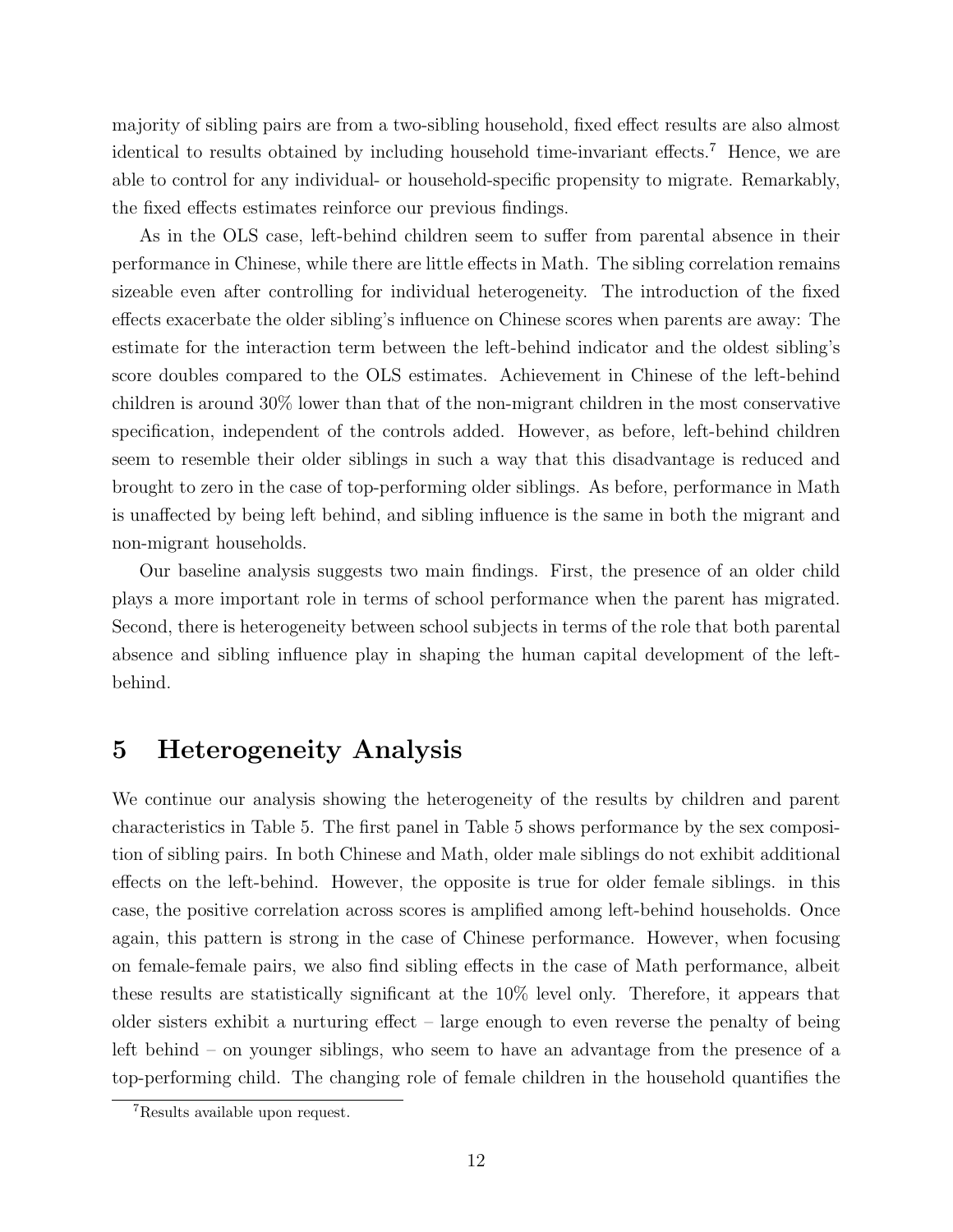speculative conclusion in [Meyerhoefer and Chen](#page-31-5) [\(2011\)](#page-31-5) who suggest that migrant households re-allocate girls' time towards household production. Additionally, these results are also in line with evidence showing that older sisters share significant child-care responsibilities in many developing countries [\(Levison and Moe](#page-31-10) [1998;](#page-31-10) [Ilahi](#page-31-11) [2001;](#page-31-11) [Edmonds](#page-31-12) [2006\)](#page-31-12), hence potentially greatly influencing their siblings' development. Lastly, our results are also in line with those in [Qureshi](#page-32-7) [\(2011\)](#page-32-7) who shows that schooling of older sisters has beneficial impacts on the education of their younger brothers.

We further disentangle the effects by looking at which stage of compulsory education – in earlier or later grades – sibling influence matters the most and at which age differential such effects come into play. The second panel of Table [5](#page-24-0) presents results for children with a smaller (equal or less than 5 years) and larger (more than 5 years) age distance between the sibling pairs. As one would perhaps expect, the sibling influence is stronger among children whose age differential is further apart. Correlations are particularly stronger in the left-behind group in both Chinese and Math. For children closer in age, correlations are not only statistically insignificant but also small in terms of magnitude. With this result also holding in the acquisition of Math skills, we could conjecture once again that this pattern captures a nurturing effect of older siblings on younger ones.

The last four columns of this panel show the effects for younger children in grades 1 to 3 and grades above 3. Remarkably, children who have already spent a few years in school are most affected by sibling influence. While results are non-significant for children in grades 1 to 3, children in grades 4 and above exhibit: i) a strong correlation across Chinese exam scores, ii) a penalty if left behind, and iii) stronger dependence on older siblings' performance if left behind – although these effects are weaker than those by age. As before, the left-behind disadvantage is fully compensated for by the average-performing older sibling. Overall, it seems that the effect on younger siblings is driven by both differences in age and the younger child's stage on the educational ladder.

In the third panel of Table [5,](#page-24-0) we show whether the impact is stronger in households where the child lives with parents or other individuals (relatives, friends or other people in the village). As expected, the impact of migration and the sibling effects are stronger when parental authority is absent and children live with members outside the restricted familial nucleus.<sup>8</sup> We subsequently check whether sibling correlations are stronger in households with a previous migration experience. We select a subsample of households with a migration

<sup>8</sup>While this paper highlights the changing role of siblings in response to parental migration, there could also be readjustments across other left-behind household members. An additional venue for further research could explore, for instance, how grandparents or other family members influence children's development (along the lines of our heterogeneity tests in this section). Studying this channel might bring additional evidence regarding the effect of migration on families left behind.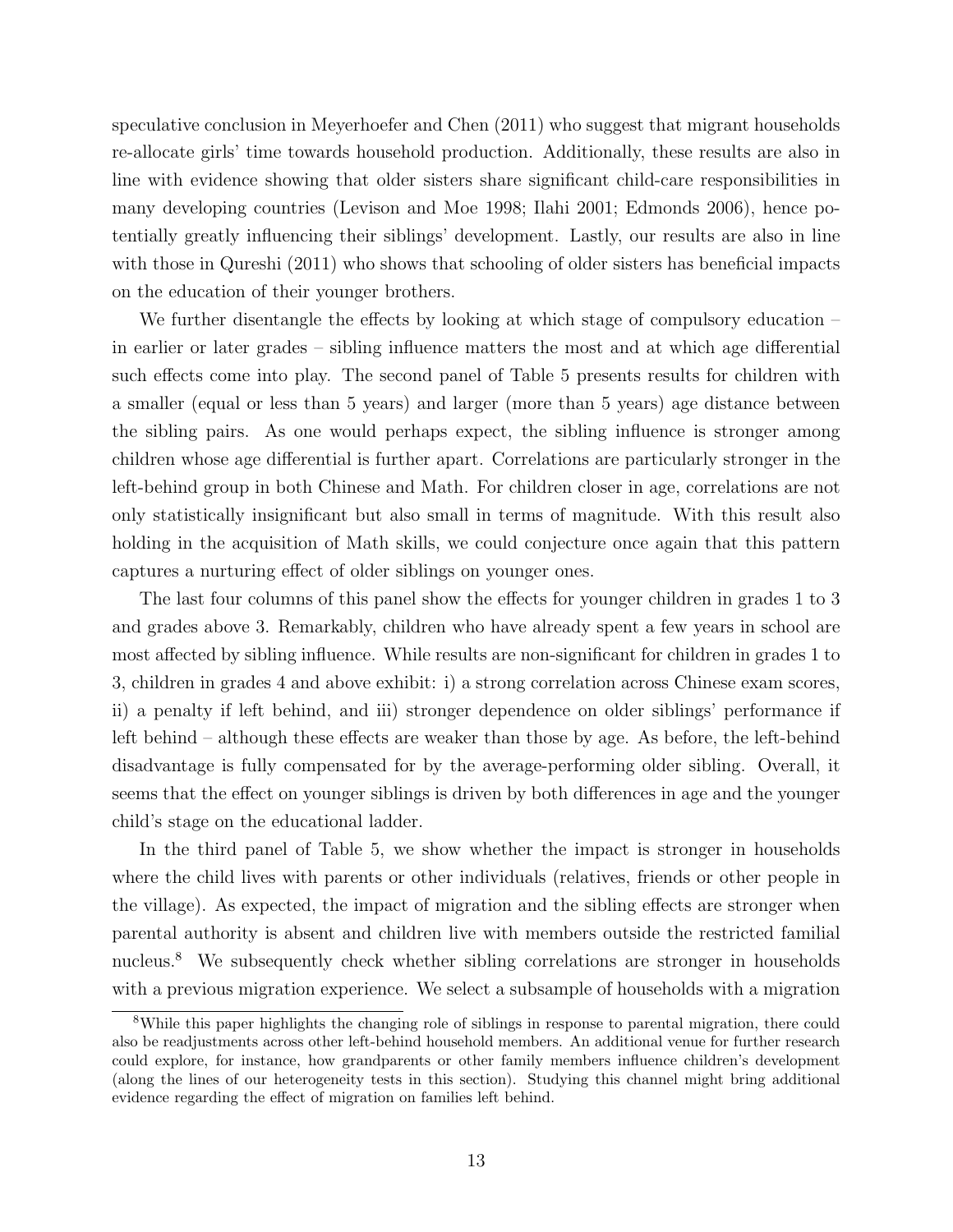history (i.e. those households who report having migrated before 2009) and those without. Remarkably, only children whose parents had not previously migrated are those who face a penalty for being left behind. As before, however, this penalty is mitigated by the presence of siblings. Therefore, it appears that the intra-household reallocation of roles (and potentially resources) is only temporary, and migrant households are able to adjust over time to the possible disruption of migration.

In the last panel of Table [5,](#page-24-0) we test whether sibling effects depend on which parent is absent. We show estimates from models in which we consider left behind children only those whose mother is absent (columns I and IV), the father is absent (columns II and IV) and both parents are absent (columns III and VI). Remarkably, we find similar effects on the left behind independently of which parent migrates, although the mother matters somewhat more for Chinese than the father. Once again, the impact is essentially zero in the case of Math performance.

#### 6 Econometric Issues

As mentioned in Section 2, there are three main methodological challenges in our analysis. First, the presence of omitted *time-varying* environmental factors between siblings might affect the results. Second, it might be argued that reverse causality is present with older and younger children simultaneously influencing each other. Third, the migration decision might remain endogenous even after controlling for several confounding factors, as we do in our regressions. Migrants self-select in the decision to migrate, and there might be additional unobserved factors correlated with both children's outcomes and migration status. For instance, families with better socioeconomic status, networks and earning potential might be more (or less) likely to migrate as well as possibly provide an environment in which siblings might interact more (or less) with each other. Furthermore, reverse causality might also be present in this decision, with migrants moving and leaving children behind due to children's school performance. For example, parents might want to provide better educational opportunities for children or might decide not to move if children are facing particular difficulties in school. Although we control for a significant variety of characteristics, it is difficult to rule out a priori that endogeneity affects the results.

In this section, we proceed with a few robustness checks which we present in Table [6.](#page-25-0) We aim to detect the relevance of these problems in the context of our study. Before proceeding, it should be noted that one of the main advantages of our dataset is the panel structure, which allows us to observe the children at three points in time. Hence, we have already purged from the model time-invariant heterogeneity in both the migration decision and the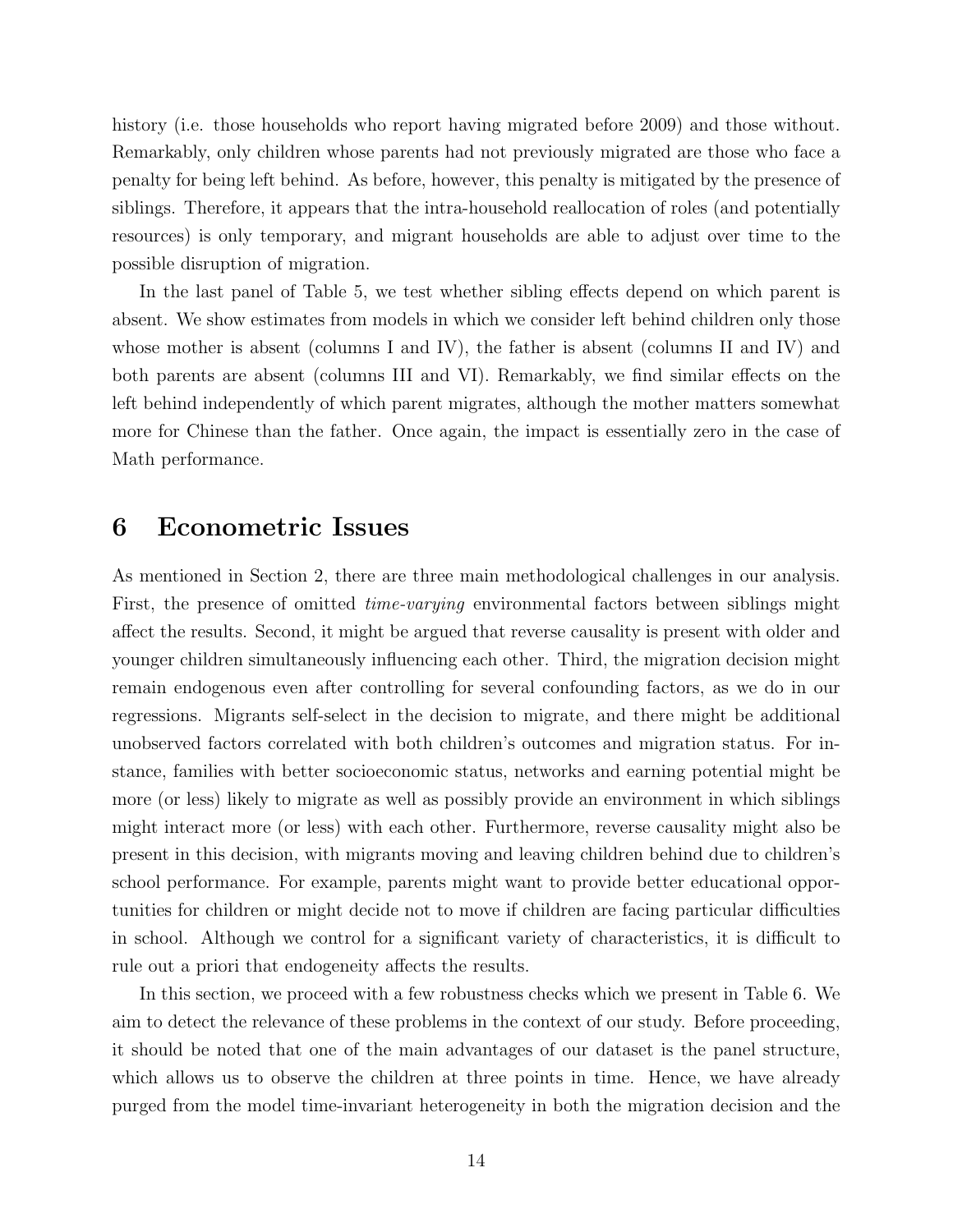siblings' relationship by using the fixed effect estimator. The OLS estimator appeared to be upwardly biased (as we would expect if siblings had a positive influence on each other), although results from the OLS and fixed effect models are not very different in terms of the magnitude of the estimated coefficients. Albeit not a test, our baseline results suggest that reverse causality and endogeneity in migration might not be fundamental concerns given the controls and structure of the data.

Exploiting variation in the timing of migration to mitigate endogeneity. Children in our panel are observed as being left behind over different years. Instead of using variation from comparing left-behind and non-migrant households, we use variation in the timing of being left behind and drop observations of those who never migrate. In this restricted sample, the control group consists of children who are not left behind at time  $t$  but were either left behind in the past or will be in the future. Focusing on the left-behind for some  $t$ is informative about the presence of the selection between stayers and movers. It should be noted, however, that this strategy will not control for dynamic selection concerns.<sup>9</sup> In fact, once controlling for relevant characteristics, the key identifying assumption is the absence of selection that changes over time. The first four columns in the upper panel of Table [6](#page-25-0) show the results after applying both OLS and fixed-effect estimators, which are similar to those found in the main part of the paper. This particular exercise provides suggestive evidence that results are not driven by the static selection into migration; however, the test remains silent on the likelihood of dynamic selection.

Prospective migration to understand selection. As a secondary check to assess the magnitude of self-selection in migration, we estimate the following model:

<span id="page-15-0"></span>
$$
Score_{ijt}^{Y} = \beta_0 + \beta_1 \text{Score}_{jt}^{O} + \beta_2 \text{Left-Behind}_{jt+1} + \gamma (\text{Score}_{jt}^{O} \times \text{Left-Behind}_{jt+1}) + \beta_3 X_{ijt}^{Y} + \beta_4 W_{jt} + \epsilon_{ijt}.
$$
\n(2)

An established literature explores how migrants are selected by comparing the pre-migration outcomes of future migrants with those of stayers [\(Moraga](#page-31-13) [2011;](#page-31-13) [Kaestner and Malamud](#page-31-14) [2014\)](#page-31-14). The model above proceeds in the same manner: Assuming that future migration is unrelated to current shocks, and if selection was not a serious concern in our data, we should expect outcomes not to differ depending on migration status. The last two columns of the upper panel show that migration is statistically unrelated to current performance, and hence pre-migration outcomes between migrants and stayers are not different. Furthermore, this

<sup>9</sup>Other studies have used such a technique; see for example [Bertrand and Mullainathan](#page-30-13) [\(1999\)](#page-30-13).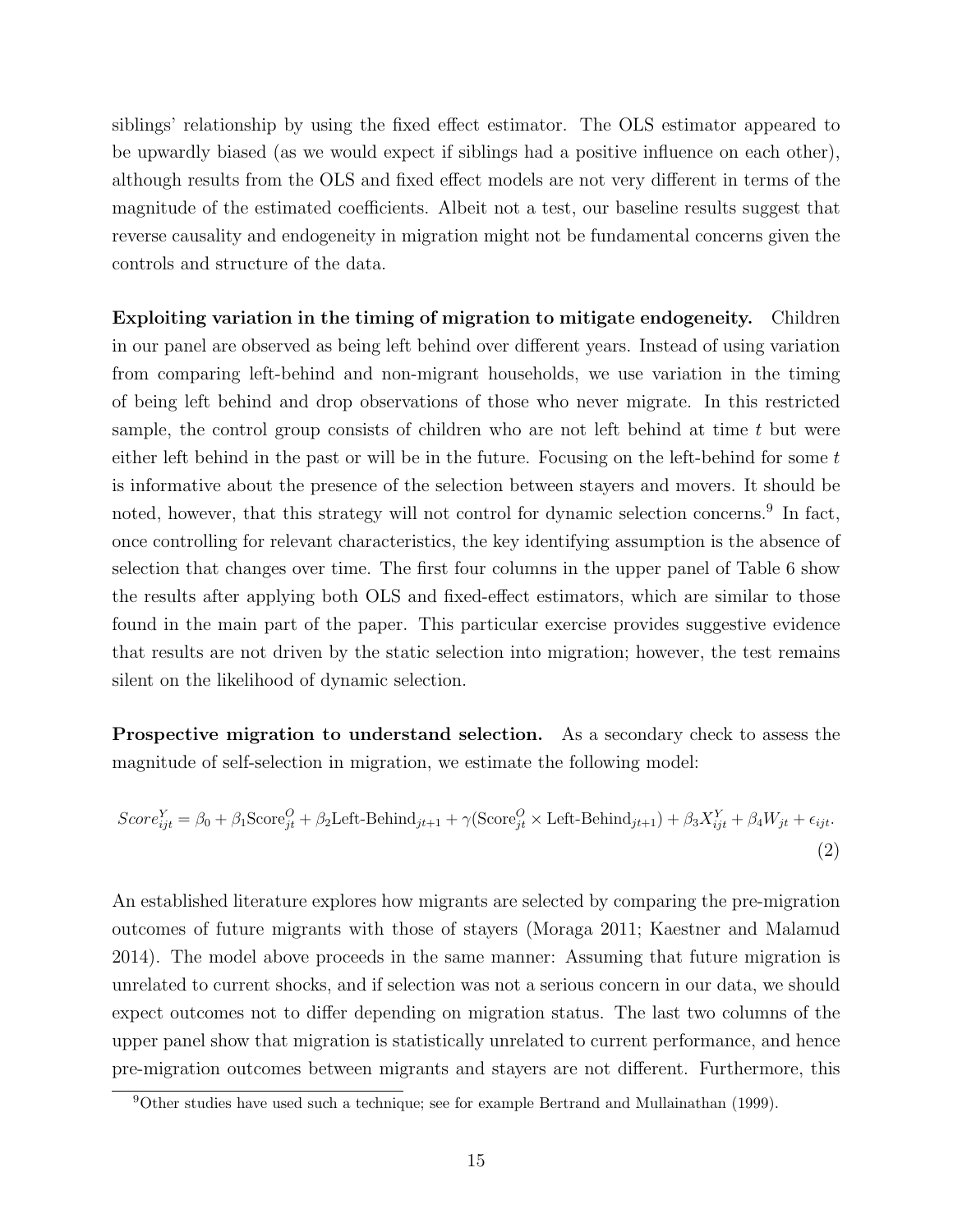analysis also suggests that parents do not respond to their children's achievement in school by adjusting their migration plans.

Understanding reverse causality in migration. We further investigate this last point by directly testing whether migration depends on educational success. We relate the probability of being left behind at time  $t$  with children's educational achievement, controlling for the same characteristics used in the baseline specification. We therefore correlate the probability of parents moving in response to their children's current educational outcomes. Following the approach adopted throughout, we estimate the model through fixed effects.

Columns I and II in the lower panel of Table [6](#page-25-0) show the estimates from such a model. Current performance in both Chinese and Math is unrelated to the probability of staying behind, not only statistically but also in terms of magnitude of the coefficients. As an additional test, we perform the same analysis, but relate the likelihood of being left behind at  $t + 1$  with current performance. In other words, we look at whether children's education performance is related with the future migration decision. Results are reported in columns III and IV and show that children's current performance in Chinese and Math are also unrelated to future parental migration. Therefore, concerns of reverse causality should not be strong.

Understanding the importance of the reflection problem. Lastly, as already mentioned, younger siblings' performance might in turn affect older siblings' performance. Although this paper does not aim to pinpoint the "directionality" of sibling interactions, we check whether the oldest sibling responds to his or her changing role in the household. In this test, the outcome variable is the score of the oldest sibling, while the key covariate is an interaction term between the left-behind indicator and the average score of the younger siblings. The last two columns of Table [6](#page-25-0) show that the impact on the older sibling is statistically zero and very small. Although it might come as a surprise, this finding is in line with causal results in the literature on sibling correlation in education both in developed [\(Oettinger](#page-32-2) [2000\)](#page-32-2) and developing countries [\(Nicoletti and Rabe](#page-31-15) [2014\)](#page-31-15).

Further robustness checks. We have performed a series of additional robustness checks in order to further corroborate our finding. These additional results are presented in the Appendix. In Table [A1](#page-27-0) we explore several alternative specifications related to different subsamples and specifications. In the top right panel we perform our regression on the balanced sample, i.e., when each child is observed for three consecutive waves. Next to this, we look at a subsample of households with only two children reporting test scores, i.e., we exclude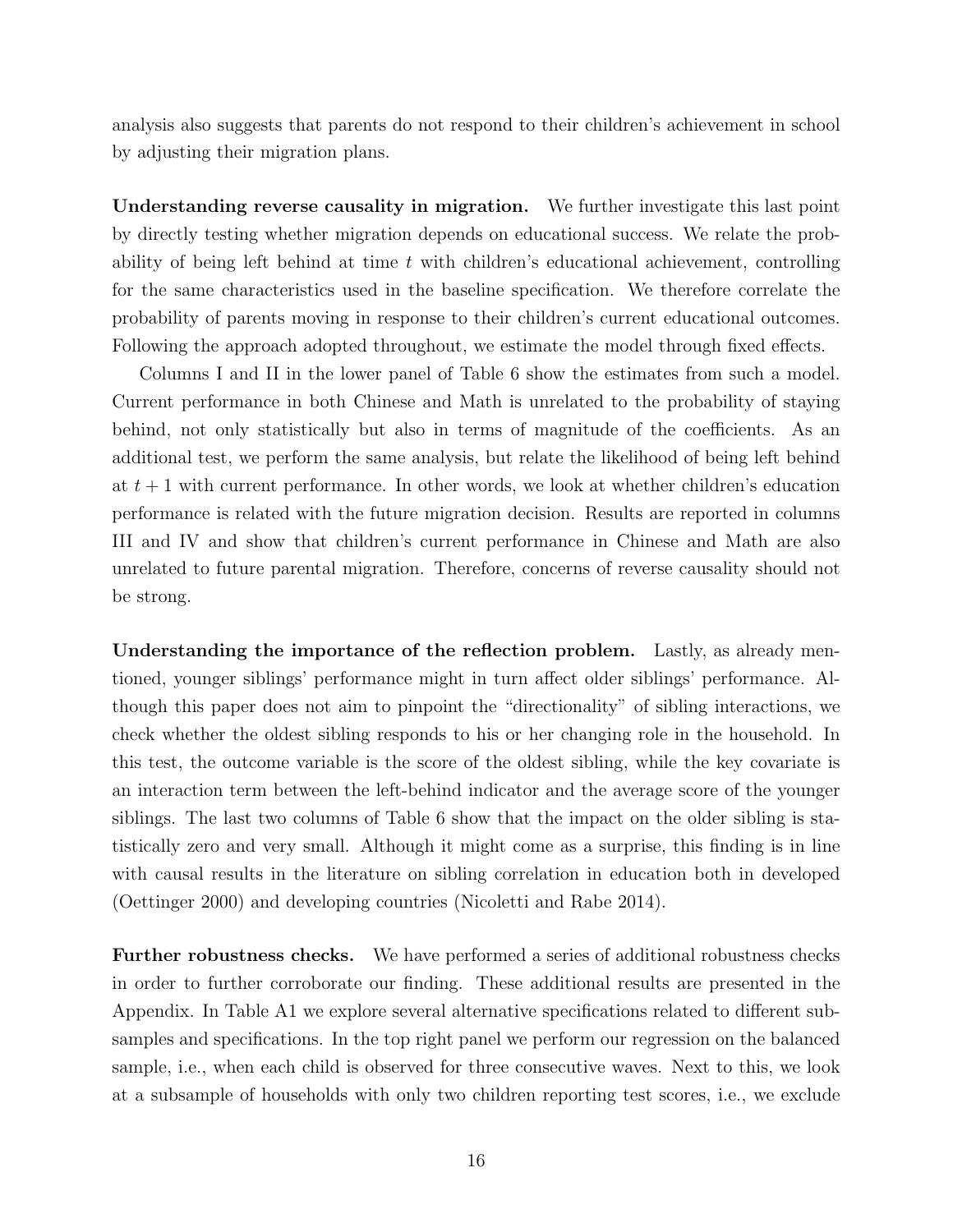households with three or more children in education. While point estimates differ from the benchmark model, the pattern of the results is essentially unchanged. In the second panel of Table [A1](#page-27-0) we first experiment with a specification without clustering the standard errors at the household level, and we then estimate a full interaction model in which the left-behind indicator is interacted with both time-varying and time-invariant individual, household and village characteristics. Both specifications exhibit a pattern remarkably similar to the benchmark model. In the bottom panel, we split our sample by the level of the test score observed in the first wave. The rationale is to ascertain whether ability, here proxied by initial test scores, is a driving force for the decision of the parents to migrate. If this were the case, estimates would be substantially different across the sample of children with higher and lower initial test scores. While we find that the size of the Math estimates is slightly different between the two samples, the estimates for the performance in Chinese, especially in the fixed effects model, are identical.

We have also explored the sensitivity of our results to the definition of the left-behind variable. In our benchmark model, the left-behind indicator measures parental migrations of at least one month, encompassing both short- and long-term absences. Since our data contain the monthly duration of the migration spell, we experiment with all possible definitions of being left behind from the shortest possible absence (at least one month, our benchmark) to the longest one (twelve months). Figure [A1](#page-26-0) shows the results of this exercise. The upper values of each graph correspond to the estimates of  $\gamma$ , the key parameter of the interaction term between the left-behind indicator and the test scores, while the lower values refer to estimates of  $\beta_2$ , the parameter pertaining to the left-behind indicator. The graph unequivocally shows that the estimates are stable – and within the same confidence interval – throughout the various definitions. The only exceptions are the estimates pertaining to the most restrictive definition of migration, i.e. 12 months. Since only 2% of the children in the sample (equivalent to 36 observations) fall under this definition, it is not surprising that both the left-behind dummy and the interaction term are estimated with large noise.

Finally, in Tables [A2](#page-28-0) and [A3](#page-29-0) we re-estimate, respectively, the specifications of Table [3](#page-22-0) and [4](#page-23-0) by progressively adding controls in order to check the sensitivity of the estimates to observable factors. Once again, the pattern of the estimates is remarkably stable and similar to the benchmark model.

#### 7 Conclusions

While a growing literature has analyzed the effects of parental migration on the educational outcomes of left-behind children, this study is the first to highlight the importance of sibling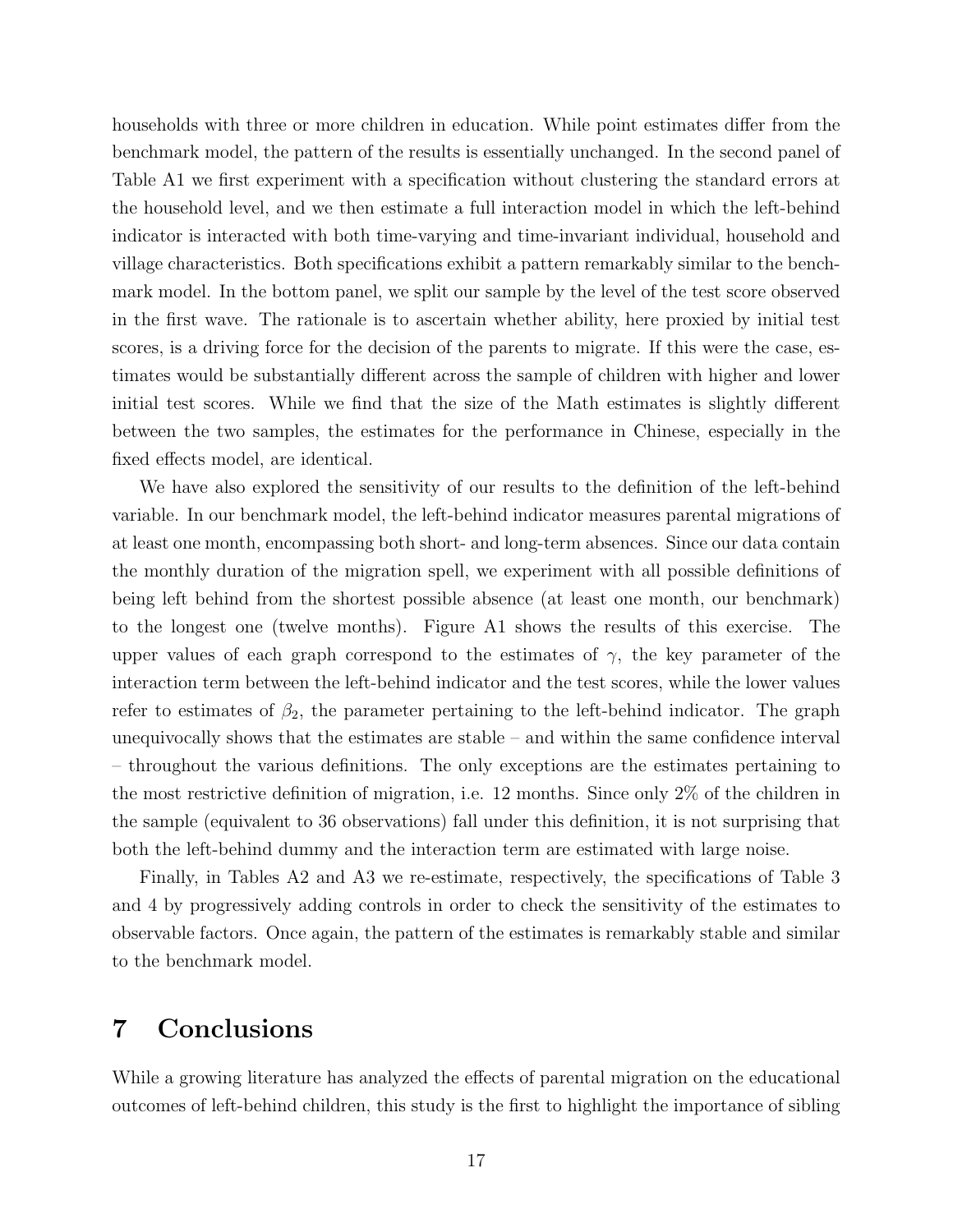influence in such a context. We find consistent results showing that sibling interactions affect the cognitive development of younger children. The effects are stronger among leftbehind children, albeit only in the acquisition of language ability, in which case the positive influence of older siblings compensates for the negative effects of being left behind. Parental migration, hence absence, seems to trigger changes in the reciprocal roles and interactions between children. Heterogeneity analysis reveals that such changes primarily involve the role of older sisters and are stronger depending on the current grade and the age difference between siblings. Additionally, effects are somewhat stronger when the mother migrates instead of the father.

Our results suggest that sibling effects in migrant households play an important function in shaping children's educational outcomes and success. There are several relevant policy implications to consider. With internal migration expected to increase, the welfare of left-behind individuals will become increasingly central to the Chinese government's policy agenda. Our results suggest that policies fostering sibling interactions will sort – ceteris paribus – positive effects in terms of human capital development. The relaxation of the one-child policy announced by the Chinese government in November 2013 has the potential to create such externalities. Allowing a larger number of rural families to have more than one child may create the grounds for cultivating sibling interactions.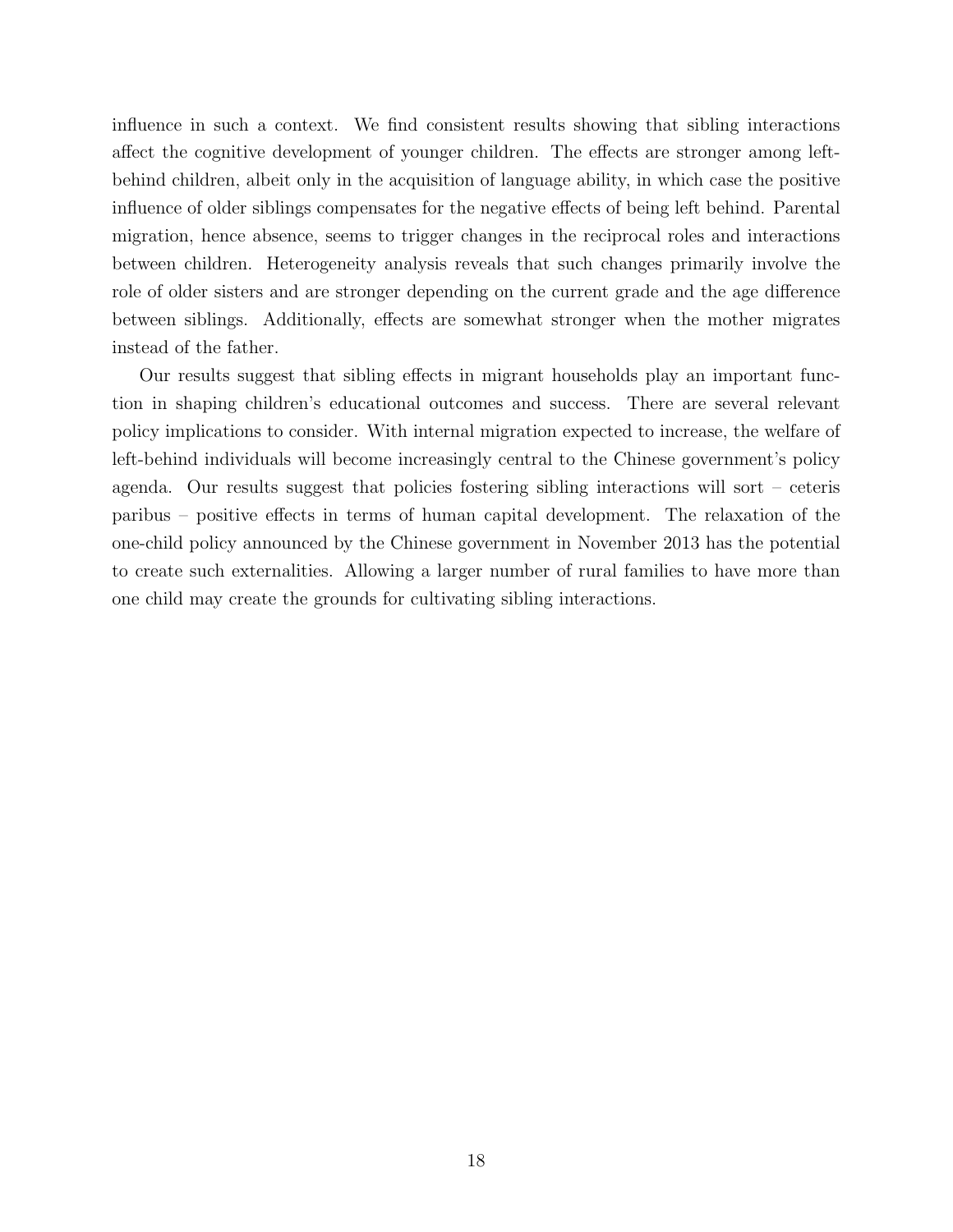## <span id="page-19-0"></span>Figures and Tables





(c) Fraction of Never Left Behind, Left Behind for 1, 2 or 3 periods



(b) Fraction Left Behind, by Number of Children in the Household



(d) Children Living with Parents/Grandparents by Migration Status

Figure 1: Characteristics of Children in the Household, age 5-18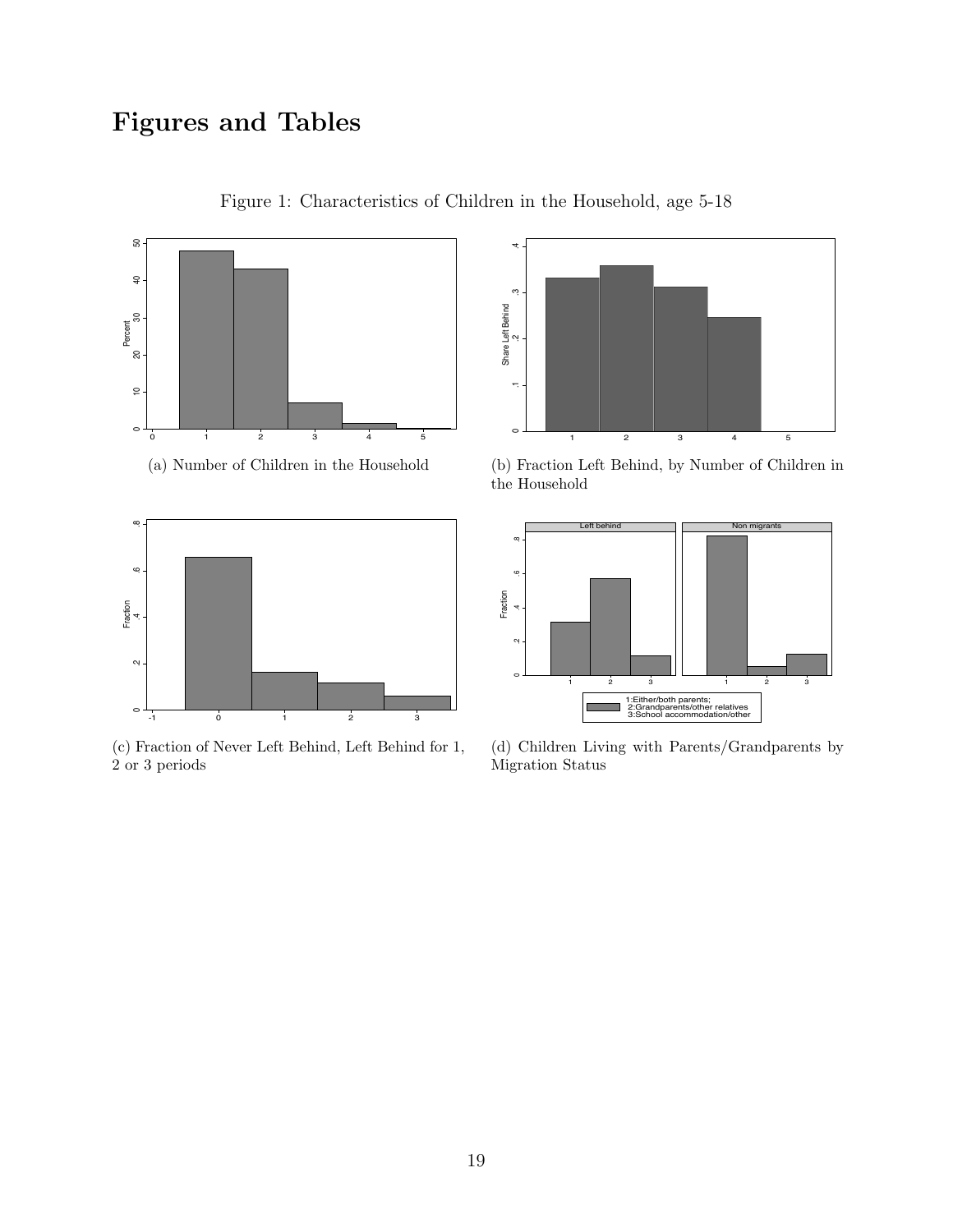| Variable                                        | Young Siblings (in sample)<br>Left-behind | All                  | Other Children<br>(not in sample) |                  |
|-------------------------------------------------|-------------------------------------------|----------------------|-----------------------------------|------------------|
| Male $(D)$                                      | 0.597                                     | Non-migrant<br>0.618 | 0.611                             | 0.617            |
|                                                 | (0.491)                                   | (0.486)              | (0.488)                           | (0.486)          |
| Age                                             | 11.041                                    | 11.370               | 11.258                            | 11.721           |
|                                                 | (3.072)                                   | (3.104)              | (3.097)                           | (3.724)          |
| Age at entry                                    | 6.560                                     | 6.746                | 6.683                             | 6.658            |
|                                                 | (0.735)                                   | (0.803)              | (0.785)                           | (1.293)          |
| Boarding school (D)                             | 0.253                                     | 0.298                | 0.283                             | 0.371            |
|                                                 | (0.435)                                   | (0.458)              | (0.451)                           | (0.483)          |
| High quality school $(D)$                       | 0.191                                     | 0.251                | 0.231                             | 0.298            |
| Grade                                           | (0.394)                                   | (0.434)              | (0.421)                           | (0.457)          |
|                                                 | 4.968<br>(2.730)                          | 5.269<br>(2.997)     | 5.167<br>(2.912)                  | 6.378<br>(3.583) |
| Father is farmer or out of labor force $(D)$    | 0.103                                     | 0.444                | 0.328                             | 0.326            |
|                                                 | (0.304)                                   | (0.497)              | (0.470)                           | (0.469)          |
| Father is employee $(D)$                        | 0.758                                     | 0.375                | 0.506                             | 0.551            |
|                                                 | (0.428)                                   | (0.484)              | (0.500)                           | (0.498)          |
| Father is self-employed (D)                     | 0.139                                     | 0.181                | 0.167                             | 0.123            |
|                                                 | (0.346)                                   | (0.385)              | (0.373)                           | (0.329)          |
| Mother is farmer or out of labor force $(D)$    | 0.489                                     | 0.726                | 0.645                             | 0.549            |
|                                                 | (0.500)                                   | (0.446)              | (0.479)                           | (0.498)          |
| Mother is employee $(D)$                        | 0.429                                     | 0.201                | 0.278                             | 0.387            |
|                                                 | (0.495)                                   | (0.401)              | (0.448)                           | (0.487)          |
| Mother is self-employed $(D)$                   | 0.082                                     | 0.074                | 0.077                             | 0.064            |
|                                                 | (0.275)                                   | (0.261)              | (0.266)                           | (0.245)          |
| Household size                                  | 5.155                                     | 4.997                | 5.051                             | 4.304            |
|                                                 | (1.278)                                   | (1.183)              | (1.218)                           | (1.264)          |
| Household financial asset (ln RMB)              | 6.983                                     | 7.126                | 7.077                             | 6.809            |
|                                                 | (2.813)                                   | (3.356)              | (3.181)                           | (3.481)          |
| Household land size $(Mu/1000)$                 | 0.160                                     | 0.147                | 0.152                             | 0.166            |
|                                                 | (0.276)                                   | (0.303)              | (0.294)                           | (0.339)          |
| Lag village population $( / 100 )$              | 2.605                                     | 3.156                | 2.968                             | 2.496            |
|                                                 | (2.009)                                   | (3.043)              | (2.746)                           | (1.673)          |
| Lag village expenditure on education (Mill RMB) | 0.005                                     | 0.016                | 0.012                             | 0.010            |
|                                                 | (0.034)                                   | (0.131)              | (0.109)                           | (0.077)          |
| Lag village number of teachers $(100)$          | 0.109                                     | 0.240                | 0.195                             | 0.095            |
|                                                 | (0.153)                                   | (0.921)              | (0.755)                           | (0.266)          |
| Lag village number of students $(100)$          | 2.590                                     | 3.651                | 3.289                             | 1.786            |
| Province: Hebei                                 | (3.880)<br>0.026                          | (6.256)              | (5.583)                           | (3.736)<br>0.057 |
|                                                 | (0.160)                                   | 0.072<br>(0.258)     | 0.056<br>(0.230)                  | (0.232)          |
| Province: Jiangsu                               | 0.111                                     | 0.080                | 0.090                             | 0.167            |
|                                                 | (0.314)                                   | (0.271)              | (0.286)                           | (0.373)          |
| Province: Zhejiang                              | 0.021                                     | 0.065                | 0.050                             | 0.129            |
|                                                 | (0.142)                                   | (0.247)              | (0.218)                           | (0.336)          |
| Province: Anhui                                 | 0.212                                     | 0.155                | 0.174                             | 0.120            |
|                                                 | (0.409)                                   | (0.362)              | (0.380)                           | (0.325)          |
| Province: Henan                                 | 0.131                                     | 0.135                | 0.134                             | 0.105            |
|                                                 | (0.338)                                   | (0.342)              | (0.340)                           | (0.306)          |
| Province: Hubei                                 | 0.056                                     | 0.067                | 0.063                             | 0.121            |
|                                                 | (0.231)                                   | (0.250)              | (0.243)                           | (0.327)          |
| Province: Guangdong                             | 0.200                                     | 0.349                | 0.298                             | 0.064            |
|                                                 | (0.401)                                   | (0.477)              | (0.458)                           | (0.245)          |
| Province: Chongqing                             | 0.026                                     | 0.023                | 0.024                             | 0.064            |
|                                                 | (0.160)                                   | (0.151)              | (0.154)                           | (0.245)          |
| Province: Sichuan                               | 0.217                                     | 0.055                | 0.111                             | 0.173            |
|                                                 | (0.413)                                   | (0.229)              | (0.314)                           | (0.378)          |
| Observations                                    | 534                                       | 1032                 | 1566                              | 4088             |

<span id="page-20-0"></span>Table 1: Characteristics of Left-Behind Children and Children in Non-Migrant Households

Source: RUMiC data, RHS waves 2009, 2010 and 2011. Standard deviations shown in parentheses. Left-behind children are those whom had either parent leave the hometown for at least one month during the twelve months preceding the survey. "Other Children" refers to the group of children not included in the analysis. See text for details.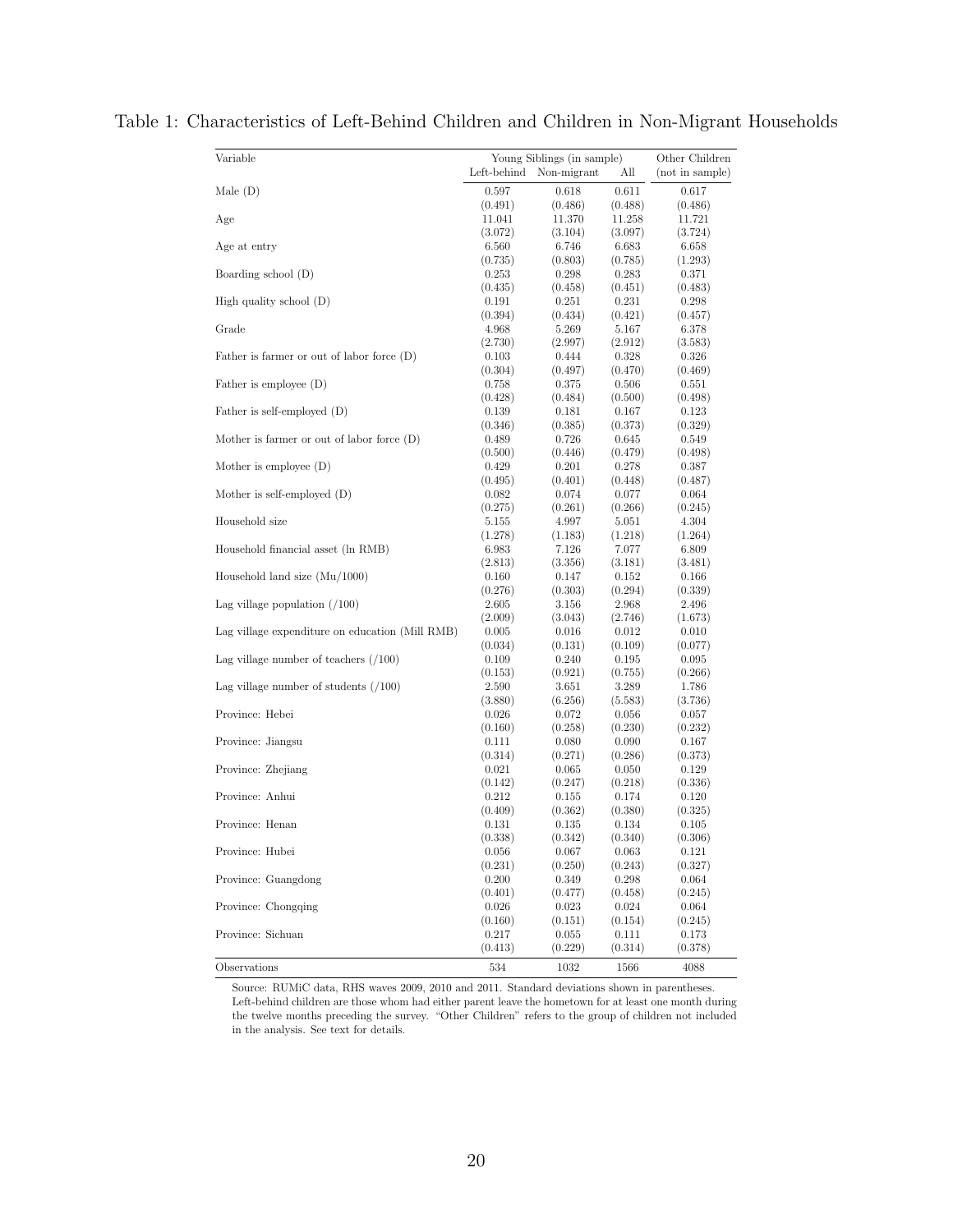|                        |             | Chinese     |             | Math        |  |
|------------------------|-------------|-------------|-------------|-------------|--|
|                        | Left-Behind | Non-Migrant | Left-Behind | Non-Migrant |  |
| Young sibling's score  | 0.802       | 0.811       | 0.818       | 0.821       |  |
|                        | (0.119)     | (0.110)     | (0.122)     | (0.116)     |  |
| Oldest siblings' score | 0.776       | 0.781       | 0.790       | 0.795       |  |
|                        | (0.120)     | (0.119)     | (0.127)     | (0.132)     |  |
| Observations           | 534         | 1032        | 534         | 1032        |  |
| Other children's score | 0.822       | 0.816       | 0.837       | 0.833       |  |
| (not in sample)        | (0.120)     | (0.122)     | (0.119)     | (0.125)     |  |
| Observations           | 1359        | 2729        | 1359        | 2729        |  |

<span id="page-21-0"></span>Table 2: Test Scores in Chinese language and Math by Migration Status

Source: RUMiC data, RHS waves 2009, 2010 and 2011. Standard deviations shown in parentheses. Scores refer to exam scores in Chinese language and Math in the semester prior to the interview, as reported by the child's parent or guardian.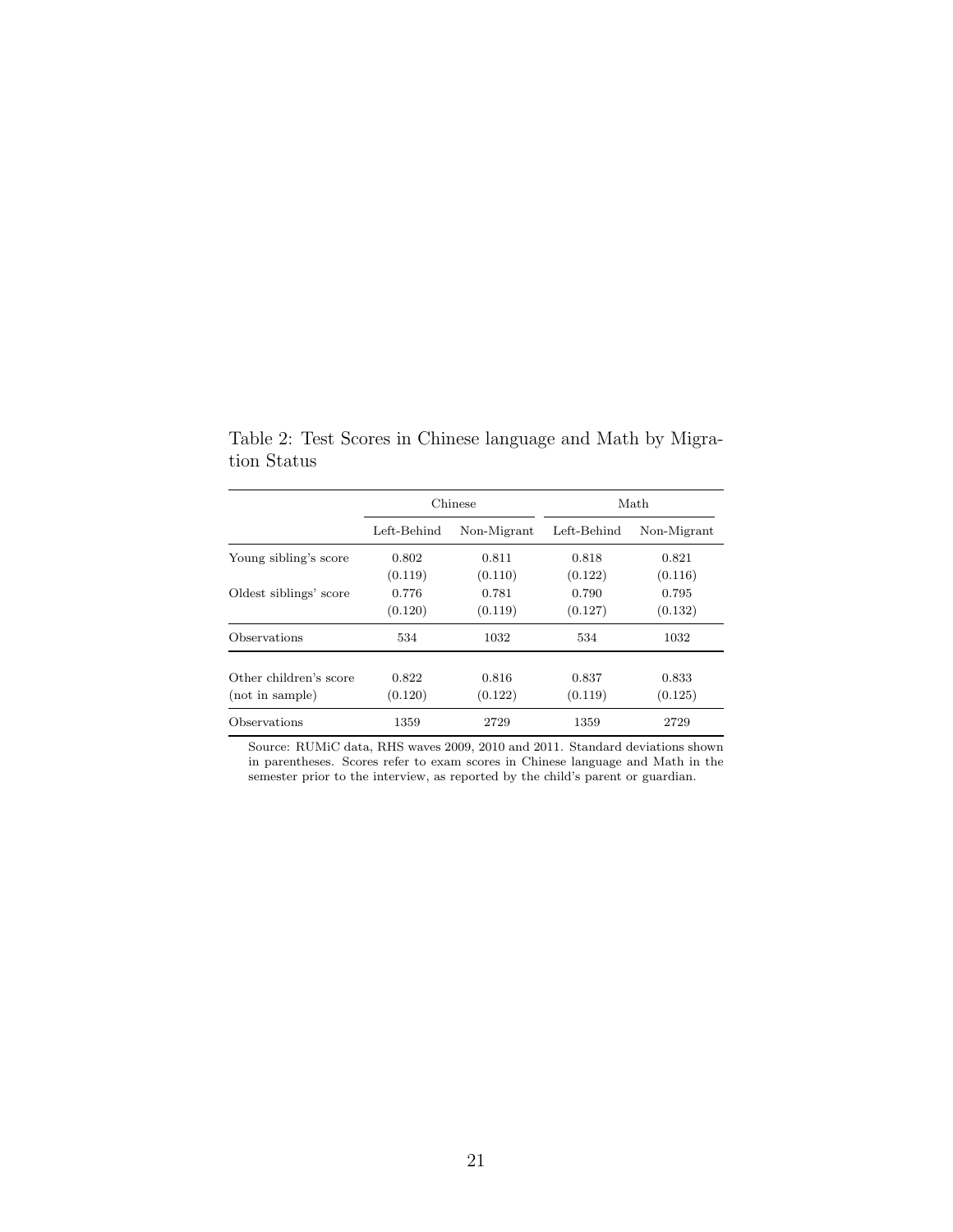<span id="page-22-0"></span>

|                                                                     | Chinese    |            |            |            |                     | Math       |             |             |            |                       |
|---------------------------------------------------------------------|------------|------------|------------|------------|---------------------|------------|-------------|-------------|------------|-----------------------|
|                                                                     | I          | $\rm II$   | Ш          | IV         | V                   | VI         | VII         | <b>VIII</b> | IX         | X                     |
| Score $_{it}^O$                                                     | $0.454***$ |            | $0.453***$ | $0.406***$ | $0.393***$          | $0.410***$ |             | $0.409***$  | $0.392***$ | $0.378***$            |
|                                                                     | (0.036)    |            | (0.035)    | (0.040)    | (0.039)             | (0.028)    |             | (0.028)     | (0.032)    | (0.032)               |
| Left-Behind <sub>it</sub> (D)                                       |            | $-0.014**$ | $-0.010*$  | $-0.113*$  | $-0.120**$          |            | $-0.008$    | $-0.004$    | $-0.045$   | $-0.059$              |
|                                                                     |            | (0.007)    | (0.006)    | (0.058)    | (0.059)             |            | (0.007)     | (0.006)     | (0.051)    | (0.052)               |
| Left-Behind <sub>jt</sub> × Score <sup><i>O</i></sup> <sub>it</sub> |            |            |            | $0.132*$   | $0.140*$            |            |             |             | 0.053      | 0.072                 |
|                                                                     |            |            |            | (0.071)    | (0.072)             |            |             |             | (0.060)    | (0.061)               |
| Male $(D)$                                                          | $-0.005$   | $-0.007$   | $-0.005$   | $-0.006$   | $-0.008$            | 0.000      | 0.001       | 0.000       | 0.000      | $-0.001$              |
|                                                                     | (0.005)    | (0.006)    | (0.005)    | (0.005)    | (0.005)             | (0.006)    | (0.006)     | (0.006)     | (0.006)    | (0.006)               |
| Age                                                                 | $-0.003*$  | $-0.005**$ | $-0.003*$  | $-0.003*$  | $-0.004**$          | $-0.002$   | $-0.005**$  | $-0.002$    | $-0.002$   | $-0.003*$             |
|                                                                     | (0.002)    | (0.002)    | (0.002)    | (0.002)    | (0.002)             | (0.002)    | (0.002)     | (0.002)     | (0.002)    | (0.002)               |
| Age at entry                                                        | $-0.006$   | $-0.012**$ | $-0.007*$  | $-0.008*$  | $-0.010**$          | $-0.009**$ | $-0.015***$ | $-0.009**$  | $-0.009**$ | $-0.011***$           |
|                                                                     | (0.004)    | (0.005)    | (0.004)    | (0.004)    | (0.004)             | (0.004)    | (0.005)     | (0.004)     | (0.004)    | (0.004)               |
| Boarding school                                                     | $-0.007$   | $-0.010$   | $-0.007$   | $-0.007$   | $-0.006$            | $-0.008$   | $-0.007$    | $-0.008$    | $-0.008$   | $-0.004$              |
|                                                                     | (0.006)    | (0.007)    | (0.006)    | (0.006)    | (0.006)             | (0.007)    | (0.008)     | (0.007)     | (0.007)    | (0.007)               |
| High quality school                                                 | $0.034***$ | $0.048***$ | $0.034***$ | $0.034***$ | $0.028***$          | $0.037***$ | $0.052***$  | $0.037***$  | $0.037***$ | $0.031***$            |
|                                                                     | (0.006)    | (0.007)    | (0.006)    | (0.006)    | (0.006)             | (0.007)    | (0.007)     | (0.007)     | (0.007)    | (0.006)               |
| Grade                                                               | $-0.002$   | $-0.002$   | $-0.002$   | $-0.002$   | $-0.001$            | $-0.003$   | $-0.002$    | $-0.003$    | $-0.003$   | $-0.002$              |
|                                                                     | (0.002)    | (0.002)    | (0.002)    | (0.002)    | (0.002)             | (0.002)    | (0.002)     | (0.002)     | (0.002)    | (0.002)               |
| Father is employee                                                  |            |            |            |            | 0.002               |            |             |             |            | 0.002                 |
|                                                                     |            |            |            |            | (0.006)             |            |             |             |            | (0.007)               |
| Father is self-employed                                             |            |            |            |            | $-0.004$            |            |             |             |            | 0.000                 |
|                                                                     |            |            |            |            | (0.008)             |            |             |             |            | (0.009)               |
| Mother is employee                                                  |            |            |            |            | $0.012*$            |            |             |             |            | 0.009                 |
|                                                                     |            |            |            |            | (0.007)             |            |             |             |            | (0.007)               |
| Mother is self-employed                                             |            |            |            |            | 0.009               |            |             |             |            | 0.012                 |
|                                                                     |            |            |            |            |                     |            |             |             |            |                       |
| Household size                                                      |            |            |            |            | (0.012)<br>$-0.003$ |            |             |             |            | (0.014)<br>$-0.005**$ |
|                                                                     |            |            |            |            |                     |            |             |             |            |                       |
|                                                                     |            |            |            |            | (0.003)             |            |             |             |            | (0.003)               |
| Household financial asset                                           |            |            |            |            | $-0.001$            |            |             |             |            | $-0.001$              |
|                                                                     |            |            |            |            | (0.001)             |            |             |             |            | (0.001)               |
| Household land size                                                 |            |            |            |            | $-0.028**$          |            |             |             |            | $-0.030**$            |
|                                                                     |            |            |            |            | (0.012)             |            |             |             |            | (0.012)               |
| Lag village population                                              |            |            |            |            | 0.000               |            |             |             |            | 0.001                 |
|                                                                     |            |            |            |            | (0.002)             |            |             |             |            | (0.002)               |
| Lag village expenditure on education                                |            |            |            |            | 0.005               |            |             |             |            | $-0.018$              |
|                                                                     |            |            |            |            | (0.021)             |            |             |             |            | (0.020)               |
| Lag village number of teachers                                      |            |            |            |            | $0.015***$          |            |             |             |            | $0.013**$             |
|                                                                     |            |            |            |            | (0.004)             |            |             |             |            | (0.006)               |
| Lag village number of students                                      |            |            |            |            | $-0.002**$          |            |             |             |            | $-0.001$              |
|                                                                     |            |            |            |            | (0.001)             |            |             |             |            | (0.001)               |
| $\mathbb{R}^2$                                                      | 0.31       | 0.10       | 0.31       | 0.32       | $\rm 0.35$          | 0.29       | 0.09        | 0.29        | 0.29       | 0.32                  |
| $_{\rm N}$                                                          | 1566       | 1566       | 1566       | 1566       | 1566                | 1566       | 1566        | 1566        | 1566       | 1566                  |

Table 3: Performance in Chinese and Math, OLS Results

Source: RUMiC data, RHS waves 2009, 2010 and 2011. Robust standard errors clustered at the household level in parentheses. Column IV, V, IX and X include province fixed effects. All regressions include year fixed effects.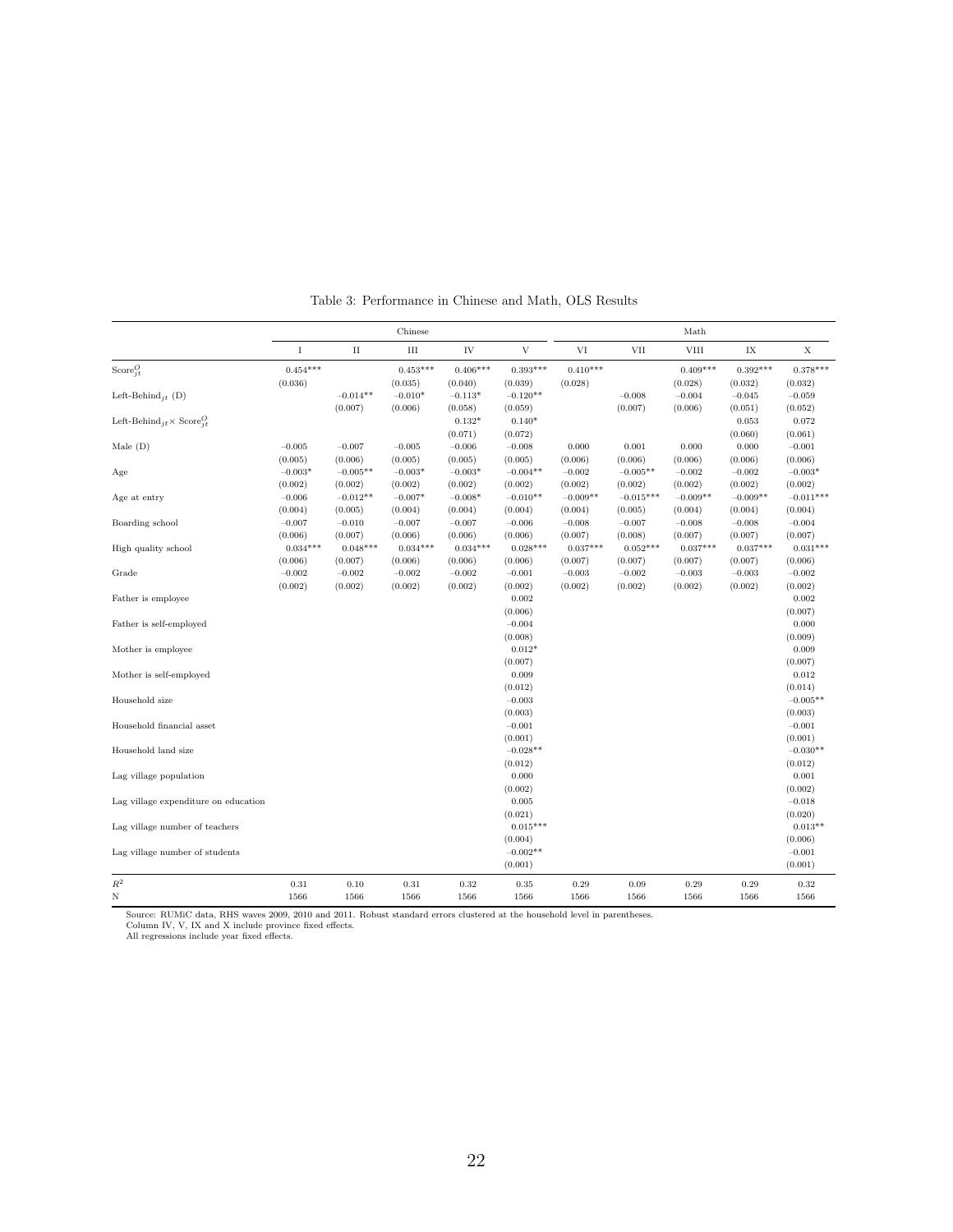<span id="page-23-0"></span>

|                                              |                       |                      | Chinese               |                       |                                |                       |                     | Math                  |                       |                                |
|----------------------------------------------|-----------------------|----------------------|-----------------------|-----------------------|--------------------------------|-----------------------|---------------------|-----------------------|-----------------------|--------------------------------|
|                                              | $\rm I$               | $\;$ II              | Ш                     | IV                    | $\ensuremath{\mathbf{V}}$      | VI                    | <b>VII</b>          | <b>VIII</b>           | ${\it IX}$            | $\mathbf X$                    |
| $\text{Score}^O_{jt}$                        | $0.432***$<br>(0.071) |                      | $0.431***$<br>(0.071) | $0.331***$<br>(0.075) | $0.331***$<br>(0.072)          | $0.403***$<br>(0.042) |                     | $0.402***$<br>(0.042) | $0.364***$<br>(0.053) | $0.363***$<br>(0.053)          |
| Left-Behind <sub>it</sub> (D)                |                       | $-0.018$<br>(0.013)  | $-0.013$<br>(0.011)   | $-0.208**$<br>(0.090) | $-0.219**$<br>(0.090)          |                       | $-0.009$<br>(0.016) | $-0.004$<br>(0.013)   | $-0.086$<br>(0.068)   | $-0.093$<br>(0.067)            |
| Left-Behind $i_t \times \text{Score}^O_{it}$ |                       |                      |                       | $0.249**$<br>(0.115)  | $0.256**$<br>(0.114)           |                       |                     |                       | 0.103<br>(0.081)      | 0.106<br>(0.079)               |
| Boarding school                              | 0.009<br>(0.009)      | 0.002<br>(0.011)     | 0.009<br>(0.009)      | 0.008<br>(0.009)      | 0.006<br>(0.009)               | 0.004<br>(0.010)      | 0.001<br>(0.012)    | 0.003<br>(0.011)      | 0.004<br>(0.011)      | 0.002<br>(0.011)               |
| High quality school                          | $0.024**$<br>(0.011)  | $0.026**$<br>(0.012) | $0.024**$<br>(0.011)  | $0.023**$<br>(0.011)  | $0.021**$<br>(0.011)           | $0.021*$<br>(0.012)   | $0.023*$<br>(0.013) | $0.021*$<br>(0.012)   | 0.020<br>(0.012)      | $0.021*$<br>(0.012)            |
| Grade                                        | $-0.003$<br>(0.002)   | $-0.000$<br>(0.003)  | $-0.003$<br>(0.002)   | $-0.002$<br>(0.002)   | $-0.002$<br>(0.002)            | $-0.005*$<br>(0.003)  | $-0.004$<br>(0.004) | $-0.005*$<br>(0.003)  | $-0.005$<br>(0.003)   | $-0.005$<br>(0.003)            |
| Father is employee                           |                       |                      |                       |                       | 0.013<br>(0.014)               |                       |                     |                       |                       | 0.016<br>(0.014)               |
| Father is self-employed                      |                       |                      |                       |                       | $-0.002$<br>(0.019)            |                       |                     |                       |                       | 0.021<br>(0.020)               |
| Mother is employee                           |                       |                      |                       |                       | 0.009                          |                       |                     |                       |                       | $-0.002$                       |
| Mother is self-employed                      |                       |                      |                       |                       | (0.015)<br>$-0.022$<br>(0.025) |                       |                     |                       |                       | (0.014)<br>$-0.027$<br>(0.024) |
| Household size                               |                       |                      |                       |                       | 0.003<br>(0.011)               |                       |                     |                       |                       | $-0.007$<br>(0.013)            |
| Household financial asset                    |                       |                      |                       |                       | $-0.002$                       |                       |                     |                       |                       | $-0.000$                       |
| Household land size                          |                       |                      |                       |                       | (0.002)<br>$-0.015$            |                       |                     |                       |                       | (0.002)<br>$-0.038**$          |
| Lag village population                       |                       |                      |                       |                       | (0.014)<br>0.003               |                       |                     |                       |                       | (0.016)<br>$-0.008$            |
| Lag village expenditure on education         |                       |                      |                       |                       | (0.007)<br>0.078               |                       |                     |                       |                       | (0.007)<br>0.026               |
| Lag village number of teachers               |                       |                      |                       |                       | (0.088)<br>0.021<br>(0.017)    |                       |                     |                       |                       | (0.057)<br>0.021<br>(0.017)    |
| Lag village number of students               |                       |                      |                       |                       | $-0.002$<br>(0.001)            |                       |                     |                       |                       | 0.001<br>(0.001)               |
| $\mathbb{R}^2$                               | 0.25                  | 0.02                 | 0.25                  | 0.27                  | 0.29                           | 0.21                  | 0.02                | 0.21                  | 0.22                  | 0.23                           |
| N                                            | 1566                  | 1566                 | 1566                  | 1566                  | 1566                           | 1566                  | 1566                | 1566                  | 1566                  | 1566                           |

Table 4: Performance in Chinese and Math, Fixed Effects Results

Source: RUMiC data, RHS waves 2009, 2010 and 2011. Robust standard errors clustered at the household level in parentheses. All regressions include year fixed effects.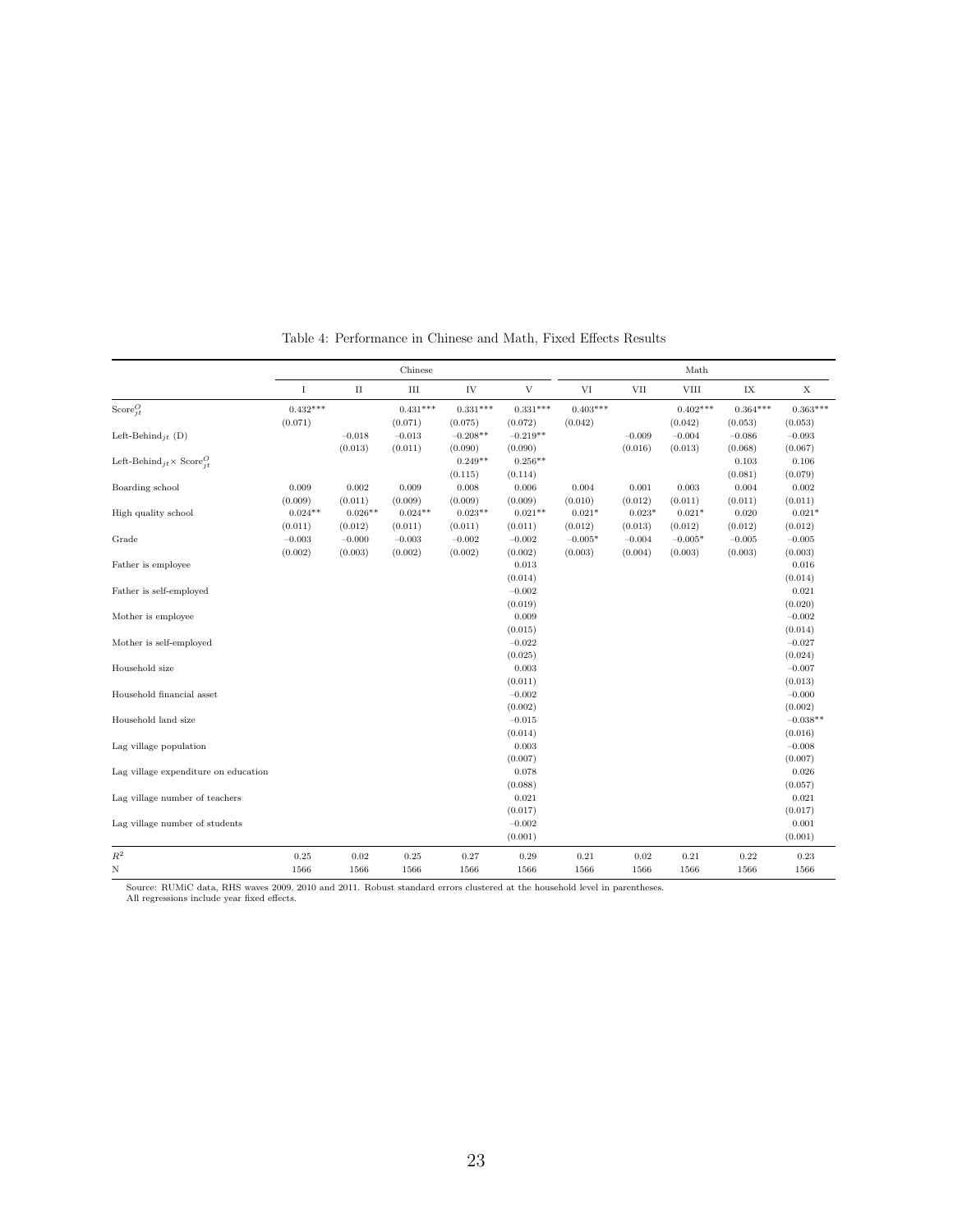<span id="page-24-0"></span>

| Chinese<br>Math<br>$MO-FY$<br>FO-MY<br>FO-FY<br>$MO-FY$<br>FO-MY<br>FO-FY<br>MO-MY<br>MO-MY<br>$0.5187***$<br>$0.2803**$<br>$0.2989***$<br>$0.4409***$<br>$0.4409***$<br>$0.2317**$<br>$0.2467*$<br>0.1945<br>(0.0974)<br>(0.0609)<br>(0.1390)<br>(0.1333)<br>(0.1020)<br>(0.0584)<br>(0.0928)<br>(0.1242)<br>$-0.3113**$<br>$-0.3318**$<br>$-0.3268**$<br>Left-Behind $_{jt}$ (D)<br>$-0.1564$<br>0.0882<br>0.0076<br>0.0761<br>$-0.0911$<br>(0.0979)<br>(0.1569)<br>(0.1151)<br>(0.1220)<br>(0.1011)<br>(0.1508)<br>(0.1678)<br>(0.1549)<br>$0.3918*$<br>$0.3657**$<br>0.1948<br>$-0.1005$<br>0.0191<br>$-0.0642$<br>0.1113<br>$0.3538*$<br>Left-Behind <sub>jt</sub> $\times$ Score <sup><math>C_i</math></sup><br>(0.1463)<br>(0.1178)<br>(0.2016)<br>(0.1809)<br>(0.1455)<br>(0.2021)<br>(0.1449)<br>(0.1804)<br>264<br>248<br>693<br>361<br>264<br>248<br>693<br>361<br>Ν<br>By Grade of Younger Siblings<br>By Age Distance<br>Math<br>Math<br>Chinese<br>Chinese<br>$\leq 5$ years<br>Grade $\leq 3$<br>Grade > 3<br>Grade < 3<br>Grade > 3<br>$> 5$ years<br>$\leq 5$ years<br>$> 5$ years<br>$0.3584***$<br>$0.1688**$<br>$0.4221***$<br>$0.2563***$<br>$0.3632***$<br>$0.3591***$<br>0.1106<br>$0.2353*$<br>(0.0978)<br>(0.0681)<br>(0.0638)<br>(0.0784)<br>(0.0978)<br>(0.0938)<br>(0.1311)<br>(0.0617)<br>$-0.1812**$<br>$-0.4149**$<br>$-0.3133**$<br>$-0.2081*$<br>$-0.0562$<br>$-0.2206*$<br>$-0.1256$<br>$-0.1345*$<br>(0.0902)<br>(0.0743)<br>(0.0731)<br>(0.1938)<br>(0.1328)<br>(0.1202)<br>(0.1198)<br>(0.1344)<br>$0.2005*$<br>$0.5268**$<br>$0.3590**$<br>Left-Behind <sub>jt</sub> $\times$ Score <sup><i>Q</i></sup> <sub>it</sub><br>0.0687<br>0.2314<br>$0.2768*$<br>0.1368<br>0.1525<br>(0.1151)<br>(0.2448)<br>(0.0924)<br>(0.1480)<br>(0.1547)<br>(0.1504)<br>(0.1647)<br>(0.0927)<br>1053<br>513<br>1053<br>513<br>498<br>1068<br>498<br>1068<br>Lives with Parents or Others<br>Migrated Before<br>Chinese<br>Chinese<br>Math<br>Math<br>Others<br>Others<br>Yes<br>$\rm No$<br>Yes<br>No<br>Parents<br>Parents<br>$0.2576***$<br>$0.3526***$<br>$0.3397***$<br>$0.3735***$<br>$0.2851***$<br>0.3097<br>0.1786<br>0.0918<br>(0.2236)<br>(0.1399)<br>(0.0809)<br>(0.0591)<br>(0.0822)<br>(0.1540)<br>(0.0625)<br>(0.0741)<br>$-0.3111**$<br>$-0.5643***$<br>$-0.3513*$<br>0.0850<br>$-0.0983$<br>$-0.1876**$<br>Left-Behind <sub>it</sub> (D)<br>$-0.0588$<br>$-0.1001$<br>(0.1909)<br>(0.1034)<br>(0.1626)<br>(0.1324)<br>(0.0840)<br>(0.1607)<br>(0.0975)<br>(0.0792)<br>$0.3654**$<br>$0.6218***$<br>0.0571<br>$0.4467*$<br>0.1218<br>Left-Behind <sub>it</sub> $\times$ Score <sup><math>Q</math></sup><br>$-0.1176$<br>0.1139<br>$0.1729*$<br>(0.1268)<br>(0.2423)<br>(0.1906)<br>(0.1615)<br>(0.1054)<br>(0.1973)<br>(0.0898)<br>(0.1164)<br>991<br>991<br>1232<br>1232<br>334<br>Ν<br>575<br>575<br>334<br>By Absent Parent<br>Chinese<br>Math<br>Mother<br>Father<br>Both<br>Mother<br>Father<br>Both<br>$0.3864***$<br>$0.3489***$<br>$0.3390***$<br>$0.3529***$<br>$0.3836***$<br>$0.3679***$<br>Score $_{it}^{O}$<br>(0.0608)<br>(0.0711)<br>(0.0607)<br>(0.0480)<br>(0.0521)<br>(0.0477)<br>$-0.3063***$<br>$-0.2016**$<br>$-0.2896***$<br>Left-Behind <sub>it</sub> (D)<br>$-0.0797$<br>$-0.0898$<br>$-0.0830$<br>(0.0996)<br>(0.0900)<br>(0.0758)<br>(0.1014)<br>(0.0746)<br>(0.0660)<br>$0.3667***$<br>$0.2452**$<br>$0.3687***$<br>0.0984<br>0.1055<br>0.1080<br>Left-Behind <sub>jt</sub> $\times$ Score <sup><i>Q</i></sup> <sub>it</sub><br>(0.1233)<br>(0.1276)<br>(0.0861)<br>(0.0793)<br>(0.0882)<br>(0.1156)<br>1566<br>1566<br>1566<br>1566<br>1566<br>1566 |                               | By Sex of Sibling Pairs |  |  |  |  |  |  |  |  |  |  |
|--------------------------------------------------------------------------------------------------------------------------------------------------------------------------------------------------------------------------------------------------------------------------------------------------------------------------------------------------------------------------------------------------------------------------------------------------------------------------------------------------------------------------------------------------------------------------------------------------------------------------------------------------------------------------------------------------------------------------------------------------------------------------------------------------------------------------------------------------------------------------------------------------------------------------------------------------------------------------------------------------------------------------------------------------------------------------------------------------------------------------------------------------------------------------------------------------------------------------------------------------------------------------------------------------------------------------------------------------------------------------------------------------------------------------------------------------------------------------------------------------------------------------------------------------------------------------------------------------------------------------------------------------------------------------------------------------------------------------------------------------------------------------------------------------------------------------------------------------------------------------------------------------------------------------------------------------------------------------------------------------------------------------------------------------------------------------------------------------------------------------------------------------------------------------------------------------------------------------------------------------------------------------------------------------------------------------------------------------------------------------------------------------------------------------------------------------------------------------------------------------------------------------------------------------------------------------------------------------------------------------------------------------------------------------------------------------------------------------------------------------------------------------------------------------------------------------------------------------------------------------------------------------------------------------------------------------------------------------------------------------------------------------------------------------------------------------------------------------------------------------------------------------------------------------------------------------------------------------------------------------------------------------------------------------------------------------------------------------------------------------------------------------------------------------------------------------------------------------------------------------------------------------------------------------------------------------------------------------------------------|-------------------------------|-------------------------|--|--|--|--|--|--|--|--|--|--|
|                                                                                                                                                                                                                                                                                                                                                                                                                                                                                                                                                                                                                                                                                                                                                                                                                                                                                                                                                                                                                                                                                                                                                                                                                                                                                                                                                                                                                                                                                                                                                                                                                                                                                                                                                                                                                                                                                                                                                                                                                                                                                                                                                                                                                                                                                                                                                                                                                                                                                                                                                                                                                                                                                                                                                                                                                                                                                                                                                                                                                                                                                                                                                                                                                                                                                                                                                                                                                                                                                                                                                                                                                    |                               |                         |  |  |  |  |  |  |  |  |  |  |
|                                                                                                                                                                                                                                                                                                                                                                                                                                                                                                                                                                                                                                                                                                                                                                                                                                                                                                                                                                                                                                                                                                                                                                                                                                                                                                                                                                                                                                                                                                                                                                                                                                                                                                                                                                                                                                                                                                                                                                                                                                                                                                                                                                                                                                                                                                                                                                                                                                                                                                                                                                                                                                                                                                                                                                                                                                                                                                                                                                                                                                                                                                                                                                                                                                                                                                                                                                                                                                                                                                                                                                                                                    |                               |                         |  |  |  |  |  |  |  |  |  |  |
|                                                                                                                                                                                                                                                                                                                                                                                                                                                                                                                                                                                                                                                                                                                                                                                                                                                                                                                                                                                                                                                                                                                                                                                                                                                                                                                                                                                                                                                                                                                                                                                                                                                                                                                                                                                                                                                                                                                                                                                                                                                                                                                                                                                                                                                                                                                                                                                                                                                                                                                                                                                                                                                                                                                                                                                                                                                                                                                                                                                                                                                                                                                                                                                                                                                                                                                                                                                                                                                                                                                                                                                                                    | Score $_{it}^O$               |                         |  |  |  |  |  |  |  |  |  |  |
|                                                                                                                                                                                                                                                                                                                                                                                                                                                                                                                                                                                                                                                                                                                                                                                                                                                                                                                                                                                                                                                                                                                                                                                                                                                                                                                                                                                                                                                                                                                                                                                                                                                                                                                                                                                                                                                                                                                                                                                                                                                                                                                                                                                                                                                                                                                                                                                                                                                                                                                                                                                                                                                                                                                                                                                                                                                                                                                                                                                                                                                                                                                                                                                                                                                                                                                                                                                                                                                                                                                                                                                                                    |                               |                         |  |  |  |  |  |  |  |  |  |  |
|                                                                                                                                                                                                                                                                                                                                                                                                                                                                                                                                                                                                                                                                                                                                                                                                                                                                                                                                                                                                                                                                                                                                                                                                                                                                                                                                                                                                                                                                                                                                                                                                                                                                                                                                                                                                                                                                                                                                                                                                                                                                                                                                                                                                                                                                                                                                                                                                                                                                                                                                                                                                                                                                                                                                                                                                                                                                                                                                                                                                                                                                                                                                                                                                                                                                                                                                                                                                                                                                                                                                                                                                                    |                               |                         |  |  |  |  |  |  |  |  |  |  |
|                                                                                                                                                                                                                                                                                                                                                                                                                                                                                                                                                                                                                                                                                                                                                                                                                                                                                                                                                                                                                                                                                                                                                                                                                                                                                                                                                                                                                                                                                                                                                                                                                                                                                                                                                                                                                                                                                                                                                                                                                                                                                                                                                                                                                                                                                                                                                                                                                                                                                                                                                                                                                                                                                                                                                                                                                                                                                                                                                                                                                                                                                                                                                                                                                                                                                                                                                                                                                                                                                                                                                                                                                    |                               |                         |  |  |  |  |  |  |  |  |  |  |
|                                                                                                                                                                                                                                                                                                                                                                                                                                                                                                                                                                                                                                                                                                                                                                                                                                                                                                                                                                                                                                                                                                                                                                                                                                                                                                                                                                                                                                                                                                                                                                                                                                                                                                                                                                                                                                                                                                                                                                                                                                                                                                                                                                                                                                                                                                                                                                                                                                                                                                                                                                                                                                                                                                                                                                                                                                                                                                                                                                                                                                                                                                                                                                                                                                                                                                                                                                                                                                                                                                                                                                                                                    |                               |                         |  |  |  |  |  |  |  |  |  |  |
|                                                                                                                                                                                                                                                                                                                                                                                                                                                                                                                                                                                                                                                                                                                                                                                                                                                                                                                                                                                                                                                                                                                                                                                                                                                                                                                                                                                                                                                                                                                                                                                                                                                                                                                                                                                                                                                                                                                                                                                                                                                                                                                                                                                                                                                                                                                                                                                                                                                                                                                                                                                                                                                                                                                                                                                                                                                                                                                                                                                                                                                                                                                                                                                                                                                                                                                                                                                                                                                                                                                                                                                                                    |                               |                         |  |  |  |  |  |  |  |  |  |  |
|                                                                                                                                                                                                                                                                                                                                                                                                                                                                                                                                                                                                                                                                                                                                                                                                                                                                                                                                                                                                                                                                                                                                                                                                                                                                                                                                                                                                                                                                                                                                                                                                                                                                                                                                                                                                                                                                                                                                                                                                                                                                                                                                                                                                                                                                                                                                                                                                                                                                                                                                                                                                                                                                                                                                                                                                                                                                                                                                                                                                                                                                                                                                                                                                                                                                                                                                                                                                                                                                                                                                                                                                                    |                               |                         |  |  |  |  |  |  |  |  |  |  |
|                                                                                                                                                                                                                                                                                                                                                                                                                                                                                                                                                                                                                                                                                                                                                                                                                                                                                                                                                                                                                                                                                                                                                                                                                                                                                                                                                                                                                                                                                                                                                                                                                                                                                                                                                                                                                                                                                                                                                                                                                                                                                                                                                                                                                                                                                                                                                                                                                                                                                                                                                                                                                                                                                                                                                                                                                                                                                                                                                                                                                                                                                                                                                                                                                                                                                                                                                                                                                                                                                                                                                                                                                    |                               |                         |  |  |  |  |  |  |  |  |  |  |
|                                                                                                                                                                                                                                                                                                                                                                                                                                                                                                                                                                                                                                                                                                                                                                                                                                                                                                                                                                                                                                                                                                                                                                                                                                                                                                                                                                                                                                                                                                                                                                                                                                                                                                                                                                                                                                                                                                                                                                                                                                                                                                                                                                                                                                                                                                                                                                                                                                                                                                                                                                                                                                                                                                                                                                                                                                                                                                                                                                                                                                                                                                                                                                                                                                                                                                                                                                                                                                                                                                                                                                                                                    |                               |                         |  |  |  |  |  |  |  |  |  |  |
|                                                                                                                                                                                                                                                                                                                                                                                                                                                                                                                                                                                                                                                                                                                                                                                                                                                                                                                                                                                                                                                                                                                                                                                                                                                                                                                                                                                                                                                                                                                                                                                                                                                                                                                                                                                                                                                                                                                                                                                                                                                                                                                                                                                                                                                                                                                                                                                                                                                                                                                                                                                                                                                                                                                                                                                                                                                                                                                                                                                                                                                                                                                                                                                                                                                                                                                                                                                                                                                                                                                                                                                                                    | Score $_{it}^{O}$             |                         |  |  |  |  |  |  |  |  |  |  |
|                                                                                                                                                                                                                                                                                                                                                                                                                                                                                                                                                                                                                                                                                                                                                                                                                                                                                                                                                                                                                                                                                                                                                                                                                                                                                                                                                                                                                                                                                                                                                                                                                                                                                                                                                                                                                                                                                                                                                                                                                                                                                                                                                                                                                                                                                                                                                                                                                                                                                                                                                                                                                                                                                                                                                                                                                                                                                                                                                                                                                                                                                                                                                                                                                                                                                                                                                                                                                                                                                                                                                                                                                    |                               |                         |  |  |  |  |  |  |  |  |  |  |
|                                                                                                                                                                                                                                                                                                                                                                                                                                                                                                                                                                                                                                                                                                                                                                                                                                                                                                                                                                                                                                                                                                                                                                                                                                                                                                                                                                                                                                                                                                                                                                                                                                                                                                                                                                                                                                                                                                                                                                                                                                                                                                                                                                                                                                                                                                                                                                                                                                                                                                                                                                                                                                                                                                                                                                                                                                                                                                                                                                                                                                                                                                                                                                                                                                                                                                                                                                                                                                                                                                                                                                                                                    | Left-Behind <sub>it</sub> (D) |                         |  |  |  |  |  |  |  |  |  |  |
|                                                                                                                                                                                                                                                                                                                                                                                                                                                                                                                                                                                                                                                                                                                                                                                                                                                                                                                                                                                                                                                                                                                                                                                                                                                                                                                                                                                                                                                                                                                                                                                                                                                                                                                                                                                                                                                                                                                                                                                                                                                                                                                                                                                                                                                                                                                                                                                                                                                                                                                                                                                                                                                                                                                                                                                                                                                                                                                                                                                                                                                                                                                                                                                                                                                                                                                                                                                                                                                                                                                                                                                                                    |                               |                         |  |  |  |  |  |  |  |  |  |  |
|                                                                                                                                                                                                                                                                                                                                                                                                                                                                                                                                                                                                                                                                                                                                                                                                                                                                                                                                                                                                                                                                                                                                                                                                                                                                                                                                                                                                                                                                                                                                                                                                                                                                                                                                                                                                                                                                                                                                                                                                                                                                                                                                                                                                                                                                                                                                                                                                                                                                                                                                                                                                                                                                                                                                                                                                                                                                                                                                                                                                                                                                                                                                                                                                                                                                                                                                                                                                                                                                                                                                                                                                                    |                               |                         |  |  |  |  |  |  |  |  |  |  |
|                                                                                                                                                                                                                                                                                                                                                                                                                                                                                                                                                                                                                                                                                                                                                                                                                                                                                                                                                                                                                                                                                                                                                                                                                                                                                                                                                                                                                                                                                                                                                                                                                                                                                                                                                                                                                                                                                                                                                                                                                                                                                                                                                                                                                                                                                                                                                                                                                                                                                                                                                                                                                                                                                                                                                                                                                                                                                                                                                                                                                                                                                                                                                                                                                                                                                                                                                                                                                                                                                                                                                                                                                    |                               |                         |  |  |  |  |  |  |  |  |  |  |
|                                                                                                                                                                                                                                                                                                                                                                                                                                                                                                                                                                                                                                                                                                                                                                                                                                                                                                                                                                                                                                                                                                                                                                                                                                                                                                                                                                                                                                                                                                                                                                                                                                                                                                                                                                                                                                                                                                                                                                                                                                                                                                                                                                                                                                                                                                                                                                                                                                                                                                                                                                                                                                                                                                                                                                                                                                                                                                                                                                                                                                                                                                                                                                                                                                                                                                                                                                                                                                                                                                                                                                                                                    | Ν                             |                         |  |  |  |  |  |  |  |  |  |  |
|                                                                                                                                                                                                                                                                                                                                                                                                                                                                                                                                                                                                                                                                                                                                                                                                                                                                                                                                                                                                                                                                                                                                                                                                                                                                                                                                                                                                                                                                                                                                                                                                                                                                                                                                                                                                                                                                                                                                                                                                                                                                                                                                                                                                                                                                                                                                                                                                                                                                                                                                                                                                                                                                                                                                                                                                                                                                                                                                                                                                                                                                                                                                                                                                                                                                                                                                                                                                                                                                                                                                                                                                                    |                               |                         |  |  |  |  |  |  |  |  |  |  |
|                                                                                                                                                                                                                                                                                                                                                                                                                                                                                                                                                                                                                                                                                                                                                                                                                                                                                                                                                                                                                                                                                                                                                                                                                                                                                                                                                                                                                                                                                                                                                                                                                                                                                                                                                                                                                                                                                                                                                                                                                                                                                                                                                                                                                                                                                                                                                                                                                                                                                                                                                                                                                                                                                                                                                                                                                                                                                                                                                                                                                                                                                                                                                                                                                                                                                                                                                                                                                                                                                                                                                                                                                    |                               |                         |  |  |  |  |  |  |  |  |  |  |
|                                                                                                                                                                                                                                                                                                                                                                                                                                                                                                                                                                                                                                                                                                                                                                                                                                                                                                                                                                                                                                                                                                                                                                                                                                                                                                                                                                                                                                                                                                                                                                                                                                                                                                                                                                                                                                                                                                                                                                                                                                                                                                                                                                                                                                                                                                                                                                                                                                                                                                                                                                                                                                                                                                                                                                                                                                                                                                                                                                                                                                                                                                                                                                                                                                                                                                                                                                                                                                                                                                                                                                                                                    |                               |                         |  |  |  |  |  |  |  |  |  |  |
|                                                                                                                                                                                                                                                                                                                                                                                                                                                                                                                                                                                                                                                                                                                                                                                                                                                                                                                                                                                                                                                                                                                                                                                                                                                                                                                                                                                                                                                                                                                                                                                                                                                                                                                                                                                                                                                                                                                                                                                                                                                                                                                                                                                                                                                                                                                                                                                                                                                                                                                                                                                                                                                                                                                                                                                                                                                                                                                                                                                                                                                                                                                                                                                                                                                                                                                                                                                                                                                                                                                                                                                                                    | $Score_{it}^O$                |                         |  |  |  |  |  |  |  |  |  |  |
|                                                                                                                                                                                                                                                                                                                                                                                                                                                                                                                                                                                                                                                                                                                                                                                                                                                                                                                                                                                                                                                                                                                                                                                                                                                                                                                                                                                                                                                                                                                                                                                                                                                                                                                                                                                                                                                                                                                                                                                                                                                                                                                                                                                                                                                                                                                                                                                                                                                                                                                                                                                                                                                                                                                                                                                                                                                                                                                                                                                                                                                                                                                                                                                                                                                                                                                                                                                                                                                                                                                                                                                                                    |                               |                         |  |  |  |  |  |  |  |  |  |  |
|                                                                                                                                                                                                                                                                                                                                                                                                                                                                                                                                                                                                                                                                                                                                                                                                                                                                                                                                                                                                                                                                                                                                                                                                                                                                                                                                                                                                                                                                                                                                                                                                                                                                                                                                                                                                                                                                                                                                                                                                                                                                                                                                                                                                                                                                                                                                                                                                                                                                                                                                                                                                                                                                                                                                                                                                                                                                                                                                                                                                                                                                                                                                                                                                                                                                                                                                                                                                                                                                                                                                                                                                                    |                               |                         |  |  |  |  |  |  |  |  |  |  |
|                                                                                                                                                                                                                                                                                                                                                                                                                                                                                                                                                                                                                                                                                                                                                                                                                                                                                                                                                                                                                                                                                                                                                                                                                                                                                                                                                                                                                                                                                                                                                                                                                                                                                                                                                                                                                                                                                                                                                                                                                                                                                                                                                                                                                                                                                                                                                                                                                                                                                                                                                                                                                                                                                                                                                                                                                                                                                                                                                                                                                                                                                                                                                                                                                                                                                                                                                                                                                                                                                                                                                                                                                    |                               |                         |  |  |  |  |  |  |  |  |  |  |
|                                                                                                                                                                                                                                                                                                                                                                                                                                                                                                                                                                                                                                                                                                                                                                                                                                                                                                                                                                                                                                                                                                                                                                                                                                                                                                                                                                                                                                                                                                                                                                                                                                                                                                                                                                                                                                                                                                                                                                                                                                                                                                                                                                                                                                                                                                                                                                                                                                                                                                                                                                                                                                                                                                                                                                                                                                                                                                                                                                                                                                                                                                                                                                                                                                                                                                                                                                                                                                                                                                                                                                                                                    |                               |                         |  |  |  |  |  |  |  |  |  |  |
|                                                                                                                                                                                                                                                                                                                                                                                                                                                                                                                                                                                                                                                                                                                                                                                                                                                                                                                                                                                                                                                                                                                                                                                                                                                                                                                                                                                                                                                                                                                                                                                                                                                                                                                                                                                                                                                                                                                                                                                                                                                                                                                                                                                                                                                                                                                                                                                                                                                                                                                                                                                                                                                                                                                                                                                                                                                                                                                                                                                                                                                                                                                                                                                                                                                                                                                                                                                                                                                                                                                                                                                                                    |                               |                         |  |  |  |  |  |  |  |  |  |  |
|                                                                                                                                                                                                                                                                                                                                                                                                                                                                                                                                                                                                                                                                                                                                                                                                                                                                                                                                                                                                                                                                                                                                                                                                                                                                                                                                                                                                                                                                                                                                                                                                                                                                                                                                                                                                                                                                                                                                                                                                                                                                                                                                                                                                                                                                                                                                                                                                                                                                                                                                                                                                                                                                                                                                                                                                                                                                                                                                                                                                                                                                                                                                                                                                                                                                                                                                                                                                                                                                                                                                                                                                                    |                               |                         |  |  |  |  |  |  |  |  |  |  |
|                                                                                                                                                                                                                                                                                                                                                                                                                                                                                                                                                                                                                                                                                                                                                                                                                                                                                                                                                                                                                                                                                                                                                                                                                                                                                                                                                                                                                                                                                                                                                                                                                                                                                                                                                                                                                                                                                                                                                                                                                                                                                                                                                                                                                                                                                                                                                                                                                                                                                                                                                                                                                                                                                                                                                                                                                                                                                                                                                                                                                                                                                                                                                                                                                                                                                                                                                                                                                                                                                                                                                                                                                    |                               |                         |  |  |  |  |  |  |  |  |  |  |
|                                                                                                                                                                                                                                                                                                                                                                                                                                                                                                                                                                                                                                                                                                                                                                                                                                                                                                                                                                                                                                                                                                                                                                                                                                                                                                                                                                                                                                                                                                                                                                                                                                                                                                                                                                                                                                                                                                                                                                                                                                                                                                                                                                                                                                                                                                                                                                                                                                                                                                                                                                                                                                                                                                                                                                                                                                                                                                                                                                                                                                                                                                                                                                                                                                                                                                                                                                                                                                                                                                                                                                                                                    |                               |                         |  |  |  |  |  |  |  |  |  |  |
|                                                                                                                                                                                                                                                                                                                                                                                                                                                                                                                                                                                                                                                                                                                                                                                                                                                                                                                                                                                                                                                                                                                                                                                                                                                                                                                                                                                                                                                                                                                                                                                                                                                                                                                                                                                                                                                                                                                                                                                                                                                                                                                                                                                                                                                                                                                                                                                                                                                                                                                                                                                                                                                                                                                                                                                                                                                                                                                                                                                                                                                                                                                                                                                                                                                                                                                                                                                                                                                                                                                                                                                                                    |                               |                         |  |  |  |  |  |  |  |  |  |  |
|                                                                                                                                                                                                                                                                                                                                                                                                                                                                                                                                                                                                                                                                                                                                                                                                                                                                                                                                                                                                                                                                                                                                                                                                                                                                                                                                                                                                                                                                                                                                                                                                                                                                                                                                                                                                                                                                                                                                                                                                                                                                                                                                                                                                                                                                                                                                                                                                                                                                                                                                                                                                                                                                                                                                                                                                                                                                                                                                                                                                                                                                                                                                                                                                                                                                                                                                                                                                                                                                                                                                                                                                                    |                               |                         |  |  |  |  |  |  |  |  |  |  |
|                                                                                                                                                                                                                                                                                                                                                                                                                                                                                                                                                                                                                                                                                                                                                                                                                                                                                                                                                                                                                                                                                                                                                                                                                                                                                                                                                                                                                                                                                                                                                                                                                                                                                                                                                                                                                                                                                                                                                                                                                                                                                                                                                                                                                                                                                                                                                                                                                                                                                                                                                                                                                                                                                                                                                                                                                                                                                                                                                                                                                                                                                                                                                                                                                                                                                                                                                                                                                                                                                                                                                                                                                    |                               |                         |  |  |  |  |  |  |  |  |  |  |
|                                                                                                                                                                                                                                                                                                                                                                                                                                                                                                                                                                                                                                                                                                                                                                                                                                                                                                                                                                                                                                                                                                                                                                                                                                                                                                                                                                                                                                                                                                                                                                                                                                                                                                                                                                                                                                                                                                                                                                                                                                                                                                                                                                                                                                                                                                                                                                                                                                                                                                                                                                                                                                                                                                                                                                                                                                                                                                                                                                                                                                                                                                                                                                                                                                                                                                                                                                                                                                                                                                                                                                                                                    |                               |                         |  |  |  |  |  |  |  |  |  |  |
|                                                                                                                                                                                                                                                                                                                                                                                                                                                                                                                                                                                                                                                                                                                                                                                                                                                                                                                                                                                                                                                                                                                                                                                                                                                                                                                                                                                                                                                                                                                                                                                                                                                                                                                                                                                                                                                                                                                                                                                                                                                                                                                                                                                                                                                                                                                                                                                                                                                                                                                                                                                                                                                                                                                                                                                                                                                                                                                                                                                                                                                                                                                                                                                                                                                                                                                                                                                                                                                                                                                                                                                                                    |                               |                         |  |  |  |  |  |  |  |  |  |  |
|                                                                                                                                                                                                                                                                                                                                                                                                                                                                                                                                                                                                                                                                                                                                                                                                                                                                                                                                                                                                                                                                                                                                                                                                                                                                                                                                                                                                                                                                                                                                                                                                                                                                                                                                                                                                                                                                                                                                                                                                                                                                                                                                                                                                                                                                                                                                                                                                                                                                                                                                                                                                                                                                                                                                                                                                                                                                                                                                                                                                                                                                                                                                                                                                                                                                                                                                                                                                                                                                                                                                                                                                                    |                               |                         |  |  |  |  |  |  |  |  |  |  |
|                                                                                                                                                                                                                                                                                                                                                                                                                                                                                                                                                                                                                                                                                                                                                                                                                                                                                                                                                                                                                                                                                                                                                                                                                                                                                                                                                                                                                                                                                                                                                                                                                                                                                                                                                                                                                                                                                                                                                                                                                                                                                                                                                                                                                                                                                                                                                                                                                                                                                                                                                                                                                                                                                                                                                                                                                                                                                                                                                                                                                                                                                                                                                                                                                                                                                                                                                                                                                                                                                                                                                                                                                    | Ν                             |                         |  |  |  |  |  |  |  |  |  |  |

Table 5: Heterogeneity

Source: RUMiC data, RHS waves 2009, 2010 and 2011. Robust standard errors clustered at the household level in parentheses.

All regressions include year fixed effects and the full set of regressors in column V and X of Table [4.](#page-23-0)

MO=Male older sibling; MY=Male younger sibling; FO=Female older sibling; FY=Female younger sibling.

"Migrated Before" refers to whether either parent had migrated before the year 2009.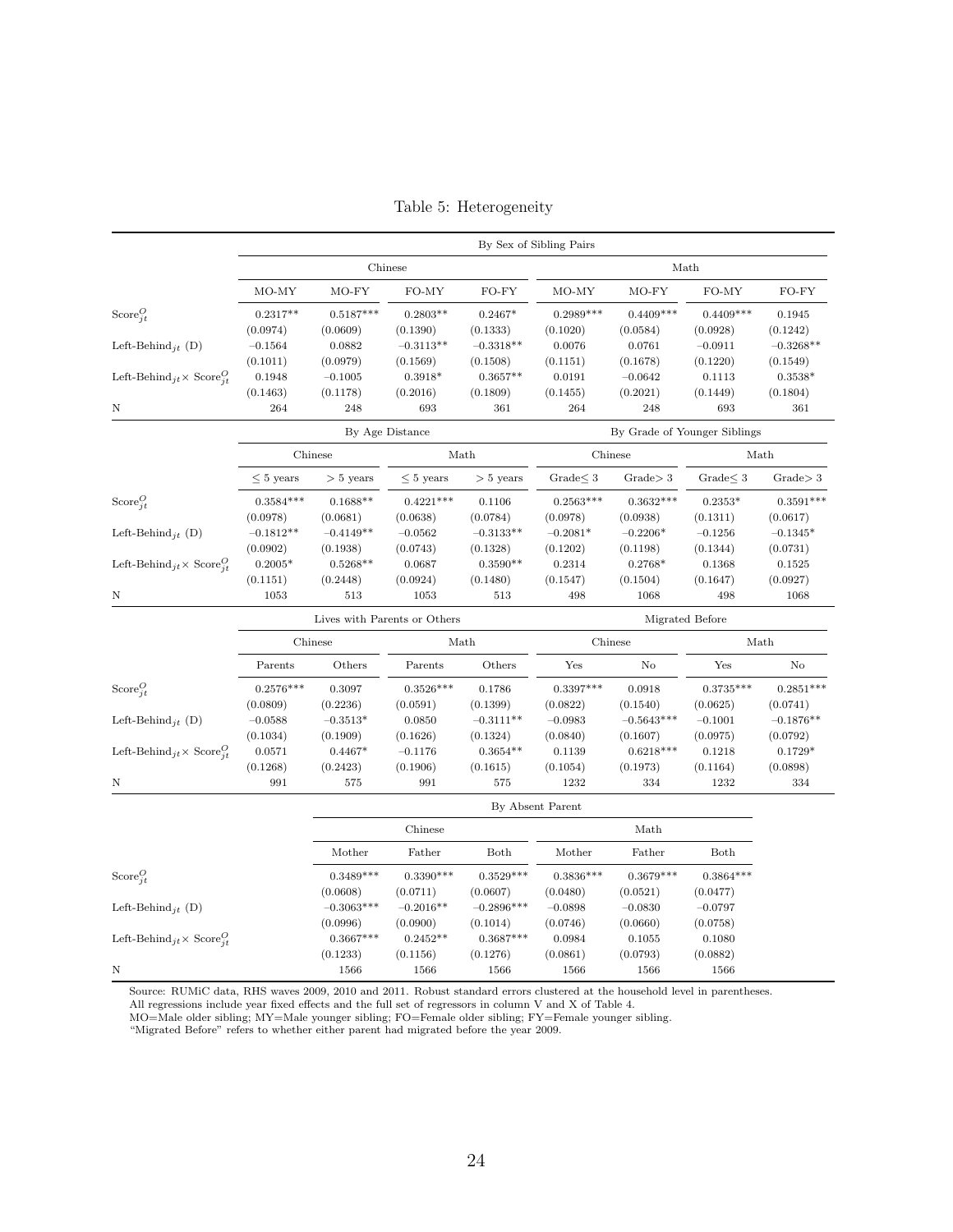<span id="page-25-0"></span>

|                                                              |                               |             | Left-Behind Only        |                        |             | Prospective Mig. |  |
|--------------------------------------------------------------|-------------------------------|-------------|-------------------------|------------------------|-------------|------------------|--|
|                                                              |                               | <b>OLS</b>  | <b>Fixed Effects</b>    |                        |             |                  |  |
|                                                              | Chinese                       | Math        | Chinese                 | Math                   | Chinese     | Math             |  |
| Score $_{it}^{O}$                                            | $0.3749***$                   | $0.3956***$ | $0.2831***$             | $0.3827***$            | $0.4185***$ | $0.4082***$      |  |
|                                                              | (0.0419)                      | (0.0362)    | (0.0841)                | (0.0639)               | (0.0620)    | (0.0481)         |  |
| Left-Behind <sub>it</sub> (D)                                | $-0.1368**$                   | $-0.0457$   | $-0.2609***$            | $-0.0799$              | $-0.1026$   | 0.0182           |  |
|                                                              | (0.0602)                      | (0.0538)    | (0.0954)                | (0.0726)               | (0.0799)    | (0.0662)         |  |
| Left-Behind <sub>jt</sub> × Score <sup>Q</sup> <sub>it</sub> | $0.1605**$                    | 0.0560      | $0.3099**$              | 0.0906                 | 0.1286      | $-0.0135$        |  |
|                                                              | (0.0744)                      | (0.0636)    | (0.1212)                | (0.0861)               | (0.0989)    | (0.0785)         |  |
| N                                                            | 1420                          | 1420        | 1420                    | 1420                   | 838         | 838              |  |
|                                                              |                               |             |                         | Fully Interacted Model |             |                  |  |
|                                                              |                               |             | <b>OLS</b>              | Fixed Effects          |             |                  |  |
|                                                              |                               | Chinese     | Math                    | Chinese                | Math        |                  |  |
| Score $_{it}^O$                                              |                               | $0.3852***$ | $0.3722***$             | $0.3323***$            | $0.3671***$ |                  |  |
|                                                              |                               | (0.0403)    | (0.0323)                | (0.0688)               | (0.0549)    |                  |  |
| Left-Behind <sub>it</sub> (D)                                |                               | $-0.1775*$  | $-0.0227$               | $-0.3401***$           | $-0.1259$   |                  |  |
|                                                              |                               | (0.0926)    | (0.0855)                | (0.1286)               | (0.1362)    |                  |  |
| Left-Behind <sub>jt</sub> × Score <sup>O</sup> <sub>it</sub> |                               | $0.1605**$  | 0.0921                  | $0.2858***$            | 0.1225      |                  |  |
|                                                              |                               | (0.0722)    | (0.0614)                | (0.1074)               | (0.0795)    |                  |  |
| N                                                            |                               | 1566        | 1566                    | 1566                   | 1566        |                  |  |
|                                                              | Pr(Left behind <sub>t</sub> ) |             | $Pr(Left behind_{t+1})$ |                        |             | Oldest Sibling   |  |
|                                                              | Chinese                       | Math        | Chinese                 | Math                   | Chinese     | Math             |  |
| Score $_{it}^O$                                              | 0.0242                        | $-0.0908$   | 0.3220                  | $-0.1455$              | $0.5282***$ | $0.4979***$      |  |
|                                                              | (0.1373)                      | (0.1331)    | (0.3168)                | (0.2400)               | (0.1277)    | (0.0961)         |  |
| Left-Behind <sub>it</sub> (D)                                |                               |             |                         |                        | $-0.1046$   | $-0.0887$        |  |
|                                                              |                               |             |                         |                        | (0.1147)    | (0.1050)         |  |
| Left-Behind <sub>jt</sub> × Score <sup>O</sup> <sub>it</sub> |                               |             |                         |                        | 0.1252      | 0.0894           |  |
|                                                              |                               |             |                         |                        | (0.1417)    | (0.1266)         |  |
| Own score                                                    | $-0.2278$                     | $-0.0922$   | $-0.0404$               | 0.4352                 |             |                  |  |
|                                                              | (0.1570)                      | (0.1591)    | (0.3213)                | (0.3400)               |             |                  |  |
| N                                                            | 1566                          | 1566        | 838                     | 838                    | 1189        | 1189             |  |

|  | Table 6: Robustness |
|--|---------------------|
|--|---------------------|

Source: RUMiC data, RHS waves 2009, 2010 and 2011. Robust standard errors clustered at the household level in parentheses.

All regressions include year fixed effects.

The group "Left-Behind Only" refers to children who are left behind at any year in the panel.

Prospective migrants refer to the estimation of equation [2,](#page-15-0) in which scores at time  $t$  are regressed on an indicator for being Left-Behind at time  $t + 1$ .

"Oldest Sibling" refers to estimating equation [1](#page-5-0) for the sample of oldest siblings.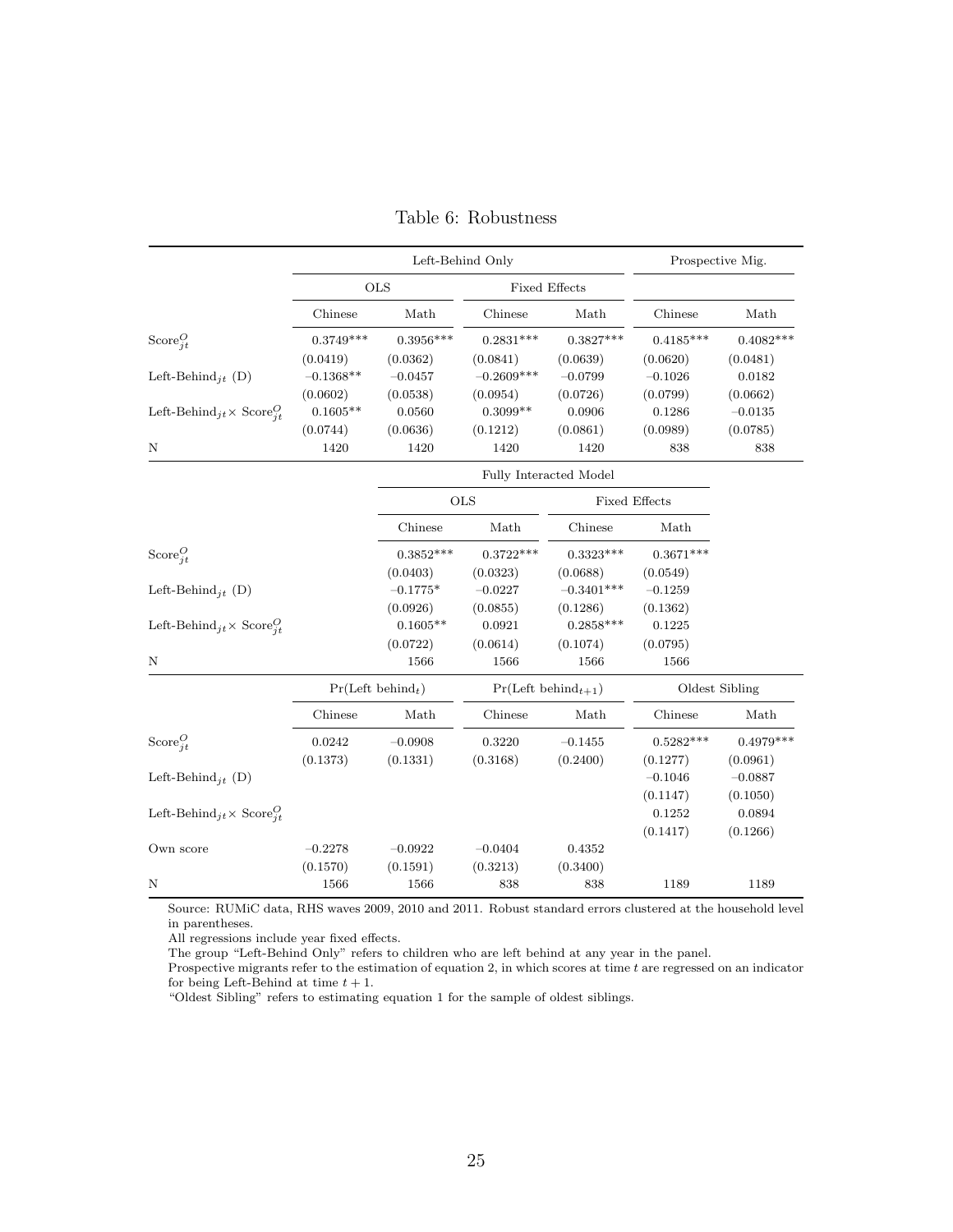### <span id="page-26-0"></span>Appendix



Figure A1: Estimated effects by duration of parents' absence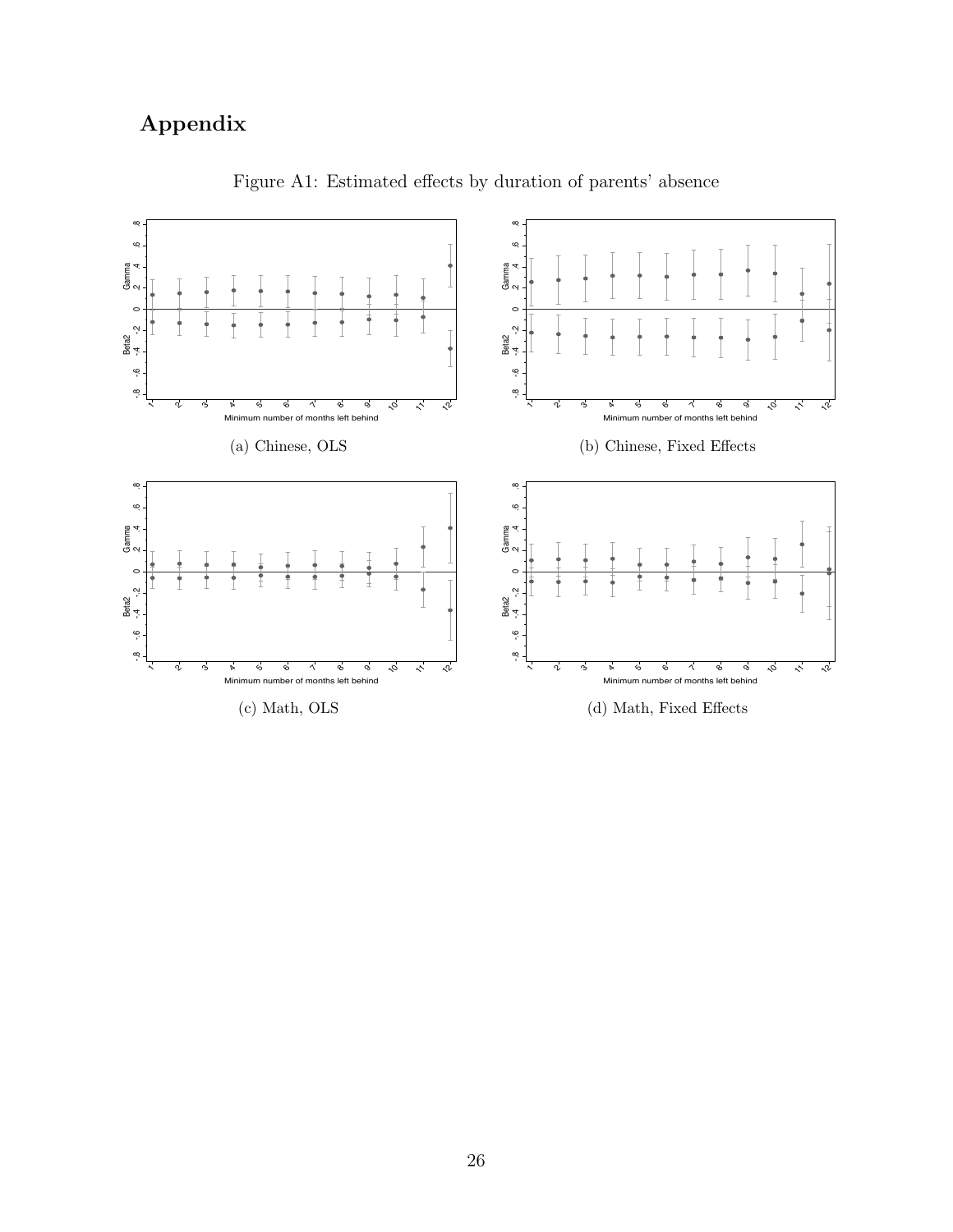<span id="page-27-0"></span>

|                                              |              |             | <b>Balanced Sample</b>           |               |                                  | Only 2 Children Households |                        |               |  |  |  |
|----------------------------------------------|--------------|-------------|----------------------------------|---------------|----------------------------------|----------------------------|------------------------|---------------|--|--|--|
|                                              |              | OLS         |                                  | Fixed Effects |                                  | <b>OLS</b>                 | Fixed Effects          |               |  |  |  |
|                                              | Chinese      | Math        | Chinese                          | Math          | Chinese                          | Math                       | Chinese                | Math          |  |  |  |
| Score $_{it}^O$                              | $0.4307***$  | $0.3414***$ | $0.4550***$                      | $0.3492***$   | $0.3680***$                      | $0.4047***$                | $0.2568***$            | $0.3310***$   |  |  |  |
|                                              | (0.0494)     | (0.0665)    | (0.0593)                         | (0.0781)      | (0.0496)                         | (0.0377)                   | (0.0803)               | (0.0479)      |  |  |  |
| Left-Behind <sub>it</sub> (D)                | $-0.2197***$ | $-0.1990**$ | $-0.1770*$                       | $-0.1544$     | $-0.1911***$                     | $-0.0632$                  | $-0.2856***$           | $-0.1245*$    |  |  |  |
|                                              | (0.0721)     | (0.0801)    | (0.0949)                         | (0.0946)      | (0.0638)                         | (0.0539)                   | (0.1069)               | (0.0726)      |  |  |  |
| Left-Behind $i_t \times \text{Score}^Q_{it}$ | $0.2625***$  | $0.2365**$  | $0.2003*$                        | 0.1739        | $0.2212***$                      | 0.0802                     | $0.3390**$             | $0.1605*$     |  |  |  |
|                                              | (0.0886)     | (0.0930)    | (0.1177)                         | (0.1107)      | (0.0789)                         | (0.0636)                   | (0.1366)               | (0.0851)      |  |  |  |
| Ν                                            | 520          | 520         | 520                              | 520           | 1151                             | 1151                       | 1151                   | 1151          |  |  |  |
|                                              |              |             | Without Clustering               |               |                                  |                            | Full Interaction Model |               |  |  |  |
| OLS                                          |              |             |                                  | Fixed Effects |                                  | OLS                        | Fixed Effects          |               |  |  |  |
|                                              | Chinese      | Math        | Chinese                          | Math          | Chinese                          | Math                       | Chinese                | Math          |  |  |  |
| Score $_{it}^O$                              | $0.3933***$  | $0.3782***$ | $0.3310***$                      | $0.3633***$   | $0.3852***$                      | $0.3722***$                | $0.3323***$            | $0.3671***$   |  |  |  |
|                                              | (0.0379)     | (0.0298)    | (0.0707)                         | (0.0549)      | (0.0403)                         | (0.0323)                   | (0.0688)               | (0.0549)      |  |  |  |
| Left-Behind <sub>it</sub> (D)                | $-0.1203**$  | $-0.0586$   | $-0.2194**$                      | $-0.0926$     | $-0.1775*$                       | $-0.0227$                  | $-0.3401***$           | $-0.1259$     |  |  |  |
|                                              | (0.0554)     | (0.0462)    | (0.0879)                         | (0.0684)      | (0.0926)                         | (0.0855)                   | (0.1286)               | (0.1362)      |  |  |  |
| Left-Behind $i_t \times \text{Score}^Q_{it}$ | $0.1403**$   | 0.0720      | $0.2564**$                       | 0.1057        | $0.1605**$                       | 0.0921                     | $0.2858***$            | 0.1225        |  |  |  |
|                                              | (0.0686)     | (0.0549)    | (0.1110)                         | (0.0808)      | (0.0722)                         | (0.0614)                   | (0.1074)               | (0.0795)      |  |  |  |
| Ν                                            | 1566         | 1566        | 1566                             | 1566          | 1566                             | 1566                       | 1566                   | 1566          |  |  |  |
|                                              |              |             | Initial Performance Above Median |               | Initial Performance Below Median |                            |                        |               |  |  |  |
|                                              |              | <b>OLS</b>  |                                  | Fixed Effects |                                  | <b>OLS</b>                 |                        | Fixed Effects |  |  |  |
|                                              | Chinese      | Math        | Chinese                          | Math          | Chinese                          | Math                       | Chinese                | Math          |  |  |  |
| Score $_{it}^O$                              | $0.1712***$  | $0.2110***$ | $0.1241*$                        | $0.2187***$   | $0.3260***$                      | $0.2690***$                | $0.4121***$            | $0.3663***$   |  |  |  |
|                                              | (0.0412)     | (0.0355)    | (0.0708)                         | (0.0745)      | (0.0381)                         | (0.0412)                   | (0.0645)               | (0.0707)      |  |  |  |
| Left-Behind $_{it}$ (D)                      | $-0.0488$    | 0.0243      | $-0.1952**$                      | $-0.1637**$   | $-0.1670**$                      | $-0.1151*$                 | $-0.1970**$            | $-0.0720$     |  |  |  |
|                                              | (0.0515)     | (0.0462)    | (0.0833)                         | (0.0804)      | (0.0739)                         | (0.0587)                   | (0.0907)               | (0.0893)      |  |  |  |
| Left-Behind $i_t \times \text{Score}^Q_{it}$ | 0.0595       | $-0.0258$   | $0.2303**$                       | $0.1913**$    | $0.2029**$                       | $0.1523**$                 | $0.2377*$              | 0.0698        |  |  |  |
|                                              | (0.0613)     | (0.0528)    | (0.0970)                         | (0.0948)      | (0.0983)                         | (0.0746)                   | (0.1222)               | (0.1089)      |  |  |  |
| Ν                                            | 770          | 799         | 770                              | 799           | 796                              | 767                        | 796                    | 767           |  |  |  |

#### Table A1: Additional Results

Source: RUMiC data, RHS waves 2009, 2010 and 2011. Robust standard errors clustered at the household level in parentheses.<br>All regressions include year fixed effects and the full set of regressors in columns V and X of Tab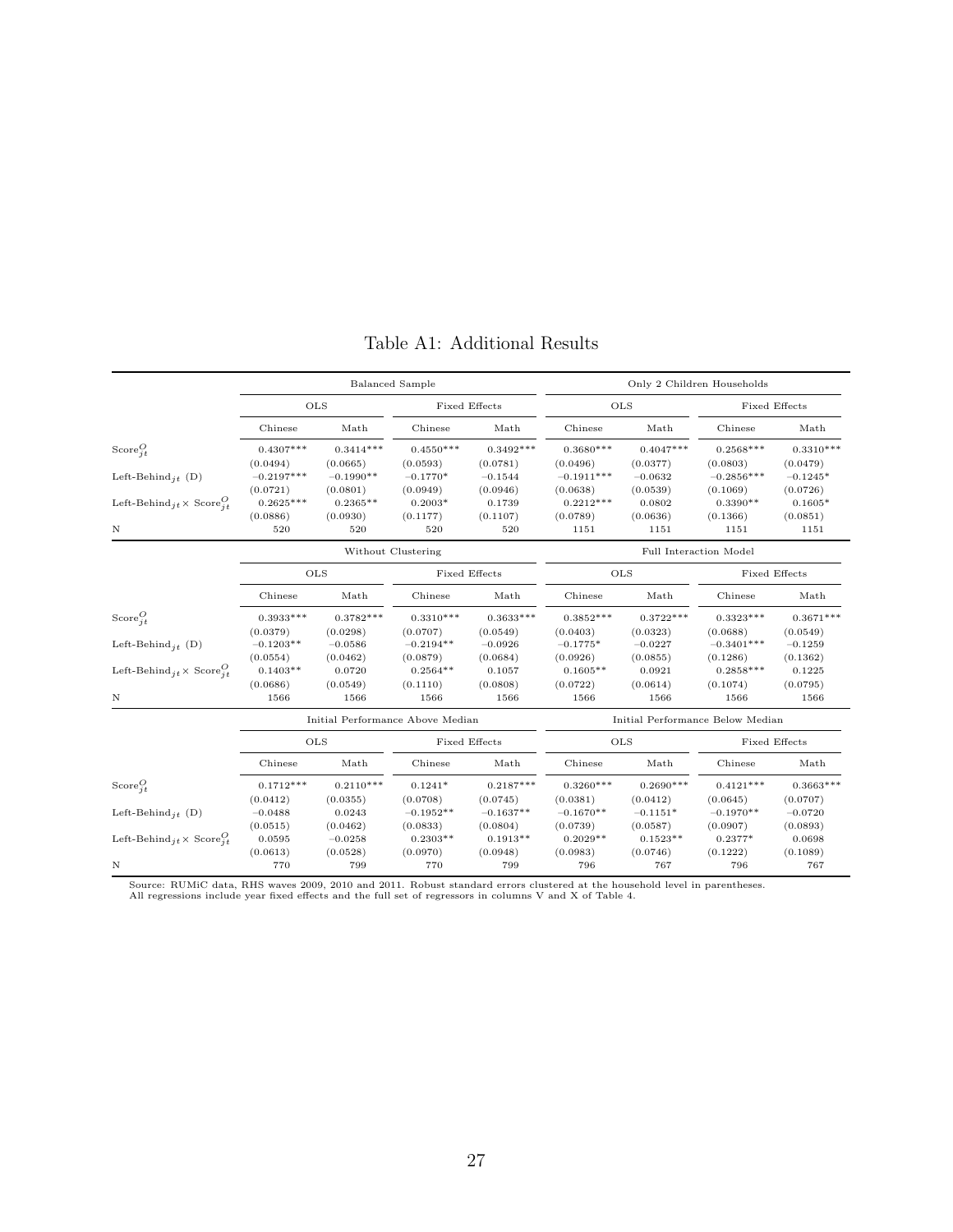|                                                              |             |             | Chinese     |            |                | Math       |             |             |  |  |
|--------------------------------------------------------------|-------------|-------------|-------------|------------|----------------|------------|-------------|-------------|--|--|
|                                                              | $\mathbf I$ | $_{\rm II}$ | III         | IV         | $\overline{V}$ | VI         | <b>VII</b>  | <b>VIII</b> |  |  |
| Left-Behind <sub>jt</sub> × Score <sup>O</sup> <sub>it</sub> | $0.132*$    | $0.132*$    | $0.146**$   | $0.140*$   | 0.053          | 0.052      | 0.074       | 0.072       |  |  |
|                                                              | (0.071)     | (0.071)     | (0.072)     | (0.072)    | (0.060)        | (0.060)    | (0.061)     | (0.061)     |  |  |
| Score $_{it}^O$                                              | $0.406***$  | $0.408***$  | $0.401***$  | $0.393***$ | $0.392***$     | $0.391***$ | $0.382***$  | $0.378***$  |  |  |
|                                                              | (0.040)     | (0.039)     | (0.039)     | (0.039)    | (0.032)        | (0.032)    | (0.031)     | (0.032)     |  |  |
| Left-Behind <sub>it</sub> (D)                                | $-0.113*$   | $-0.119**$  | $-0.129**$  | $-0.120**$ | $-0.045$       | $-0.050$   | $-0.066$    | $-0.059$    |  |  |
|                                                              | (0.058)     | (0.058)     | (0.058)     | (0.059)    | (0.051)        | (0.051)    | (0.052)     | (0.052)     |  |  |
| Male $(D)$                                                   | $-0.006$    | $-0.006$    | $-0.007$    | $-0.008$   | 0.000          | 0.000      | $-0.002$    | $-0.001$    |  |  |
|                                                              | (0.005)     | (0.005)     | (0.005)     | (0.005)    | (0.006)        | (0.006)    | (0.006)     | (0.006)     |  |  |
| Age                                                          | $-0.003*$   | $-0.003*$   | $-0.003$    | $-0.004**$ | $-0.002$       | $-0.002$   | $-0.002$    | $-0.003*$   |  |  |
|                                                              | (0.002)     | (0.002)     | (0.002)     | (0.002)    | (0.002)        | (0.002)    | (0.002)     | (0.002)     |  |  |
| Age at entry                                                 | $-0.008*$   | $-0.008*$   | $-0.007*$   | $-0.010**$ | $-0.009**$     | $-0.009**$ | $-0.008**$  | $-0.011***$ |  |  |
|                                                              | (0.004)     | (0.004)     | (0.004)     | (0.004)    | (0.004)        | (0.004)    | (0.004)     | (0.004)     |  |  |
| Boarding school                                              | $-0.007$    | $-0.007$    | $-0.006$    | $-0.006$   | $-0.008$       | $-0.007$   | $-0.006$    | $-0.004$    |  |  |
|                                                              | (0.006)     | (0.006)     | (0.006)     | (0.006)    | (0.007)        | (0.007)    | (0.007)     | (0.007)     |  |  |
| High quality school                                          | $0.034***$  | $0.033***$  | $0.031***$  | $0.028***$ | $0.037***$     | $0.036***$ | $0.033***$  | $0.031***$  |  |  |
|                                                              | (0.006)     | (0.006)     | (0.006)     | (0.006)    | (0.007)        | (0.007)    | (0.007)     | (0.006)     |  |  |
| Grade                                                        | $-0.002$    | $-0.002$    | $-0.002$    | $-0.001$   | $-0.003$       | $-0.003$   | $-0.003$    | $-0.002$    |  |  |
|                                                              | (0.002)     | (0.002)     | (0.002)     | (0.002)    | (0.002)        | (0.002)    | (0.002)     | (0.002)     |  |  |
| Father is employee                                           |             | 0.005       | 0.003       | 0.002      |                | 0.006      | 0.003       | 0.002       |  |  |
|                                                              |             | (0.006)     | (0.006)     | (0.006)    |                | (0.008)    | (0.007)     | (0.007)     |  |  |
| Father is self-employed                                      |             | $-0.005$    | $-0.006$    | $-0.004$   |                | 0.001      | $-0.000$    | 0.000       |  |  |
|                                                              |             | (0.009)     | (0.008)     | (0.008)    |                | (0.009)    | (0.009)     | (0.009)     |  |  |
| Mother is employee                                           |             | $0.015**$   | $0.016**$   | $0.012*$   |                | 0.011      | $0.012*$    | 0.009       |  |  |
|                                                              |             | (0.007)     | (0.007)     | (0.007)    |                | (0.007)    | (0.007)     | (0.007)     |  |  |
| Mother is self-employed                                      |             | 0.011       | 0.011       | 0.009      |                | 0.016      | 0.017       | 0.012       |  |  |
|                                                              |             | (0.012)     | (0.012)     | (0.012)    |                | (0.014)    | (0.014)     | (0.014)     |  |  |
| Household size                                               |             |             | $-0.004*$   | $-0.003$   |                |            | $-0.007***$ | $-0.005**$  |  |  |
|                                                              |             |             | (0.002)     | (0.003)    |                |            | (0.002)     | (0.003)     |  |  |
| Household financial asset                                    |             |             | $-0.001$    | $-0.001$   |                |            | $-0.001$    | $-0.001$    |  |  |
|                                                              |             |             | (0.001)     | (0.001)    |                |            | (0.001)     | (0.001)     |  |  |
| Household land size                                          |             |             | $-0.037***$ | $-0.028**$ |                |            | $-0.034***$ | $-0.030**$  |  |  |
|                                                              |             |             | (0.011)     | (0.012)    |                |            | (0.011)     | (0.012)     |  |  |
| Lag village population                                       |             |             |             | 0.000      |                |            |             | 0.001       |  |  |
|                                                              |             |             |             | (0.002)    |                |            |             | (0.002)     |  |  |
| Lag village expenditure on education                         |             |             |             | 0.005      |                |            |             | $-0.018$    |  |  |
|                                                              |             |             |             | (0.021)    |                |            |             | (0.020)     |  |  |
| Lag village number of teachers                               |             |             |             | $0.015***$ |                |            |             | $0.013**$   |  |  |
|                                                              |             |             |             | (0.004)    |                |            |             | (0.006)     |  |  |
| Lag village number of students                               |             |             |             | $-0.002**$ |                |            |             | $-0.001$    |  |  |
|                                                              |             |             |             | (0.001)    |                |            |             | (0.001)     |  |  |
| $R^2$                                                        |             |             |             |            |                |            |             |             |  |  |
|                                                              | 0.32        | 0.32        | 0.33        | 0.35       | 0.29           | 0.29       | 0.30        | 0.32        |  |  |
| N                                                            | 1566        | 1566        | 1566        | 1566       | 1566           | 1566       | 1566        | 1566        |  |  |

<span id="page-28-0"></span>Table A2: Performance in Chinese and Math, OLS Results, varying set of observable characteristics

Source: RUMiC data, RHS waves 2009, 2010 and 2011. Robust standard errors clustered at the household level in parentheses. Column IV and VIII include province fixed effects.

All regressions include year fixed effects.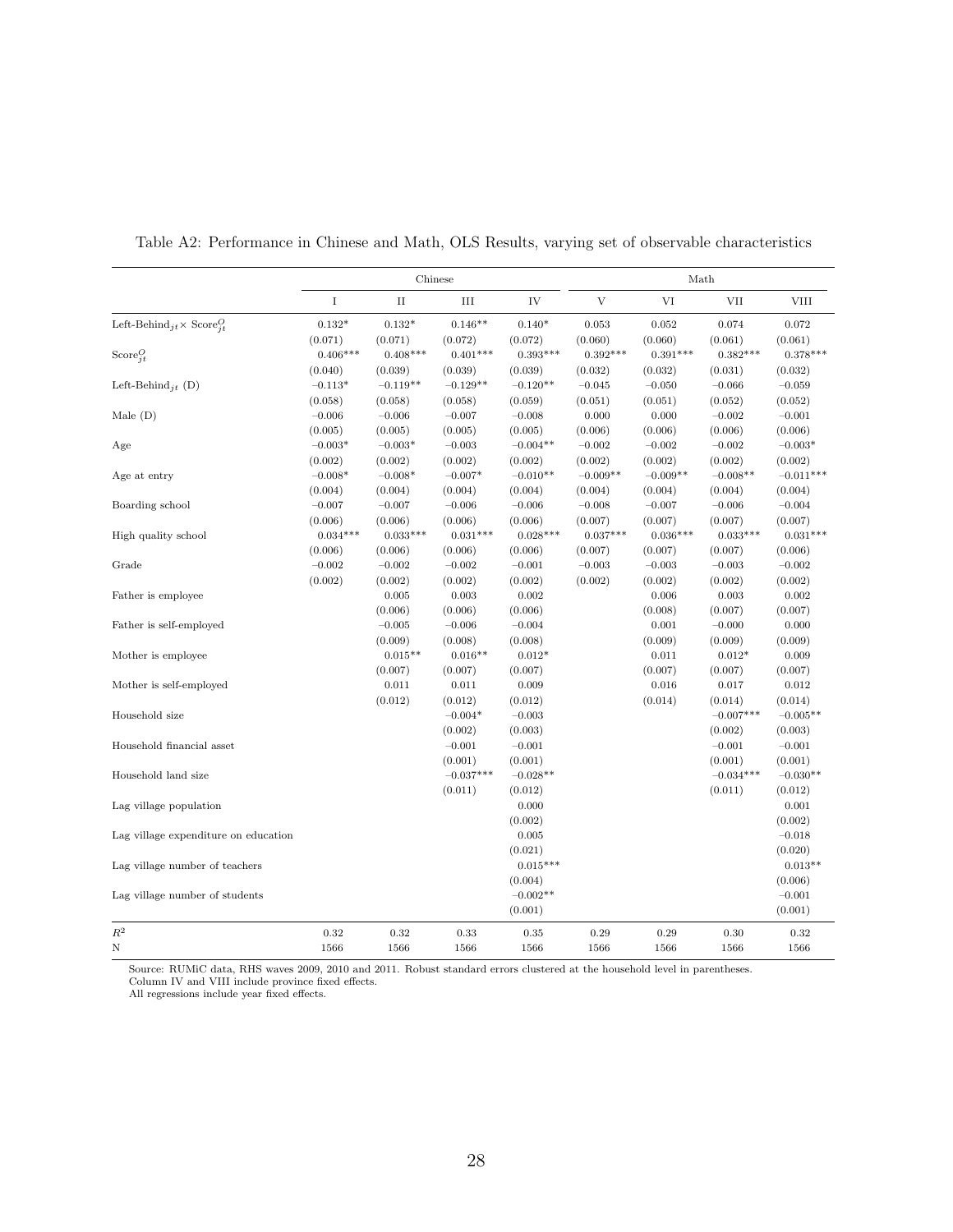|                                              |            | Chinese<br>Math |            |            |             |            |            |             |
|----------------------------------------------|------------|-----------------|------------|------------|-------------|------------|------------|-------------|
|                                              | I          | $\rm II$        | III        | IV         | $\mathbf V$ | VI         | <b>VII</b> | <b>VIII</b> |
| Left-Behind $i_t \times \text{Score}^O_{it}$ | $0.249**$  | $0.253**$       | $0.259**$  | $0.256**$  | 0.103       | 0.108      | 0.111      | 0.106       |
|                                              | (0.115)    | (0.113)         | (0.113)    | (0.114)    | (0.081)     | (0.080)    | (0.080)    | (0.079)     |
| Score $_{it}^O$                              | $0.331***$ | $0.331***$      | $0.330***$ | $0.331***$ | $0.364***$  | $0.359***$ | $0.360***$ | $0.363***$  |
|                                              | (0.075)    | (0.072)         | (0.072)    | (0.072)    | (0.053)     | (0.052)    | (0.052)    | (0.053)     |
| Left-Behind <sub>it</sub> (D)                | $-0.208**$ | $-0.216**$      | $-0.221**$ | $-0.219**$ | $-0.086$    | $-0.094$   | $-0.097$   | $-0.093$    |
|                                              | (0.090)    | (0.089)         | (0.089)    | (0.090)    | (0.068)     | (0.068)    | (0.068)    | (0.067)     |
| Boarding school                              | 0.008      | 0.007           | 0.007      | 0.006      | 0.004       | 0.003      | 0.003      | 0.002       |
|                                              | (0.009)    | (0.009)         | (0.009)    | (0.009)    | (0.011)     | (0.011)    | (0.011)    | (0.011)     |
| High quality school                          | $0.023**$  | $0.023**$       | $0.022**$  | $0.021**$  | 0.020       | 0.020      | $0.021*$   | $0.021*$    |
|                                              | (0.011)    | (0.011)         | (0.011)    | (0.011)    | (0.012)     | (0.012)    | (0.012)    | (0.012)     |
| Grade                                        | $-0.002$   | $-0.002$        | $-0.002$   | $-0.002$   | $-0.005$    | $-0.005$   | $-0.005$   | $-0.005$    |
|                                              | (0.002)    | (0.002)         | (0.002)    | (0.002)    | (0.003)     | (0.003)    | (0.003)    | (0.003)     |
| Father is employee                           |            | 0.012           | 0.012      | 0.013      |             | 0.012      | 0.015      | 0.016       |
|                                              |            | (0.014)         | (0.014)    | (0.014)    |             | (0.013)    | (0.013)    | (0.014)     |
| Father is self-employed                      |            | $-0.003$        | $-0.003$   | $-0.002$   |             | 0.015      | 0.020      | 0.021       |
|                                              |            | (0.019)         | (0.019)    | (0.019)    |             | (0.020)    | (0.020)    | (0.020)     |
| Mother is employee                           |            | 0.008           | 0.009      | 0.009      |             | 0.002      | $-0.002$   | $-0.002$    |
|                                              |            | (0.015)         | (0.015)    | (0.015)    |             | (0.013)    | (0.014)    | (0.014)     |
| Mother is self-employed                      |            | $-0.023$        | $-0.021$   | $-0.022$   |             | $-0.021$   | $-0.024$   | $-0.027$    |
|                                              |            | (0.026)         | (0.025)    | (0.025)    |             | (0.024)    | (0.025)    | (0.024)     |
| Household size                               |            |                 | 0.004      | 0.003      |             |            | $-0.007$   | $-0.007$    |
|                                              |            |                 | (0.010)    | (0.011)    |             |            | (0.014)    | (0.013)     |
| Household financial asset                    |            |                 | $-0.002$   | $-0.002$   |             |            | $-0.000$   | $-0.000$    |
|                                              |            |                 | (0.002)    | (0.002)    |             |            | (0.002)    | (0.002)     |
| Household land size                          |            |                 | $-0.017$   | $-0.015$   |             |            | $-0.036**$ | $-0.038**$  |
|                                              |            |                 | (0.014)    | (0.014)    |             |            | (0.016)    | (0.016)     |
| Lag village population                       |            |                 |            | 0.003      |             |            |            | $-0.008$    |
|                                              |            |                 |            | (0.007)    |             |            |            | (0.007)     |
| Lag village expenditure on education         |            |                 |            | 0.078      |             |            |            | 0.026       |
|                                              |            |                 |            | (0.088)    |             |            |            | (0.057)     |
| Lag village number of teachers               |            |                 |            | 0.021      |             |            |            | 0.021       |
|                                              |            |                 |            | (0.017)    |             |            |            | (0.017)     |
| Lag village number of students               |            |                 |            | $-0.002$   |             |            |            | 0.001       |
|                                              |            |                 |            | (0.001)    |             |            |            | (0.001)     |
| $\mathbb{R}^2$                               | 0.27       | 0.28            | 0.28       | 0.29       | 0.22        | 0.22       | 0.23       | 0.23        |
| N                                            | 1566       | 1566            | 1566       | 1566       | 1566        | 1566       | 1566       | 1566        |

<span id="page-29-0"></span>Table A3: Performance in Chinese and Math, Fixed Effect Results, varying set of observable characteristics

Source: RUMiC data, RHS waves 2009, 2010 and 2011. Robust standard errors clustered at the household level in parentheses. Column IV and VIII include province fixed effects.

All regressions include year fixed effects.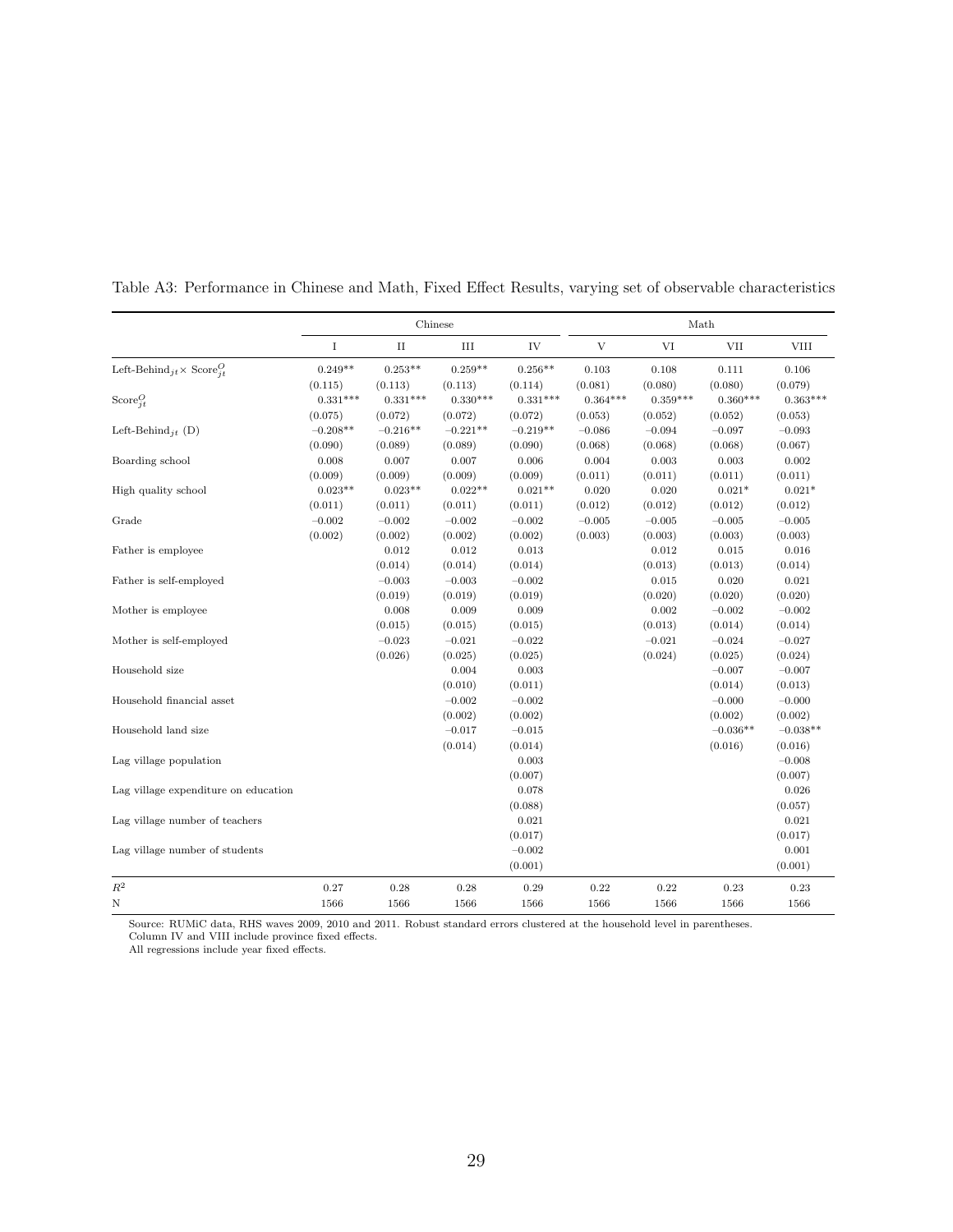#### References

- <span id="page-30-5"></span>Abbey, C. and R. Dallos (2004). The experience of the impact of divorce on sibling relationships: A qualitative study. Clinical Child Psychology and Psychiatry  $9(2)$ , 241–259.
- <span id="page-30-10"></span>Akgüc, M., C. Giulietti, and K. F. Zimmermann (2014). The RUMiC longitudinal survey: Fostering research on labor markets in China. IZA Journald of Labor and Development  $3(5)$ .
- <span id="page-30-3"></span>Altonji, J. G., S. Cattan, and I. Ware (2010). Identifying sibling influence on teenage substance use. NBER Discussion Paper 16508.
- <span id="page-30-12"></span>Angrist, J. D., S. M. Dynarski, T. J. Kane, P. A. Pathak, and C. R. Walters (2012). Who benefits from kipp? Journal of Policy Analysis and Management 31 (4), 837–860.
- <span id="page-30-0"></span>Antman, F. M. The impact of migration on family left behind. In A. F. Constant and K. F. Zimmermann (Eds.), International Handbook on the Economics of Migration, pp. 293–308. Cheltenham: Edward Edgar.
- <span id="page-30-7"></span>Antman, F. M. (2011a). The intergenerational effects of paternal migration on schooling and work: What can we learn from children's time allocations? Journal of Development Economics  $96(2)$ , 200-208.
- <span id="page-30-6"></span>Antman, F. M. (2011b). International migration and gender discrimination among children left behind. *The American Economic Review 101*(3), 645–649.
- <span id="page-30-8"></span>Antman, F. M. (2012). Gender, educational attainment, and the impact of parental migration on children left behind. Journal of Population Economics 25 (4), 1187–1214.
- <span id="page-30-2"></span>Arnold, J., A. Levine, and G. Patterson (1975). Changes in sibling behavior following family intervention. Journal of Consulting and Clinical Psychology  $43(5)$ , 683–688.
- <span id="page-30-4"></span>Behrman, J. R., R. A. Pollak, and P. Taubman (1982). Parental preferences and provision for progeny. The Journal of Political Economy  $90(1)$ , 52–73.
- <span id="page-30-13"></span>Bertrand, M. and S. Mullainathan (1999). Is there discretion in wage setting? A test using takeover legislation. The Rand Journal of Economics  $30(3)$ , 535–554.
- <span id="page-30-11"></span>Björklund, A. and K. G. Salvanes (2010). Education and family background: Mechanisms and policies. In E. A. Hanushek, S. Machin, and L. Woessmann (Eds.), Handbook of the Economics of Education, Volume 3. Amsterdam: North Holland.
- <span id="page-30-1"></span>Black, S. E. and P. J. Devereux (2011). Recent developments in intergenerational mobility. In O. Ashenfelter and D. Card (Eds.), Handbook of Labor Economics, Volume 4B. Amsterdam: Elsevier.
- <span id="page-30-9"></span>Chen, X., Q. Huang, S. Rozelle, Y. Shi, and L. Zhang (2009). Effect of migration on children's educational performance in rural China. Comparative Economic Studies 51 (3), 323–343.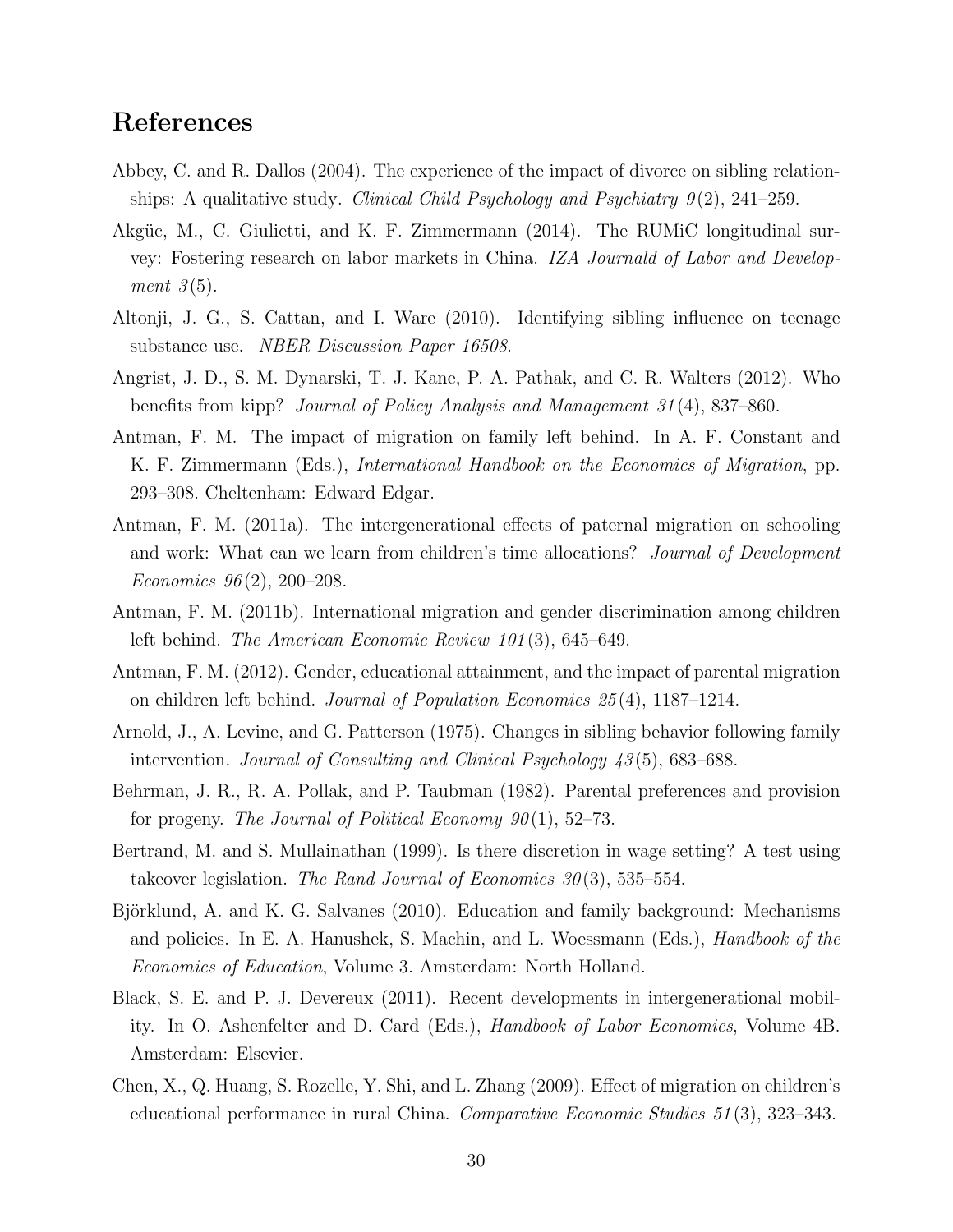- <span id="page-31-12"></span>Edmonds, E. V. (2006). Understanding sibling differences in child labor. Journal of Popu*lation Economics* 19(4), 795–821.
- <span id="page-31-4"></span>Hanson, G. H. and C. Woodruff (2003). Emigration and educational attainment in Mexico. Unpublished manuscript, University of California at San Diego.
- <span id="page-31-1"></span>Hanushek, E. A. (1992). The trade-off between child quantity and quality. Journal of Political Economy  $100(1)$ , 84-117.
- <span id="page-31-0"></span>Haynie, D. L. and S. McHugh (2003). Sibling deviance: In the shadows of mutual and unique friendship effects?  $Criminology$   $41(2)$ , 355–392.
- <span id="page-31-11"></span>Ilahi, N. (2001). Children's Work and Schooling: Does Gender Matter?: Evidence from the Peru LSMS Panel Data. Number 2745. World Bank, Latin American and the Caribbean Region, Gender Sector Unit.
- <span id="page-31-2"></span>Kaestner, R. (1997). Are brothers really better? Sibling sex composition and educational achievement revisited. Journal of Human Resources 32 (2), 250–84.
- <span id="page-31-14"></span>Kaestner, R. and O. Malamud (2014). Self-selection and international migration: New evidence from Mexico. Review of Economics and Statistics,  $96(1)$ , 78–91.
- <span id="page-31-6"></span>Kong, T. and X. Meng (2010). The educational and health outcomes of the children of migrants. In X. Meng and C. Manning (Eds.), The Great Migration: Rural-Urban Migration in China and Indonesia, pp. 93–116. Cheltenham: Edward Edgar.
- <span id="page-31-10"></span>Levison, D. and K. S. Moe (1998). Household work as a deterrent to schooling: An analysis of adolescent girls in Peru. The Journal of Developing Areas, 339–356.
- <span id="page-31-8"></span>Liang, Z. and Y. P. Chen (2007). The educational consequences of migration for children in China. Social Science Research 36 (1), 28–47.
- <span id="page-31-7"></span>Manski, C. F. (1993). Identification of endogenous social effects: The reflection problem. The review of economic studies  $60(3)$ , 531–542.
- <span id="page-31-9"></span>Metzler, J. and L. Woessmann (2012). The impact of teacher subject knowledge on student achievement: Evidence from within-teacher within-student variation. Journal of Development Economics  $99(2)$ , 486-496.
- <span id="page-31-5"></span>Meyerhoefer, C. D. and C. Chen (2011). The effect of parental labor migration on children's educational progress in rural China. *Review of Economics of the Household 9*(3), 379–396.
- <span id="page-31-13"></span>Moraga, J. F.-H. (2011). New evidence on emigrant selection. The Review of Economics and *Statistics*  $93(1)$ , 72–96.
- <span id="page-31-3"></span>NBS China (2013). Accessed at [http://www.stats.gov.cn/was40/gjtjj\\_en\\_detail.jsp?](http://www.stats.gov.cn/was40/gjtjj_en_detail.jsp?searchword=migrants&channelid=9528&record=3) [searchword=migrants&channelid=9528&record=3](http://www.stats.gov.cn/was40/gjtjj_en_detail.jsp?searchword=migrants&channelid=9528&record=3) on 12 December 2013.
- <span id="page-31-15"></span>Nicoletti, C. and B. Rabe (2014). Sibling spillover effects in school test scores. Unpublished